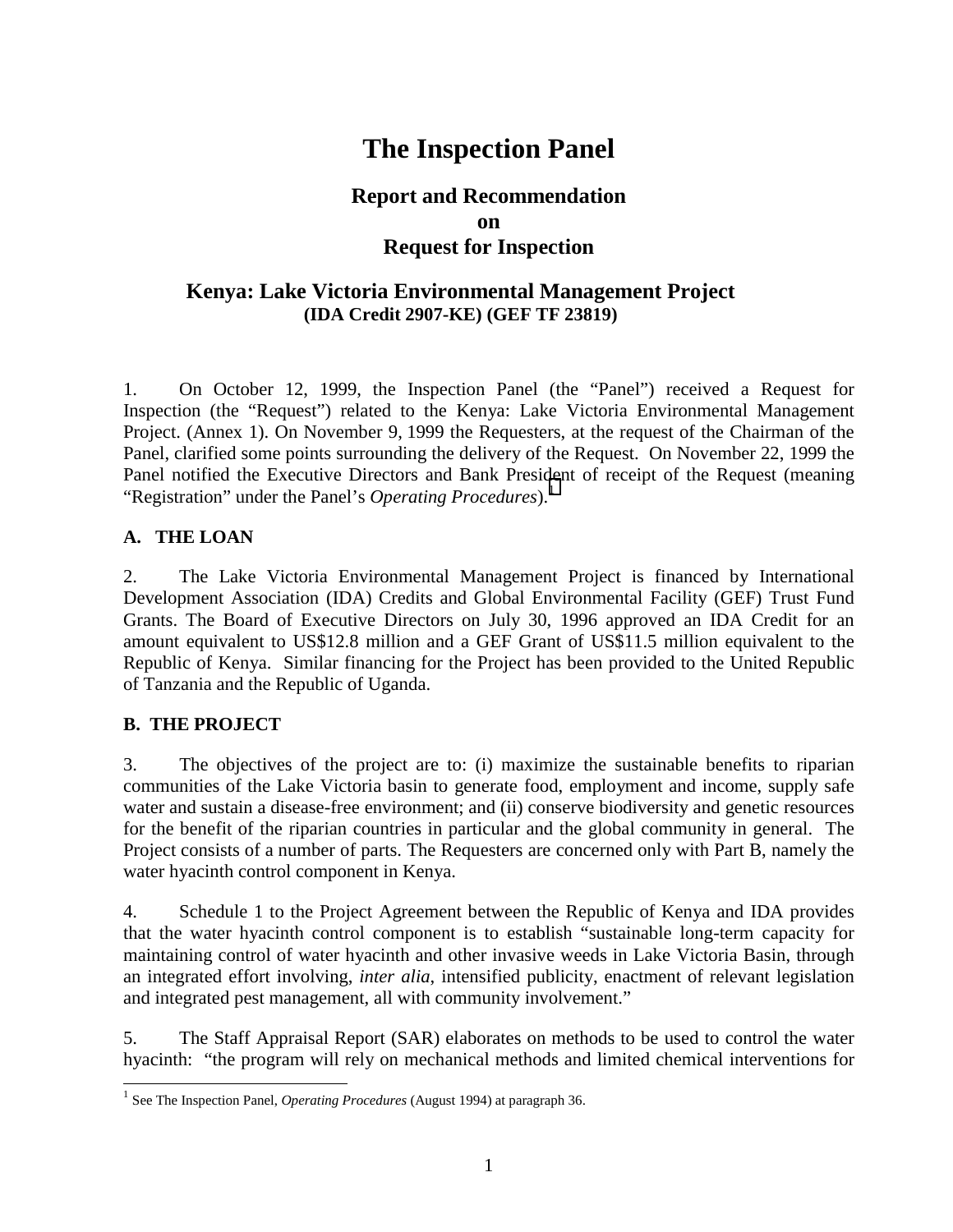rapid short term control in restricted areas, and biological agents for longer term control." It does not elaborate further on the type of mechanical interventions envisaged.

6. Under Schedule 2 of the Project Agreement each borrower must ensure: "that environmental impact assessments, including public comments thereon, are carried out prior to introducing any new interventions likely to have a negative impact on fish ecology."

7. The SAR states that National Water Hyacinth Steering Committees will be established in each country to oversee and coordinate the program, and to ensure the involvement of local communities and NGOs.

# **C. THE REQUEST**

8. The Request was submitted by RECONCILE (Resources Conflict Institute), a Kenyan non- governmental organization, acting for and on behalf of persons in the area known as the Nyanza Gulf of Lake Victoria within the Republic of Kenya (the Requesters). RECONCILE is also authorized to represent OSIENALA (Friends of Lake Victoria) an NGO located in Kisumu, and the Kenya Chapter of Ecovic (the East African Communities Organization for Management of Lake Victoria Resources) who represent communities living along the Kenya side of Lake Victoria.

9. The Requesters claim that the communities they represent are likely to suffer harm as a result of failures and omissions of IDA and the International Bank for Reconstruction and Development (the Bank)--the implementing agency of the GEF--in the design and implementation of the water hyacinth management component (Part B) of the Project in Kenya.

10. Specifically, the Requesters claim that the proposed use of a mechanical method of shredding water hyacinth and letting it sink to the bottom of the Lake will result in ecological decay and environmental degradation that, in turn, will adversely affect communities living on the shores at the Nyanza Gulf. These communities depend directly on the Lake for their livelihoods, since the Gulf is home to fresh water fish and the source of water for domestic use and these, and the ecosystem, will be endangered by the resulting pollution.

11. They claim that the method was selected without a prior Environmental Impact Assessment (EA) or appropriate community consultation, as required by the loan documents.

12. The Requesters' allegations could constitute violations of *inter alia* the following Bank Policies and Procedures:

OD 4.01 on Environmental Assessment; OD 4.15 on Poverty Alleviation; OP 10.04 on Economic Evaluation of Investment Projects; and OD 13.05 on Project Supervision.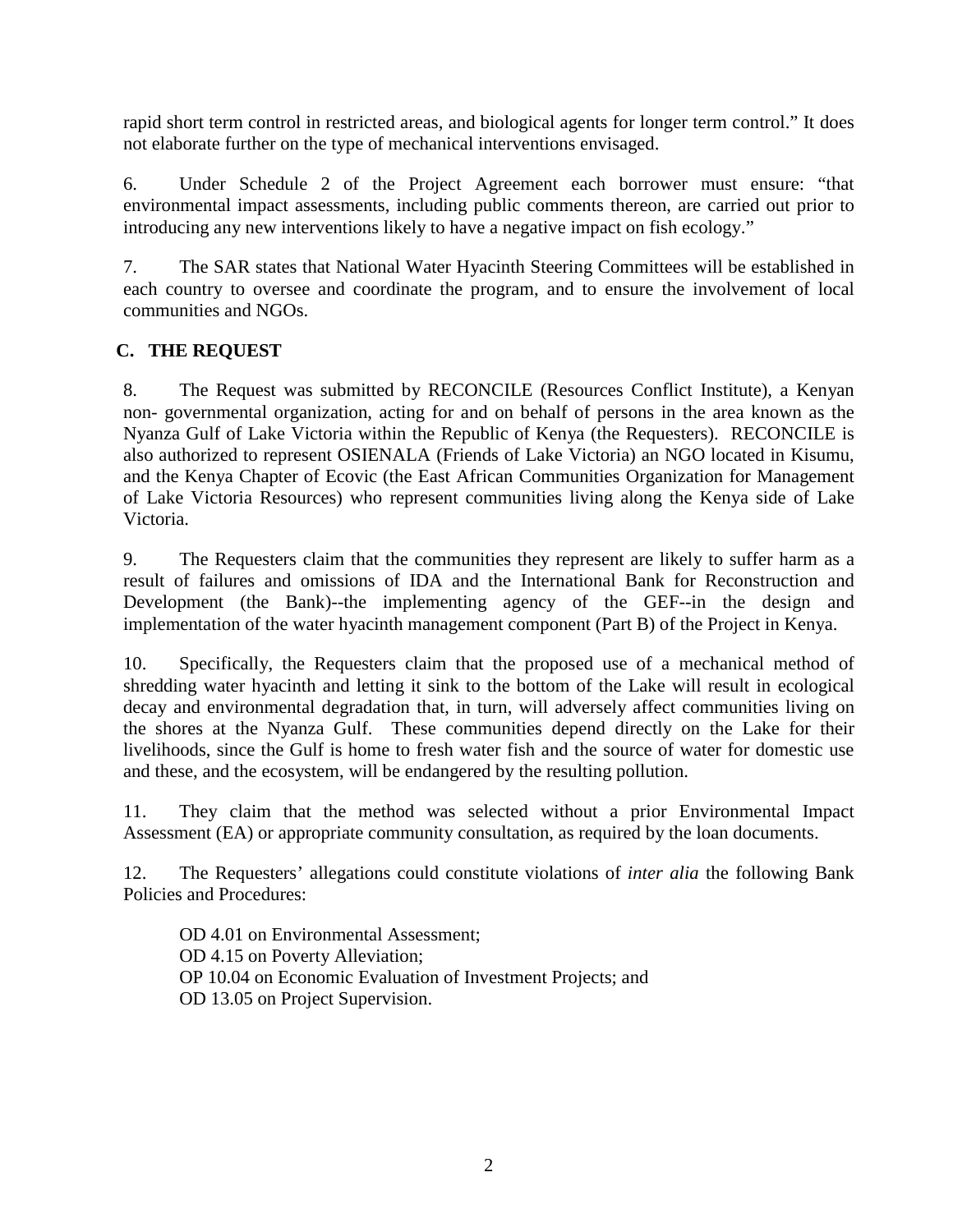# **D. THE MANAGEMENT RESPONSE**

13. On December 20, 1999 the Panel received Management's Response to the Request (the "Response"). (Annex 2)

14. Noting the wider context of the LVEMP, Management explains that it is designed to collect baseline data, identify and prioritize problems and to experiment with possible solutions to these problems through a series of experimental pilots. In this context, all of the possible methods of controlling water hyacinth are by definition experimental pilots to determine their practicality and their economic and financial suitability for large scale use on the Lake. The three borrowing Governments have decided, however, to drop one method, the trial use of herbicides, from the Project. So far the Project supports the piloting of mechanical harvesting/removal to land disposal in Uganda, the mechanical shredding trial in Kenya, and biological control in all three countries. In addition, limited Project funds have been used for the manual removal of hyacinth by local communities at selected sites though the Bank discourages use of project funds to remunerate local voluntary, self-help contributions. Moreover, it is concerned about hazards to laborers such as bilharzia, malaria, and snakes associated with extensive exposure to Lake waters.

15. The Response explains that both mechanical trials are small scale, covering a tiny part of the Lake. Owing to the prohibitive cost of mechanical harvesting with removal to land disposal, Management claims it is important to test the shredding method as one possible tool for local riparian communities to fund and use for fast removal to alleviate the problems associated with hyacinth blockage of ports, fish landing sites and other sensitive areas. Before accepting its use as a pilot, the Bank considered technical issues and consulted experienced scientists, practitioners and experts. The GEF employed its own review process. Based on this, Management concluded that the method holds sufficient promise to justify the pilot.

16. Regarding the environmental concerns, the Response explains that the water hyacinth shredding pilot is, in itself, essentially the core of a detailed evaluation of the environmental impact of the shredding methodology. Management claims it was necessary to do this rather than doing a detailed EA as part of Project preparation because of the absence of sufficient baseline data, and data describing analogous activities in other similar environments. For this reason there was virtually no chance of preparing a meaningful and useful EA. The largest component of the LVEMP is designed to collect sufficient water quality and limnology data from the Lake to create a reasonable scientific baseline, which would enable environmental assessment of development and management actions in the future.

17. Management does not consider it surprising that the groups have submitted the Request for Inspection, alleging that the Government, many NGOs and individuals are under the misunderstanding that the tender (for the mechanical shredder) is in itself intended as a solution to the water hyacinth problem in Lake Victoria. Management takes responsibility for this misunderstanding. A more thorough job of informing the public of the purpose of the trial nature of the shredding tender could have been made. Additional steps are underway to improve public involvement. So, while Management does not agree with the Requesters' allegations, they understand and sympathize with their frustrations.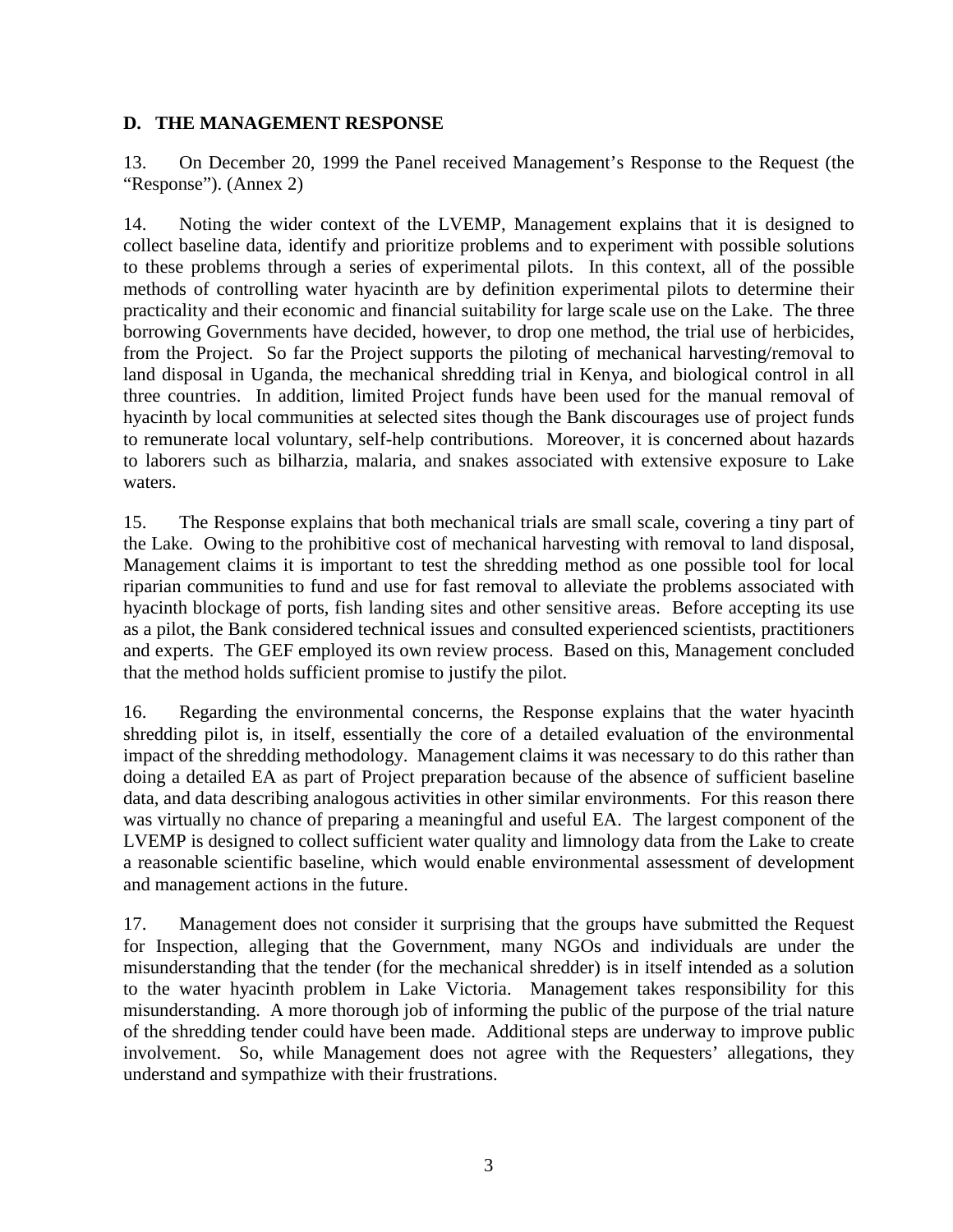18. For the above reasons, Management believes that the design and execution of the water hyacinth chopping/shredding pilot is completely acceptable, and that the Bank has complied with all relevant policies and procedures.

# **E. ELIGIBILITY**

19. For purposes of determining the eligibility of the Request and the Requesters, the Panel reviewed the evidence submitted by the Requesters and Management, and visited Nairobi and the relevant Project area. The Panel consulted with the Executive Director representing Kenya and his staff. $2$ 

20. During the field visit, Panel Members (Edward S. Ayensu, Leader, and Maartje van Putten) met with officials of RECONCILE who represent the Requesters, and other  $NGOs<sup>3</sup>$  in Nairobi. In Kisumu, they met with a number of the Lake's community-based associations and fishermen and fishmongers. They also met with individuals residing along the banks of the Lake whose livelihoods are directly tied to lake fishing and subsistence agriculture.

21. The Panel members also met with Bank staff in Nairobi and Washington and exchanged views with Kenya Government and Project officials in Nairobi and Kisumu.<sup>4</sup>

22. Discussions held with the local people at the landing areas of the Lake during the Panel's visits to various localities at the Project sites do confirm that local people supported the Request and that RECONCILE was authorised to represent OSIENALA, the principal NGO in Kisumu, and Ecovic who represent communities living along the Kenya side of Lake Victoria.

23. Paragraph 9 of the 1999 Clarifications mentions certain "technical eligibility criteria" that must be met, and the Panel concludes as follows:

- (a) The Panel is satisfied that the affected party consists of two or more persons with common interests or concerns and who are in the borrower's territory.
- (b) The Request does assert in substance that a serious violation by the Bank and IDA of their operational policies and procedures has or is likely to have a material adverse effect on the Requesters.

(c) The Request does assert that its subject matter has been brought to Management's attention and that, in the Requesters' view, Management has failed to respond adequately to it, thus demonstrating that it has followed or is taking steps to follow the Bank's policies and procedures.

(d) The matter is not related to procurement.

 $\overline{a}$  $2^2$  The Panel wishes to thank the Executive Director and his staff for their comments and guidance. It also whishes to thank the Government officials who met with the Panel Members in Nairobi and Kisumu and RECONCILE, the NGOs represented by it and the other NGOs and local people who took time to meet with the Panel. Finally, it would like to thank Bank staff in Nairobi and Washington for facilitating the work of the Panel.

<sup>&</sup>lt;sup>3</sup> Scientists and Technologists with expertise on insect physiology and ecology and the Association of Food and Agriculture Journalists. They also met with two members of the Kenya Parliament. 4 These officials included the Provincial Commissioner of Kisumu, two deputy Secretaries of the Ministry of

Environment and Natural Resources, the National Executive Secretary of the Lake Victoria Environmental Management Project, the Task Co-ordinator of Wetlands Management, Members of the Water Hyacinth Control and Monitoring Committee, and other operational officers.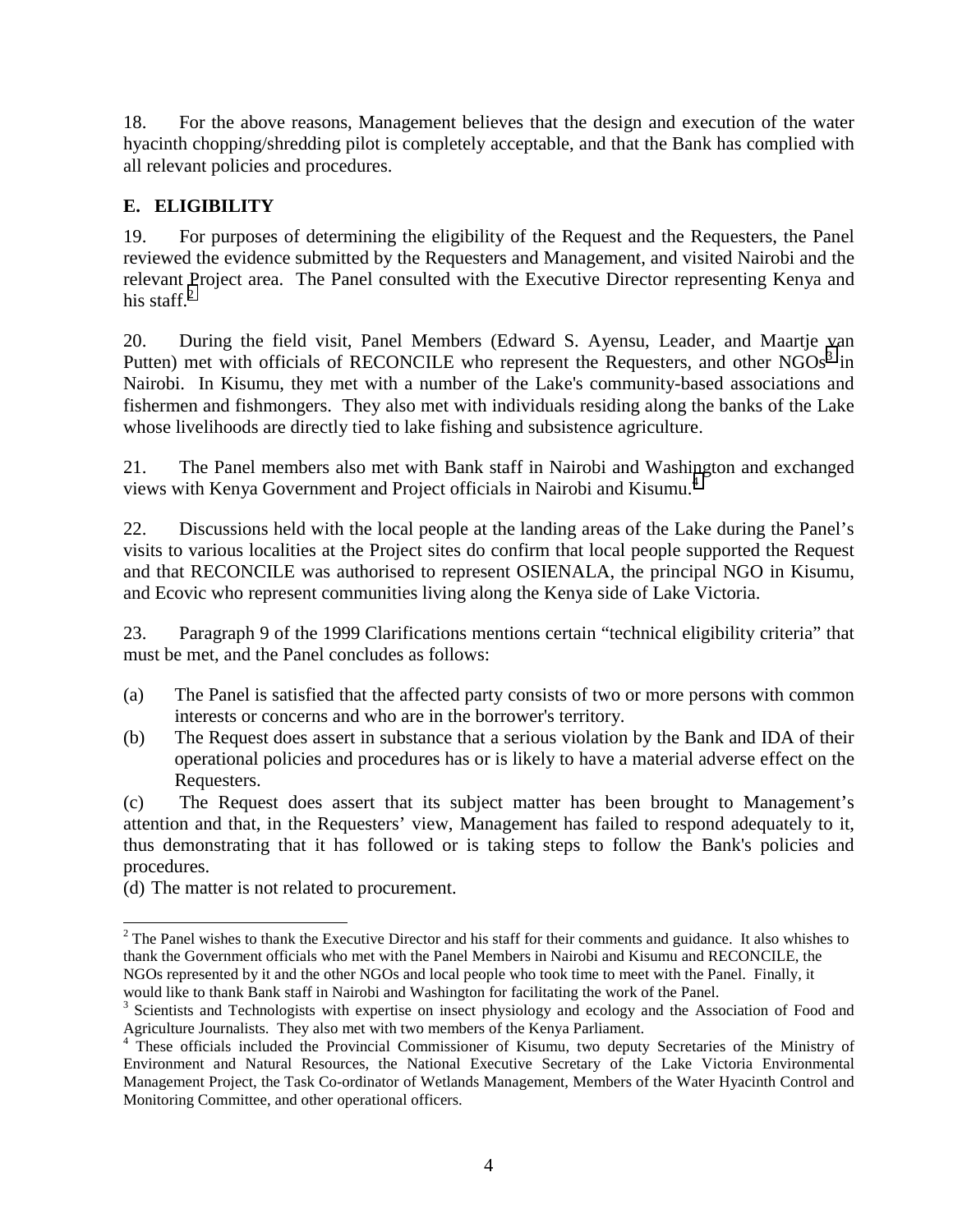- (e) The related Credit and Grant have not been closed or substantially disbursed.
- (f) The Panel has not previously made a recommendation on the subject matter.

# **F. CONCLUSION**

24. The Request and Management Response contain conflicting assertions and interpretations about the issues, the underlying assumptions, the facts, compliance with Bank policies and procedures and harm. The Panel is neither able to address these conflicting statements in the period available to it to prepare and submit this report on eligibility to the Board, nor is allowed to do so pursuant to the 1999 Clarifications of the Resolution<sup>5</sup>. The Panel can only address these issues during the course of an investigation.

#### **G. RECOMMENDATION**

25. In the light of the foregoing, the Panel recommends an investigation into the matters alleged in the Request.

Attachments

 $\overline{a}$ 

<sup>&</sup>lt;sup>5</sup> The 1999 Clarifications to the Resolution that established the Panel are contained in the "Conclusions of the Board's Second Review of the Inspection Panel" dated April 20, 1999.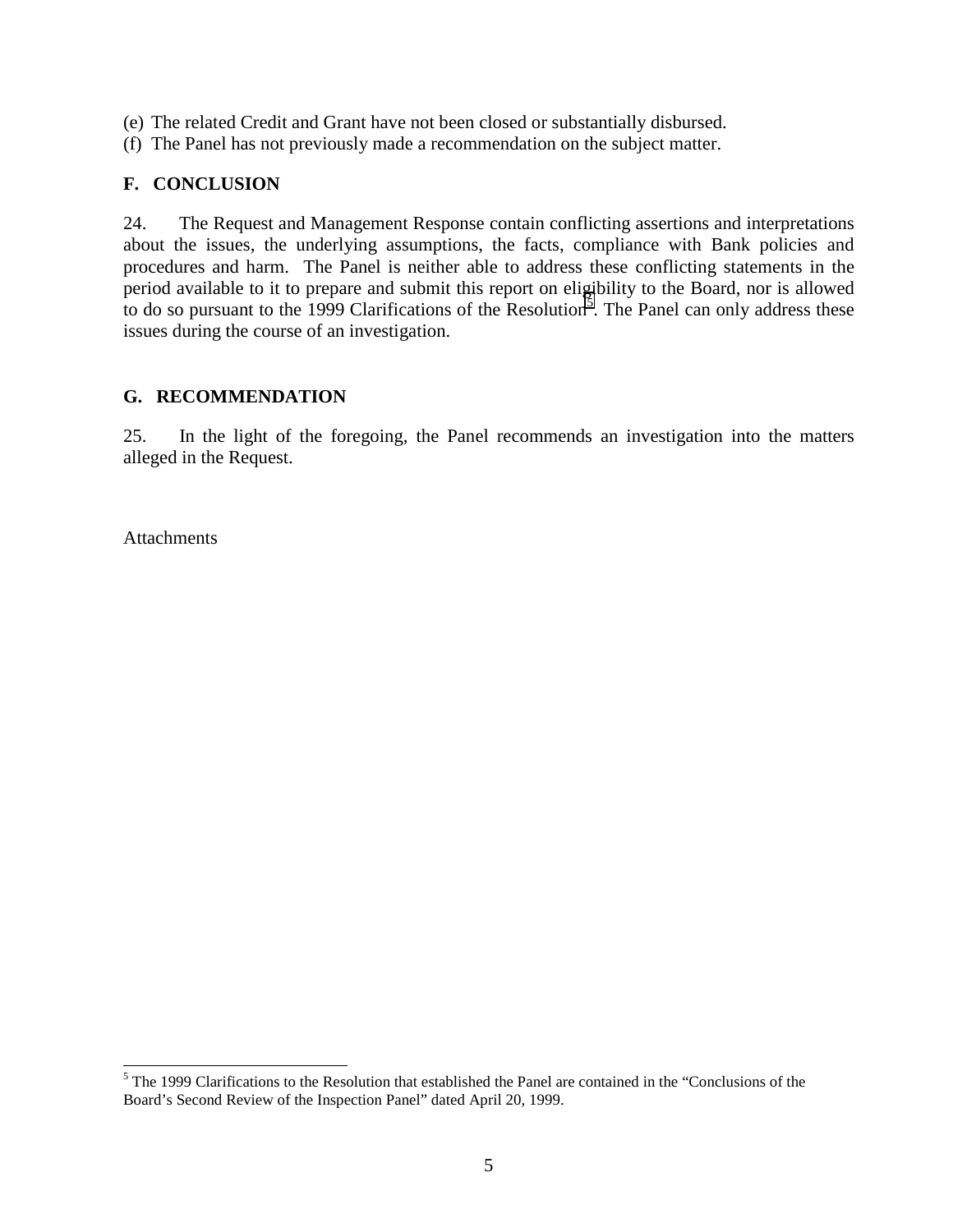**Annex 1**

**Request for Inspection**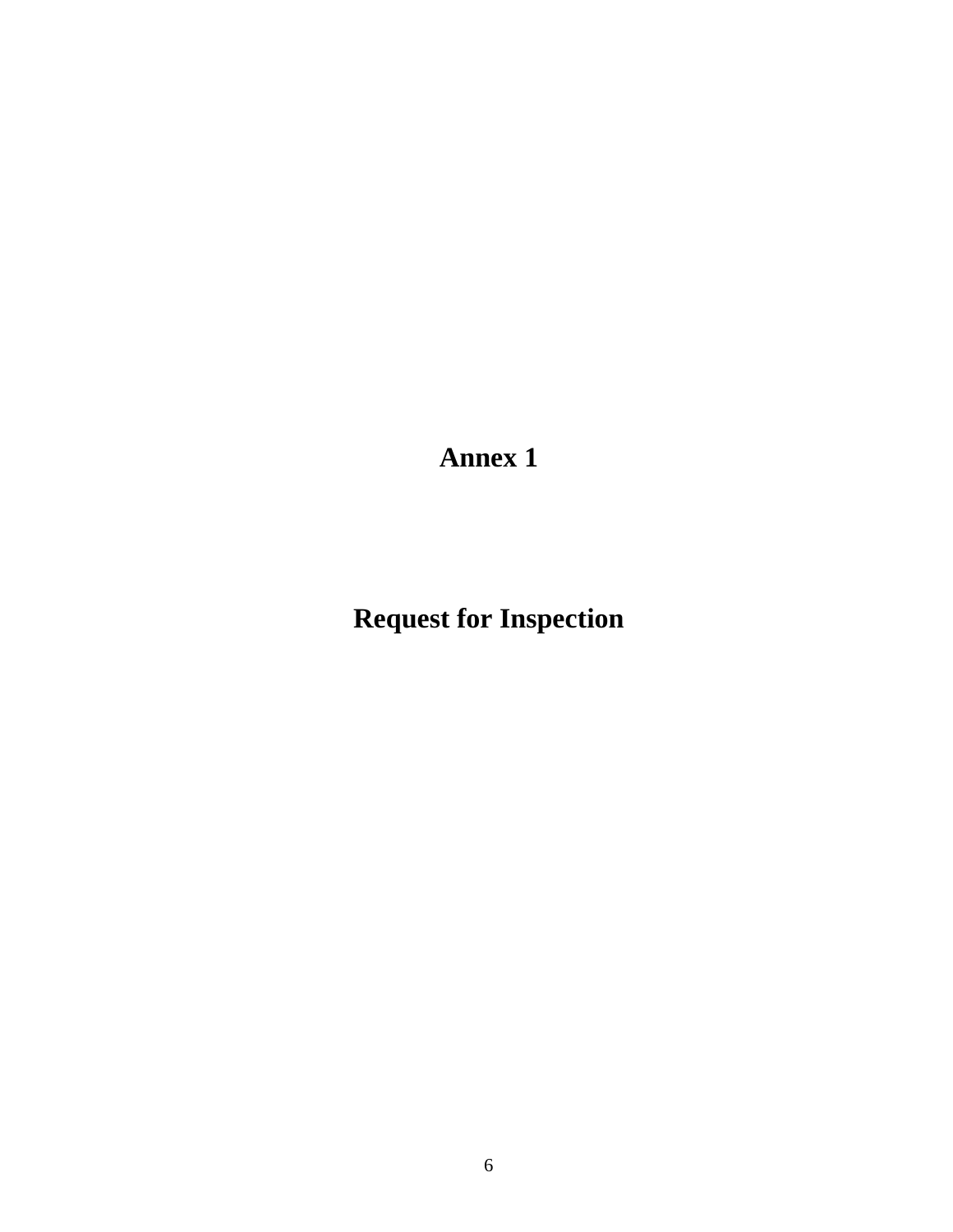#### **RECONCILE Resources Conflict Institute**

28th September, 1999

Mr. Harold E. Wackman Country Director The World Bank P O Box 30577 **NAIROBI** 

Dear Mr. Wackman,

#### **LVEMP - Mechanical Removal of Water Hyacinth at the Nyanza Gulf Request for Inspection**

We have addressed a Request for Inspection to the Inspection Panel of the World Bank in the envelope accompanying this letter.

Pursuant to paragraph 14 of the Inspection Panel's Operating Procedures, we wish to deliver the Request to the Panel through your office.

Kindly issue a receipt for the Request as stipulated in the said paragraph 14 of the Operating Procedures, and transmit the Request to the Panel in the manner provided.

Yours Sincerely,

Michael Ochieng Odhiambo Executive Director

C.C. Executive Secretary Inspection Panel Fax No. 202 - 477 - 6391

Printing House Road, P.O. Box 7150, Nakaru, Kenya Phone: 254-37-44940 Fax: 254-37-212865 Email: RECONCILE@Net2000ke.com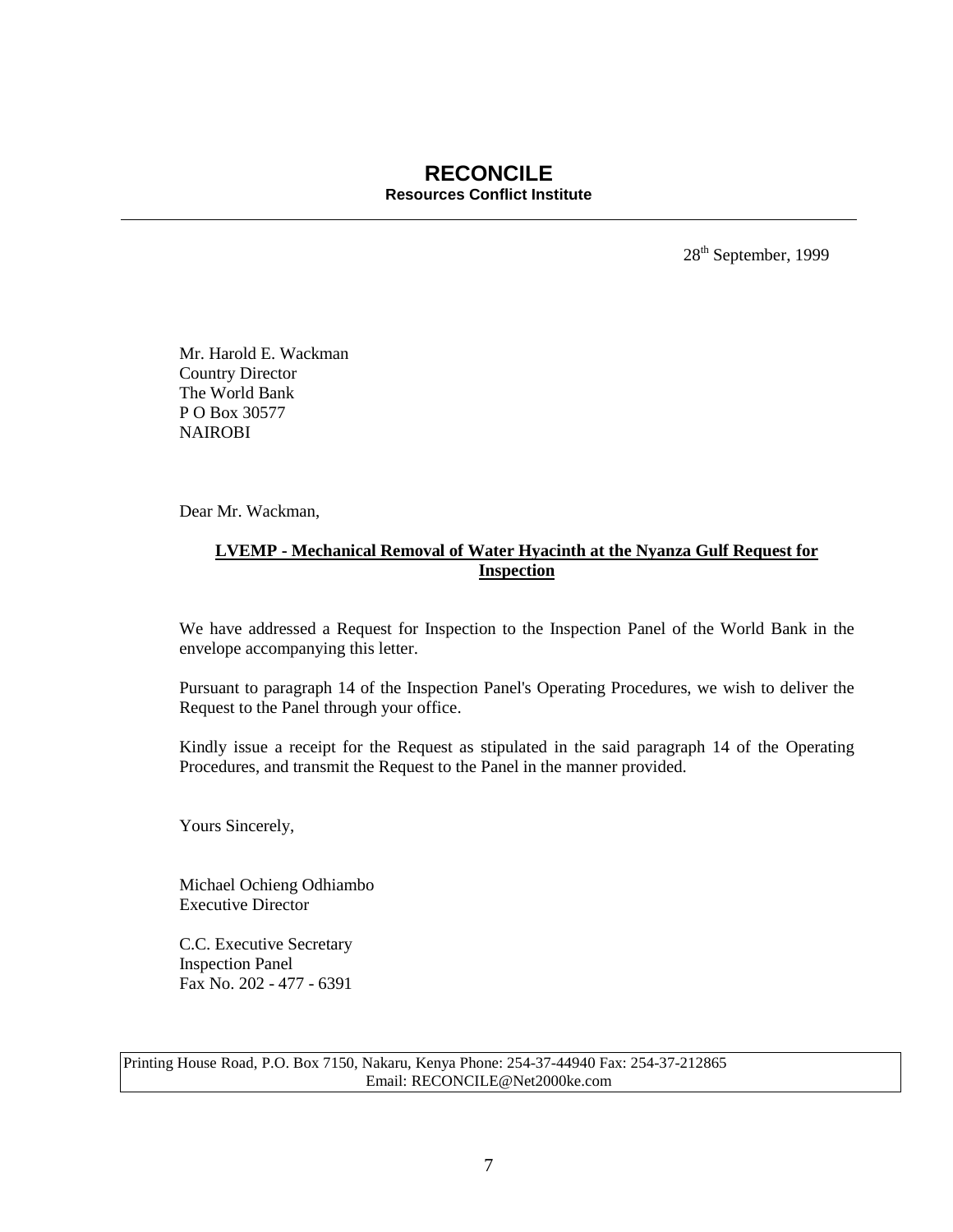27th September, 1999

The Inspection Panel 1818 H Street, NW Washington, DC 20433 USA

We, the Resources Conflict Institute (RECONCILE), acting for and on behalf of persons in the area known as the Nyanza Gulf of Lake Victoria within the Republic of Kenya, do present this request for inspection.

1. The communities and individuals we represent are likely to suffer harm as a result of failures or omissions in the design or implementation by the Bank of the water hyacinth management component of the Lake Victoria Environmental Management Project (LVEMP) in Kenya.

Following are the failures or omissions that we believe are the responsibility of the Bank:

- i) No Environmental Impact Assessment (EIA) has been done on the likely impact of the method adopted by the Project for the mechanical removal of the water hyacinth, to wit, the shredding and sinking of the weed to the bottom of the lake.
- ii) The tendering procedure was not sufficiently transparent and serious concerns raised about how the tender was awarded have not been addressed sufficiently or at all.
- iii) Serious concerns raised by the communities around the lake, whose livelihoods depend directly on the lake as well as other informed persons about the likely ecological impact of shredding and sinking the water hyacinth to the bottom of the lake have not been answered sufficiently or at all.
- iv) Little or no regard has been had to the sustainable management of the water hyacinth in using this method of mechanical removal, as it does not involve the local communities in its design or implementation.
	- v) The stated participatory approaches and stakeholder involvement in the design and management of the project have been totally ignored as the Project proceeds with this method of removal of the water hyacinth in the face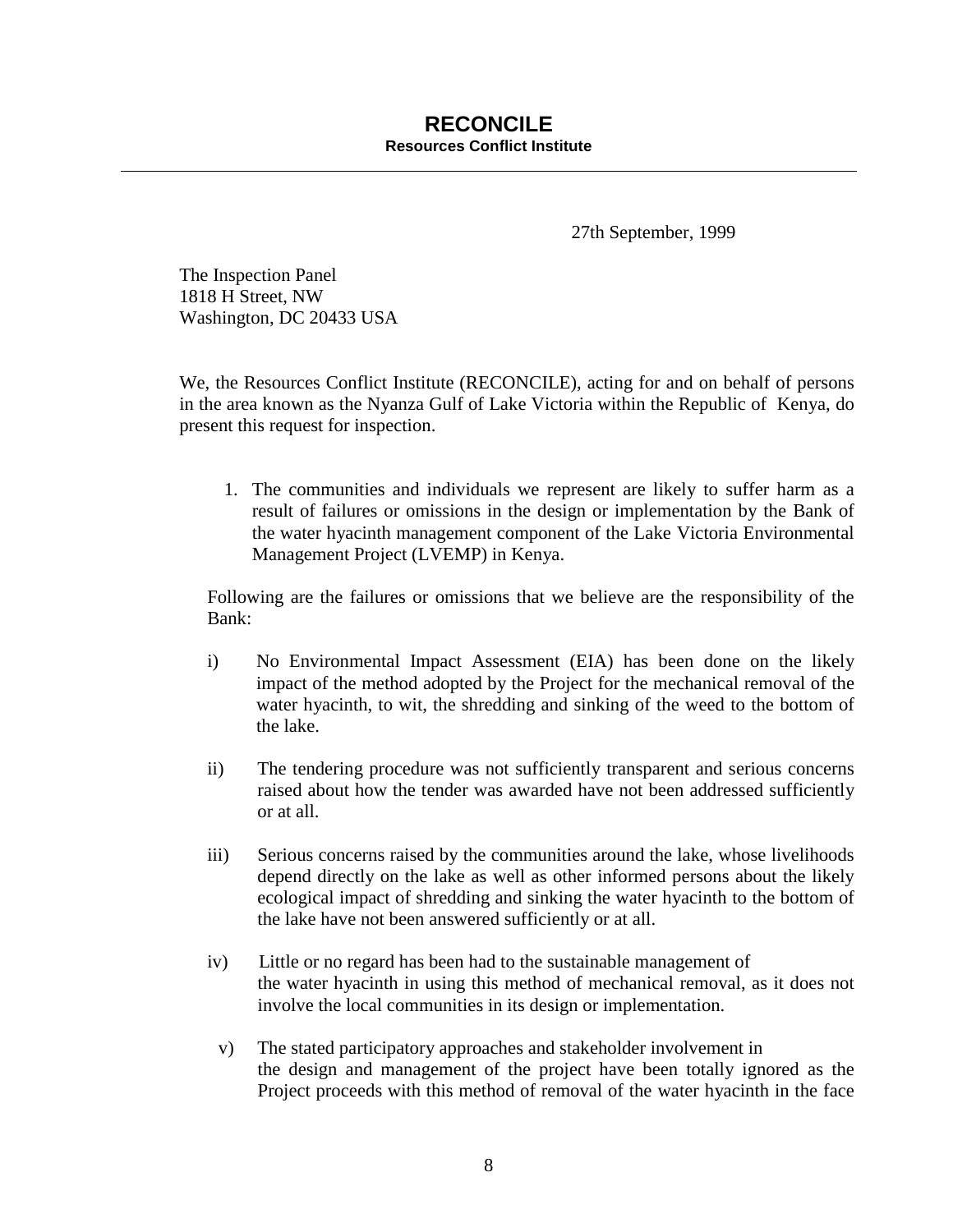of and without any regard to the concerns and objections of the affected communities.

- 2. We fear that these failures and omissions shall result in the following damage or harm:
- i) The Nyanza Gulf is home to fresh water fish and the source of water for domestic use for these communities, and these will be endangered by the pollution caused by dumping the weed to the bottom of the lake, thereby putting at risk the livelihoods of the people who depend on the lake. In this connection, it is noteworthy that the lake is already heavily polluted by raw waste discharged into it by neighbouring industries; and further that it is shallower at the Nyanza Gulf than elsewhere.
- ii) In its decomposition, the weed, being an organic material shall make use of oxygen from the lake, thus reducing or depleting the concentration of dissolved oxygen in the water. This will endanger the lives of the species of fish that have little tolerance for reduced oxygen levels. Such fish include the Nileperch, Tilapia and Dagaa, which are major sources of food for local communities, as well as the basis of a major export trade of great importance to the national economy. In this connection, it should be noted that the Tilapia, Dagaa and *haplochromine* species of fish breed and nest largely on the shoreline, which is the area most infested by water hyacinth. Thus, sinking the weed shall seriously impact on the livelihoods of the local communities.
- iii) There is scientific evidence that the water hyacinth is capable of accumulating heavy metals, phenols, and toxic substances. Thus, sinking and eventual degradation of the weed shall result in an abrupt increase of toxic chemicals in the lake, which shall play havoc with the ecosystem.
- iv) The decomposition of the water hyacinth will enhance the eutrophication of the lake at the Nyanza Gulf with serious consequences for the ecosystem, in addition to the increased likelihood of the regeneration of the water hyacinth. Moreover, the likely increase of nitrate levels along the shoreline will in turn increase the likelihood of babies below 5 years of age developing the *Blue Baby Syndrome.*

3. We make this request on behalf of the communities living on the shores of Lake Victoria at the Nyanza Gulf and who depend directly on the lake for their livelihoods, feeding and trading in its fresh water fish species and using its water for domestic purposes. These are communities whose livelihoods and well-being shall be directly affected by the aforementioned impacts.

4. These concerns have been raised with the Bank staff in Nairobi by various people on behalf of these communities, with little or no adequate response. For our part, we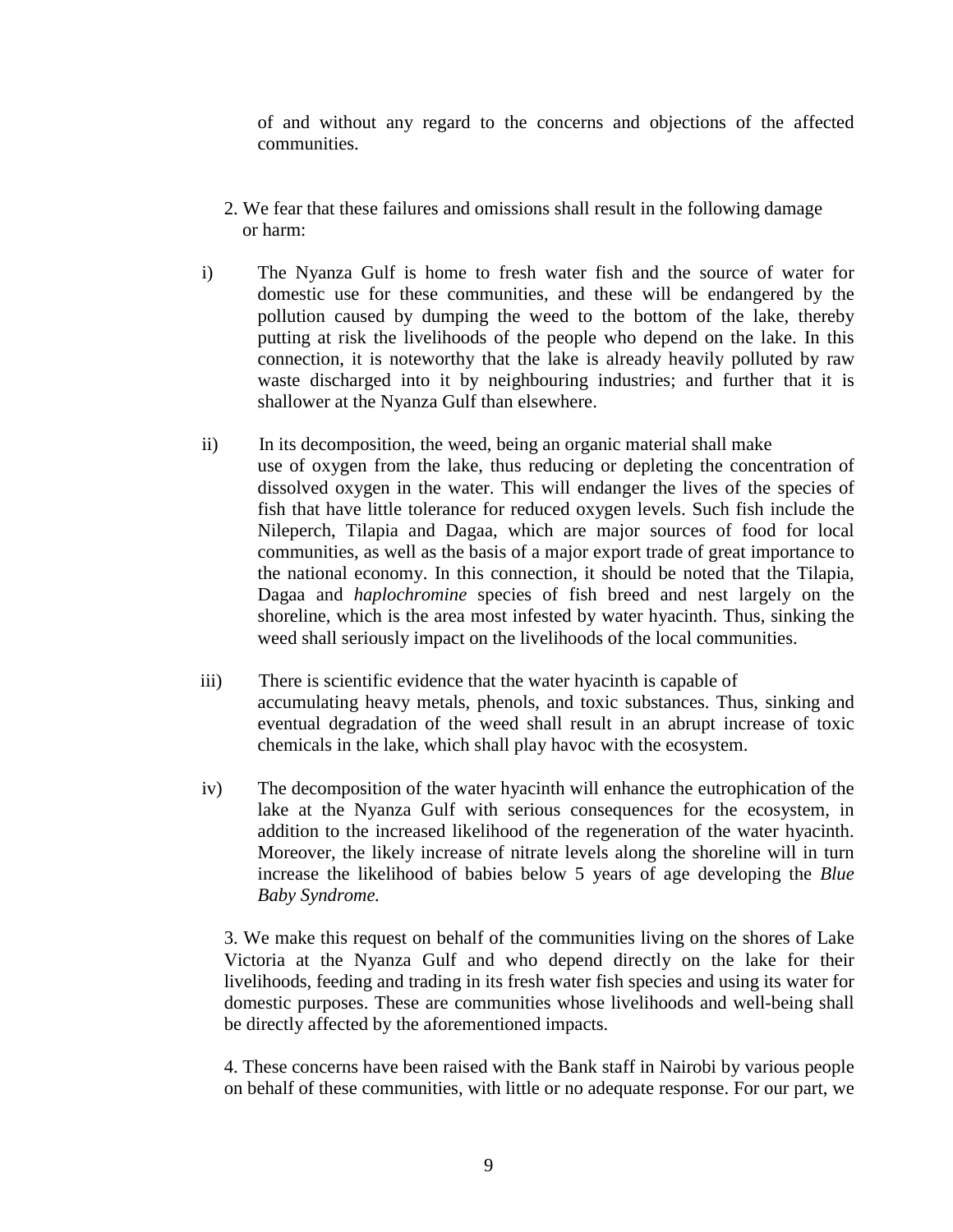wrote a Demand letter to the Project Director of LVEMP on  $26<sup>th</sup>$  July, 1999 requiring him to address these concerns. We informed him that in the absence of an appropriate response we would file a case in the High Court to obtain an injunction to restrain LVEMP and Aquarius Systems from shredding and sinking the weed to the bottom of the lake unless these concerns are addressed and the alternative methods for the removal and disposal of the weed are taken into account. We copied the letter to the Bank's Country Director.

We have never received any response from the LVEMP, Aquarius Systems or the Bank. Instead, the Bank on 13th August, 1999 convened a 3 - hour meeting at Nairobi which turned out to be a forum for the Bank, LVEMP and Aquarius Systems to justify their chosen method of removal of the water hyacinth. At the end of the meeting the Bank proposed the formation of a Monitoring Group, without any specification as to who would form or constitute the Monitoring Group nor what its Terms of Reference would be. In the aftermath of the meeting, the LVEMP, Aquarius Systems and the Bank have continued with arrangements to do exactly what the communities are so strenuously opposed to. Clearly therefore, the Bank's response has been inadequate and has not addressed the concerns of the communities.

5. In view of this inadequate response, we are still considering the possibility of filing suit against the Project, the Bank and Aquarius Systems. In the meantime, we are consulting with stakeholders with a view to ensuring that the project is implemented in a manner that does not compromise the sustainable management of this important resource or the livelihoods of these communities.

We believe that the above actions and omissions which are contrary to the Banks policies or procedures have materially and adversely affected the rights and interests of the communities on whose behalf we present this request. We therefore request the Panel to recommend to the Bank's Executive Directors that an investigation be carried out in order to resolve the problem.

We have made this Request for Inspection briefly in accordance with your Operating Procedures. We are however able to provide you with more particulars on request.

Yours Sincerely,

Michael Ochieng Odhiambo Executive Director

We authorize you to make this Request public.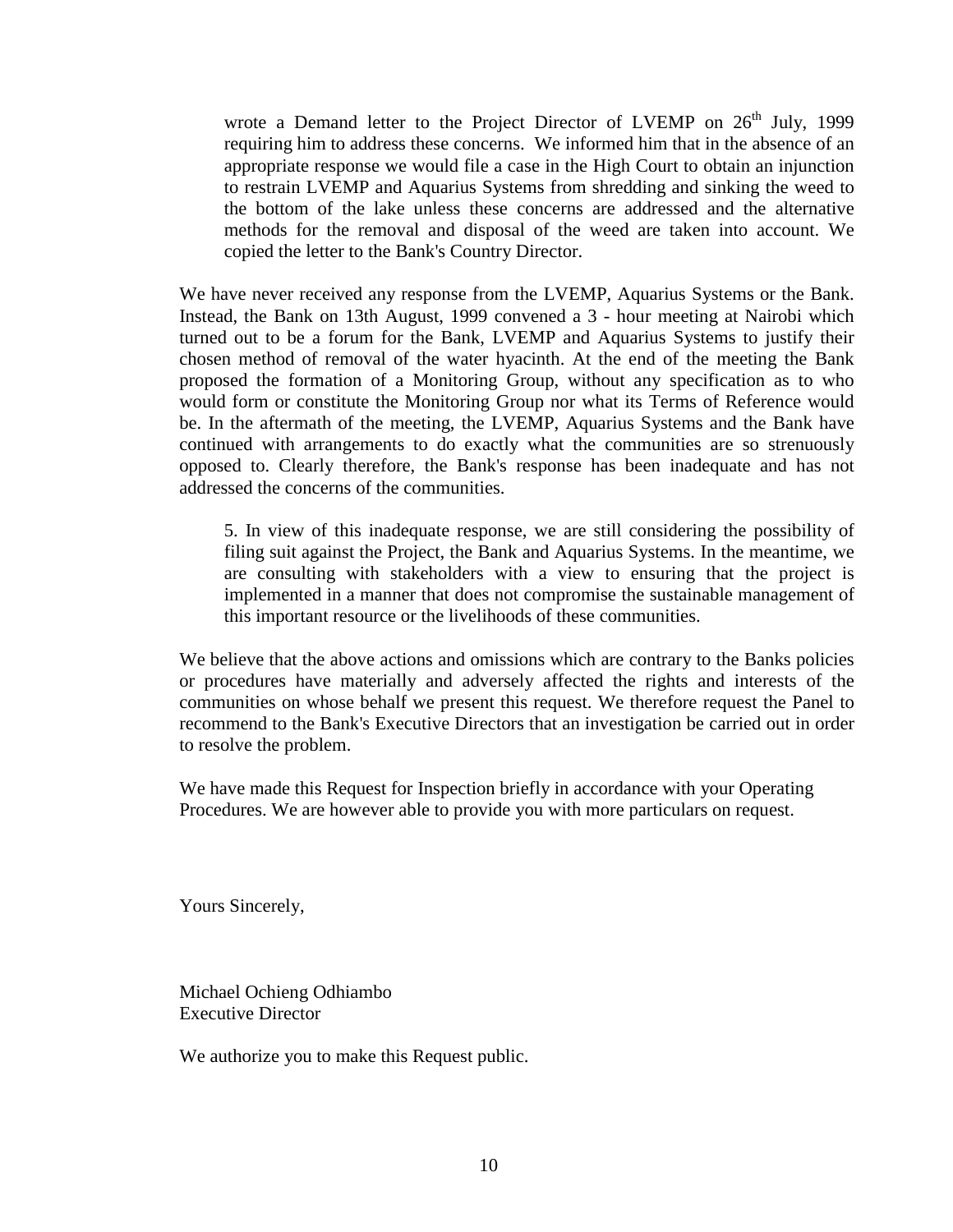# **THE EAST AFRICAN COMMUNITIES ORGANIZATION FOR MANAGEMENT OF LAKE VICTORIA RESOURCES**

Kenya Chapter P.O. Box 68, Homa Bay, Tel: 0385-22029 Telefax: 0385-22160/22055 Email: ecovic-kenya@munglu.africaonline.com

23<sup>rd</sup> September, 1999

RECONCILE ATT: Mr. Michael Ochieng Odhiambo

Executive Director Box 7150 Telephone 254-37-44940 Fax 254-37-212865 NAKAR-KENYA Email: RECONCILE@netke.com

Dear Sir,

#### **RE: REMOVAL OF WATER HYACINTH AT LAKE VICTORIA**

This is to register the dispute between the communities living along Lake Victoria and LVEMP, World Bank and acquarius systems on the intended use of shedding and sinking method of removal of the water hyacinth from Lake Victoria. Members of the communities living along the aforesaid Lake are totally opposed to the suggested method of shedding and sinking and strongly advocates for the weeds to be removed manually.

It is on this note that my organization is being a representative of these communities would wish to show commitment with them by mandating you to take up the matter for their benefit.

Ecovic strongly feels that it should not be left out of the inspection team and I don't mind being listed in the team. Enclosed please find a photocopy of the letter my executive committee had written to the Executive Director OSIENALA affirming the same.

Your quick response towards this effort will be highly appreciated. Please kindly acknowledge receipt.

Your sincerely,

Mary Atieno Amwata Chairperson Ecovic Kenya Chapter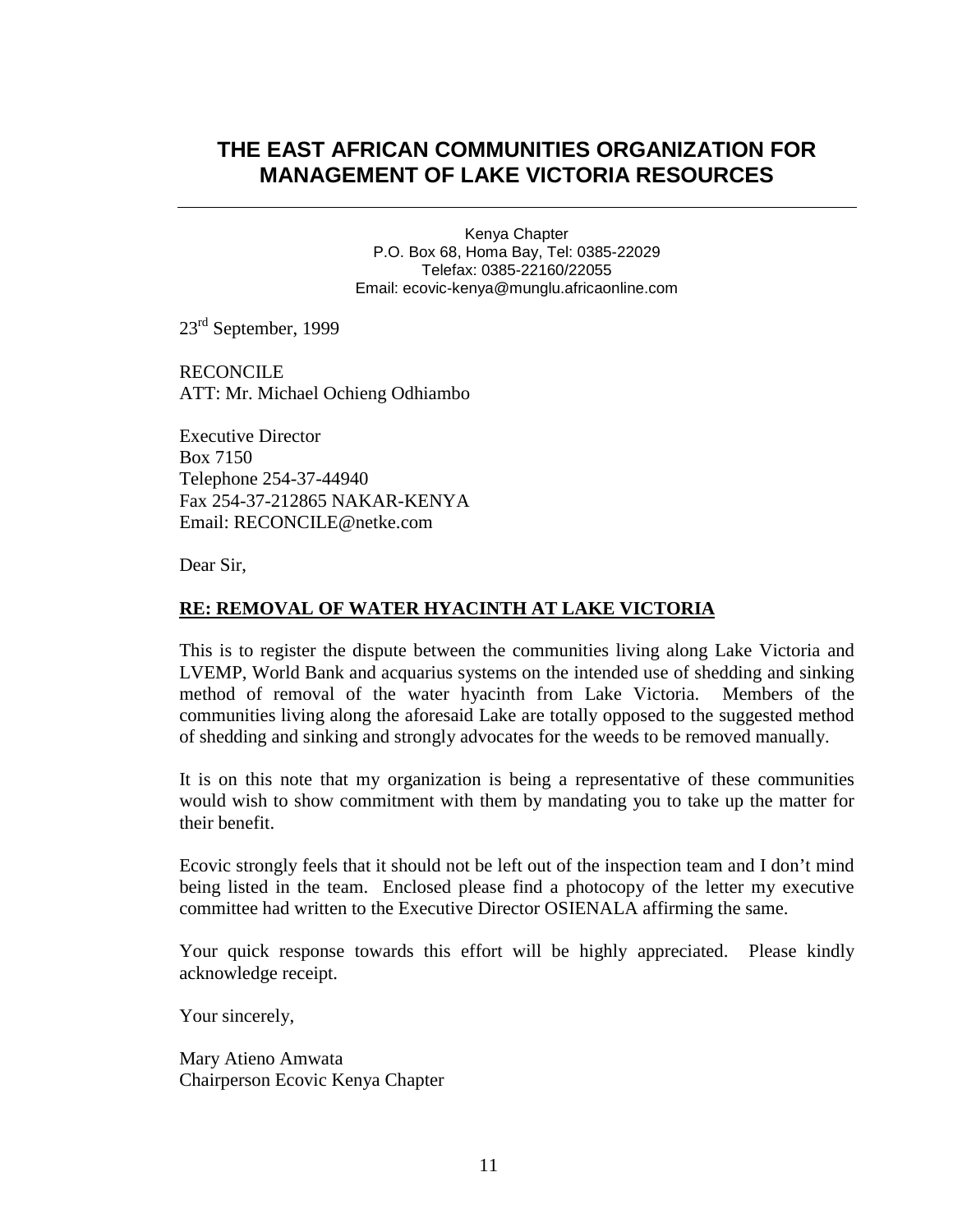# **OSIENALA**

(Friends of Lake Victoria) ENVIRONMENTAL RESTORATION PROGRAMME P.O.Box 4580, KISUMU, KENYA

September 28, 1999

Executive Director RECONCILE Resource Conflict Institute P O Box 7150 Nakaru, Kenya

#### Subject: Demand Notice to LVEMP and (World Bank and Aquarius Systems)

OSIENALA ( Friends of Lake Victoria), is a community based organization representing interest of over 4 million Lake Victoria riparian communities/stakeholders residing on the Kenya side. OSIENALA was formed with the main objective or restoring Lake Victoria to its former glory. As you are aware we are opposed to the proposed shredding and sinking of water hyacinth in Lake Victoria by LVEMP, the World Bank and the Aquarius systems, and our position on this issue has not changed.

As stakeholder organization, we fully support you for the proposed actions:

- 1) Demand Notice to LVEMP and (World Bank & Aquarius Systems) and
- 2) Request for Inspection with the Inspection Panel with World Bank in Washington, D.C.

This letter, is therefore, to request your organization (RECONCILE) to take up the above actions without delay for the benefit of the communities who live and benefit from the lake.

We also request that the organization may list our name in the Request for Inspection.

Please, act with haste as they (LVEMP *et.al*) are determined to get ahead with the proposed shredding and sinking of the water hyacinth.

Your sincerely,

Kinya Muniyirwa For Executive Director OSIENALA (friends of Earth)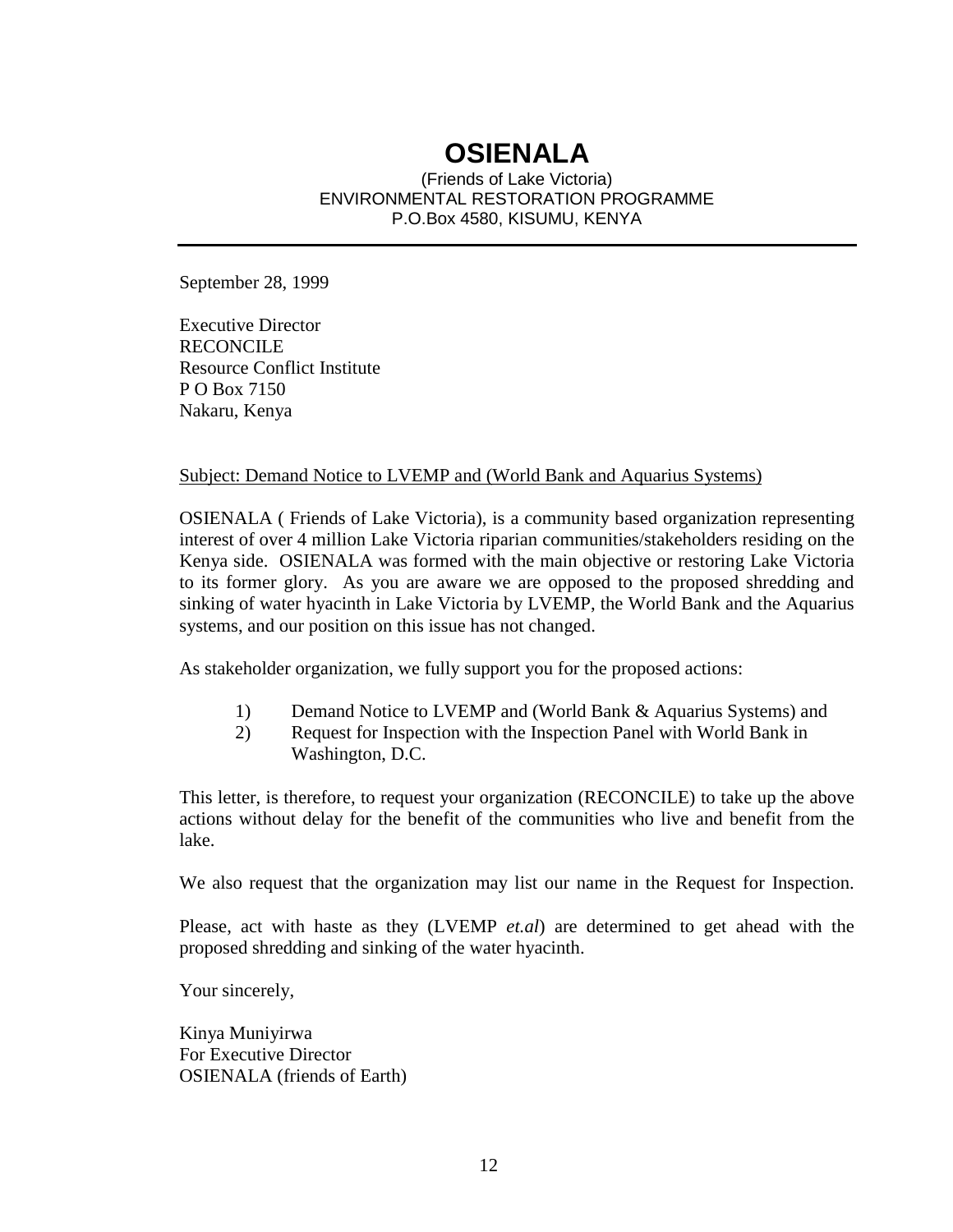# **OSIENALA**

(Friends of Lake Victoria) ENVIRONMENTAL RESTORATION PROGRAMME P.O.Box 4580, KISUMU, KENYA

September  $7<sup>th</sup>$  1999.

# **ENVIRONMENTAL EFFECTS OF SHREDDING AND SINKING OF WATER HYACINTH IN LAKE VICTORIA:**

OSIENALA, a National NGO based in Kisumu once again wishes to emphasize its stand on the implication of the proposed shredding and sinking of water hyacinth in Lake Victoria. As you may be aware, an American firm, Aquarius Systems, won a tender for the mechanical removal of the hyacinth weed from Lake Victoria. The activity is set to start this week, despite protests from scientists and some local leaders that the contract terms be reviewed to include assurance that the weed will be removed and dumped outside the lake. The proposed shredding and sinking of water hyacinth into the lake will have untold ecological decay and environmental degradation that must not be allowed in any civilised society. The following are some of the possible ultimate effects of such an activity: dissolved oxygen deficiency; eutrophication and toxic chemical threat.

#### **Dissolved Oxygen Deficiency**

Being an organic material, the sunk water hyacinth will undergo bacterial decomposition. Since the bacteria involved require oxygen during decomposition, this oxygen must be obtained from water. This will lead to the depletion of dissolved oxygen concentration. Fish species are less tolerant to reduced oxygen level. E.g. Tilapia, Nileperch, Dagaa, *haplochloramine* spp. will therefore decline since they depend on this oxygen. Other species that will manage to survive will have their composition changed as a result of this reduced oxygen level. It should be noted that Tilapia, Dagaa, and *haplochloramine* species have their breeding and nesting grounds in the shoreline. These species are also the main source of food for the local community since Nileperch is mainly for export. Water hyacinth mostly infest the shoreline and therefore sinking the weed will severely affect the most important fish species for the local community, a situation that may worsen the already serious food insecurity in the region, due to the globalization of Lake Victoria Fisheries.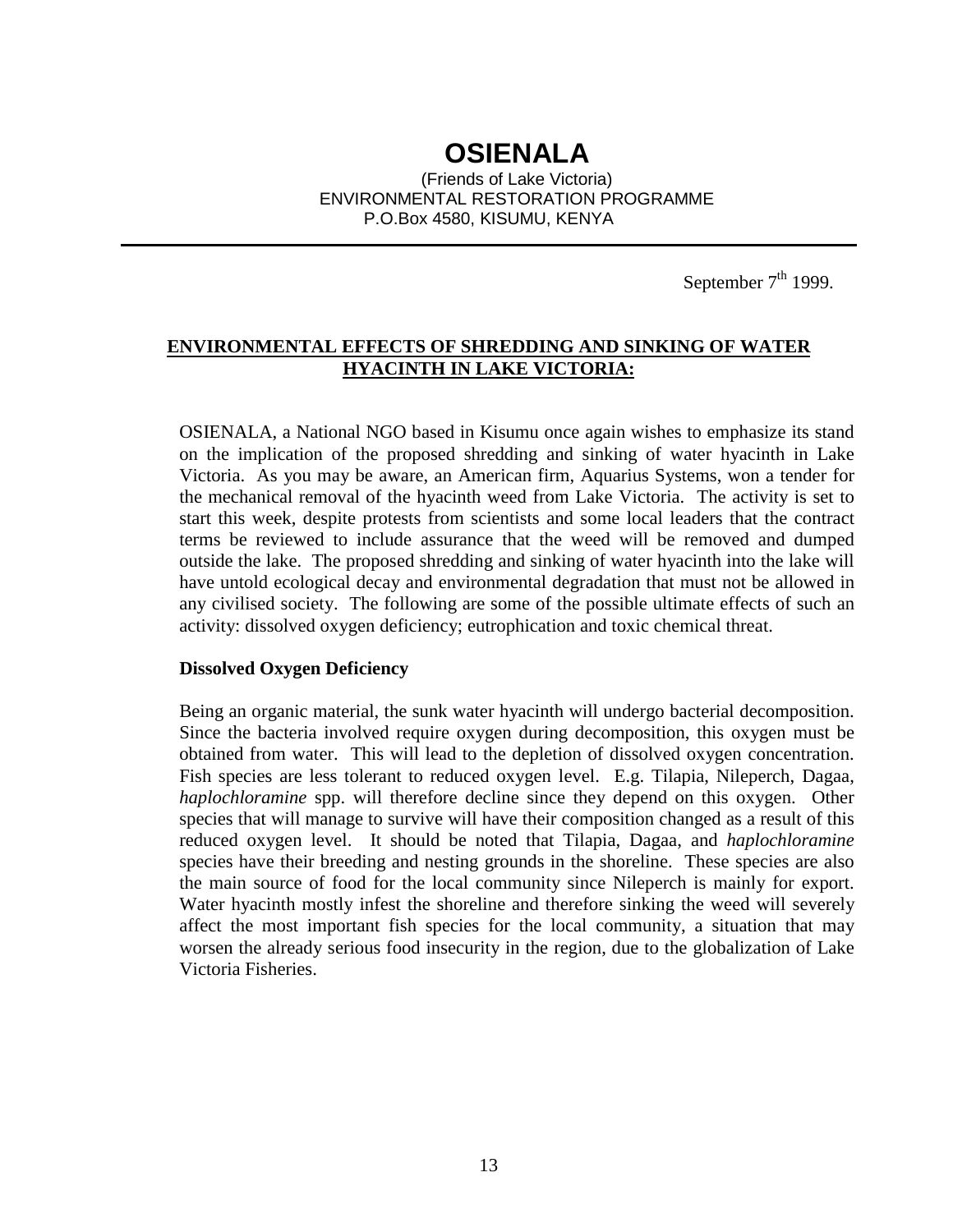#### **Possible Toxic Chemical Threat:**

Available scientific evidence shows that water hyacinth has the capacity to accumulate heavy metals and phenols. The plant can retain within hours for every gram of dry matter the following amount of substances: Cadmium- 0.67mg, Nickel-0.50mg, Lead-0.176mg, Magnesium-0.15mg(McDonald, 1975).

It also accumulates the following toxic substances: Tannin-1% in dry matter and 2% in leaves, Oxalate 0.8%-3.3% in dry matter (Loreo and Bressani, 1982). It is no doubt therefore the sinking and eventual degradation of the hyacinth en-masse will result to an abrupt increase of the toxic chemicals in the aquatic environment, a scenario that can crush the aquatic ecosystem.

## **Eutrophication**

Decomposition of the sunk water hyacinth will increase the nutrient load in the Winam Gulf of Lake Victoria, which is a very rich fish breeding and spawning area. Such as increase will stimulate algal growth. As more and more salts of nitrogen and phosphorous increase, more is taken up by both epiphytic and planktonic algae in the aquatic ecosystem. This will result in an increase in their mean biomass and productivity, but with a decline in diversity of species intolerant to low light, higher dissolved solids or competition. This effect will completely alter the aquatic ecosystem leading to a complete disruption of the otherwise natural life. The consequences of this may be shortterm or long term far reaching. Due to this kind of magnitude of eutrophication and given the fact that seeds of water hyacinth can survive for several years, it will not be a matter of time for the water hyacinth to rejuvenate even more. Further more, if nitrate levels in the shorelines could increase considerably, then babies below 5 years of age using such water can develop a condition referred as a Blue Baby Syndrome.

Recent scientific evidence on effects of water hyacinth on phico-chemical characteristics in the lake indicates that standing water hyacinth in the lake adversely alters phicochemical characteristics of the water, how about if the weed was to be shredded and dumped in to the lake to decay? The following would happen: Hypolinnectic oxygen would be nil, higher amounts of ammonia nitrogen would be released into the water in the ensuring reactions, addition of soluble organic matter to water would increase levels of electrical conductivity, total dissolved solids, calcium hardness, magnesium concentration, phosphate concentration and reduced pH. All these would have untold deleterious effect on the biodiversity in the lake not to mention its effect on the water quality for domestic and livestock purposes.

It is for this reason that OSIENALA wishes to let scientists and environmentalists know that by allowing the planned shredding and sinking of water hyacinth, they are showing total disregard to the ecology and hence the people who depend on this lake for their livelihood. We hope the American Company ( Aquarius Systems) knows well the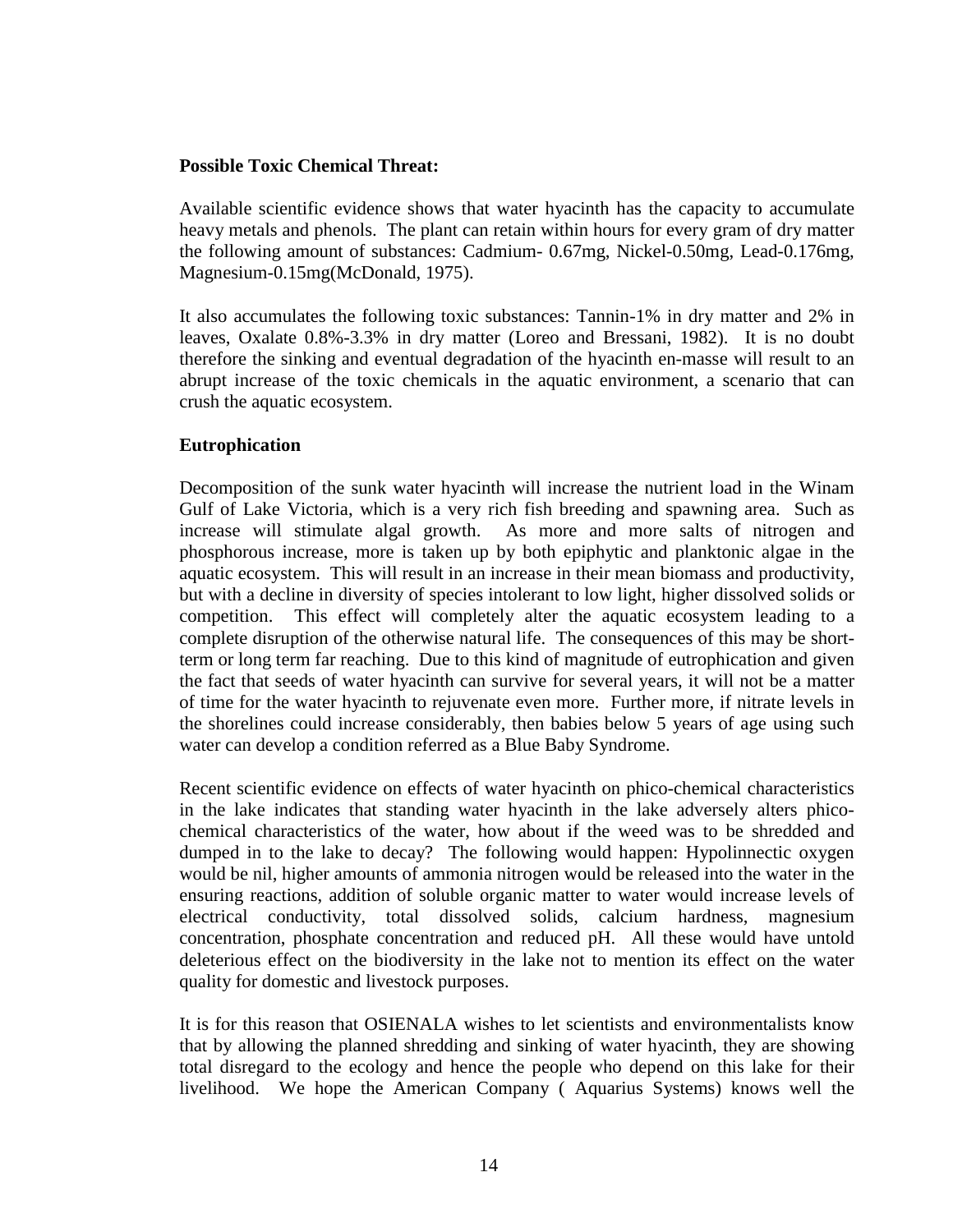consequences of eutrophication for cases of Lake Moss and Lake Washington which occurred in America not too long ago are still very fresh in our minds. It is also clear that in the United States, Environmental Protection Agency (EPA) would not allow such an ecologically disastrous activity to be undertaken in their water bodies. We also doubt whether the World Bank and GEF managers would sponsor such an activity " in their respective countries". One therefore fails to understand why these well- informed institutions should support this unorthodox activity, in a poor country that will not be able to handle the consequences. Let us not commit a mistake, which the future generation will find hard to forgive.

**In conclusion**, we would like to make the following recommendations: **First**, we demand that and Environmental Impact Assessment (EIA) for the proposed activity be released to all stakeholders**. Second**, for sometime now, water hyacinth has been subjected to a biological control using weevils and so far a significant degree of success has been achieved. Shredding and sinking the water hyacinth will also destroy the weevils. OSIENALA believes that the biological control though results into the sinking of the weed, is a much slower process that allows a natural re-adjustment of ecological system and is therefore more environmentally friendly. It should be given a chance. Further more this methodology has been successful in other countries such as Sri Lanka, Australia, Namibia, Botswana, New Guinea, so why should we now doubt its success in Lake Victoria. **Third**, water hyacinth is a symptom to the problem of pollution. Pollution control measures should therefore be put in place as a long-term solution. While as a short-term measure economic utilization of water hyacinth should be promoted.

Yours sincerely,

Obiero Ong'ang'a Executive Director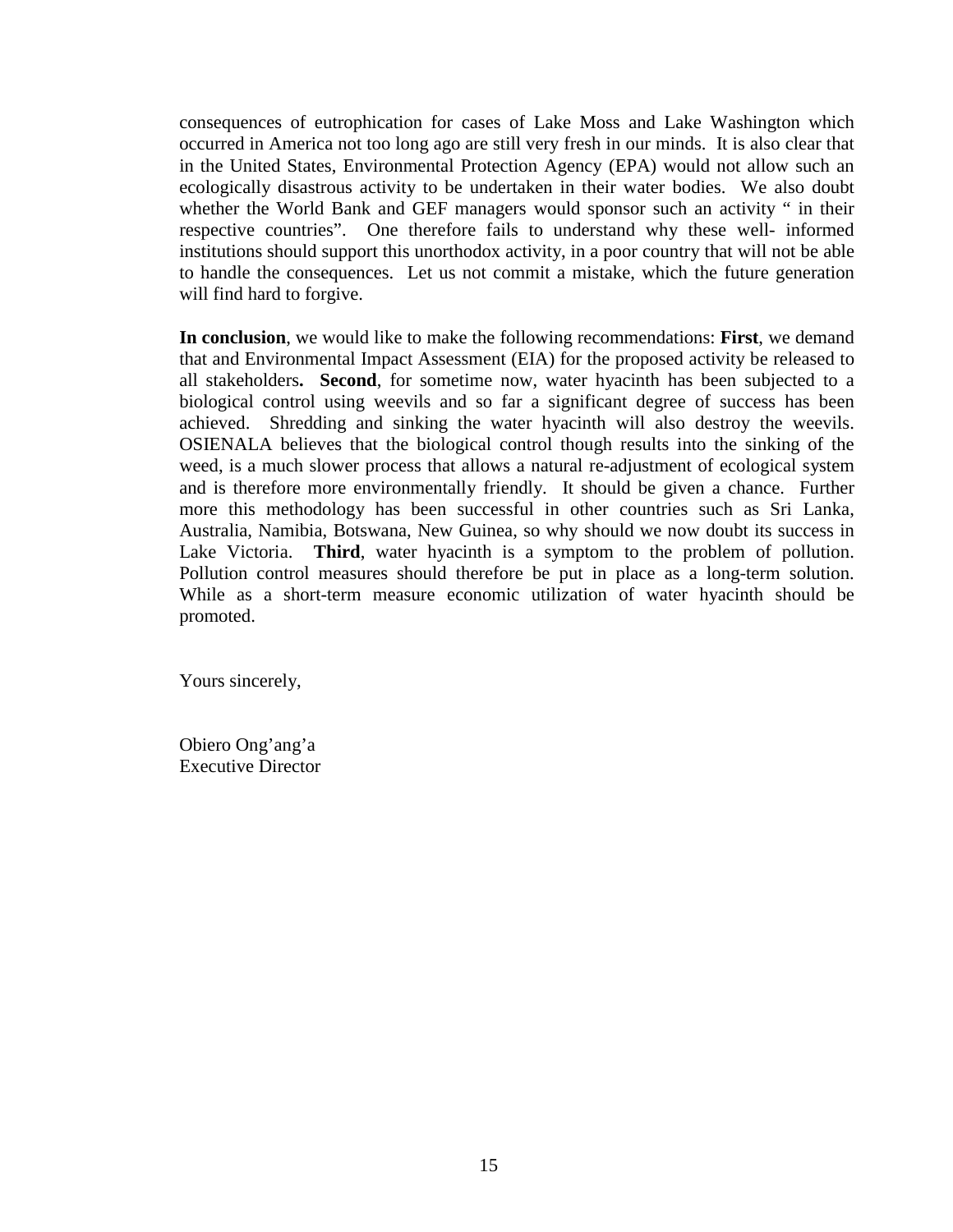$26^{\text{th}}$  July, 1999

Dr. J. B. Ojiambo Project Co-ordinator Lake Victoria Environmental Management Programme P. 0. Box 30126 **NAIROBI** 

Dear Sir,

#### **Removal of Water Hyacinth**

We write to you in connection with the planned mechanical removal of the water hyacinth from Lake Victoria, on the Kenyan side. We have read the article by Hon. Peter Anyang Nyong'o (*Sunday Nation, July 25, 1999*) raising concerns about the planned dropping of the weed at the bottom of the lake. We think his concerns are serious, and his arguments sufficiently weighty to warrant serious consideration.

We are a public interest environmental law organisation, and one of our objectives is to use the legal process and the legal system in Kenya to protect the environment and promote the sustainable management of natural resources. It is clear to us that the concerns raised by Hon. Nyong'o touch on the sustainable management of Lake Victoria and its resources; a matter that is central to the survival of the people who depend on the lake and its resources for their livelihoods.

In the premises, we should like to add our voice to that of Hon. Nyong'o and to demand an assurance from the LVEMP and all concerned that the concerns raised shall receive due consideration and alternative methods of disposal of the weed shall be looked into. We are copying this letter to the World Bank's Country Director as well as the Inspection Unit in Washington, and to the concerned ministries of the Kenya government. We request for a copy of the environmental impact assessment report on this project so that we too can verify the process followed in determining the best method for removing and disposing of the weed.

We put you on notice that unless we receive an appropriate response within 10 days hereof that the matters raised herein are being given due consideration, then we shall take legal action to restrain you from your intended course of action. In this connection we hasten to draw your attention to the fact that the Environmental Management and Co-ordination Bill currently before Parliament recognizes the precautionary principle which is defined by section 2 thereof as "the principle that where there are threats of damage to the environment whether serious or irreversible, lack of scientific certainty shall not be used as a reason for postponing cost-effective measures to prevent environmental degradation".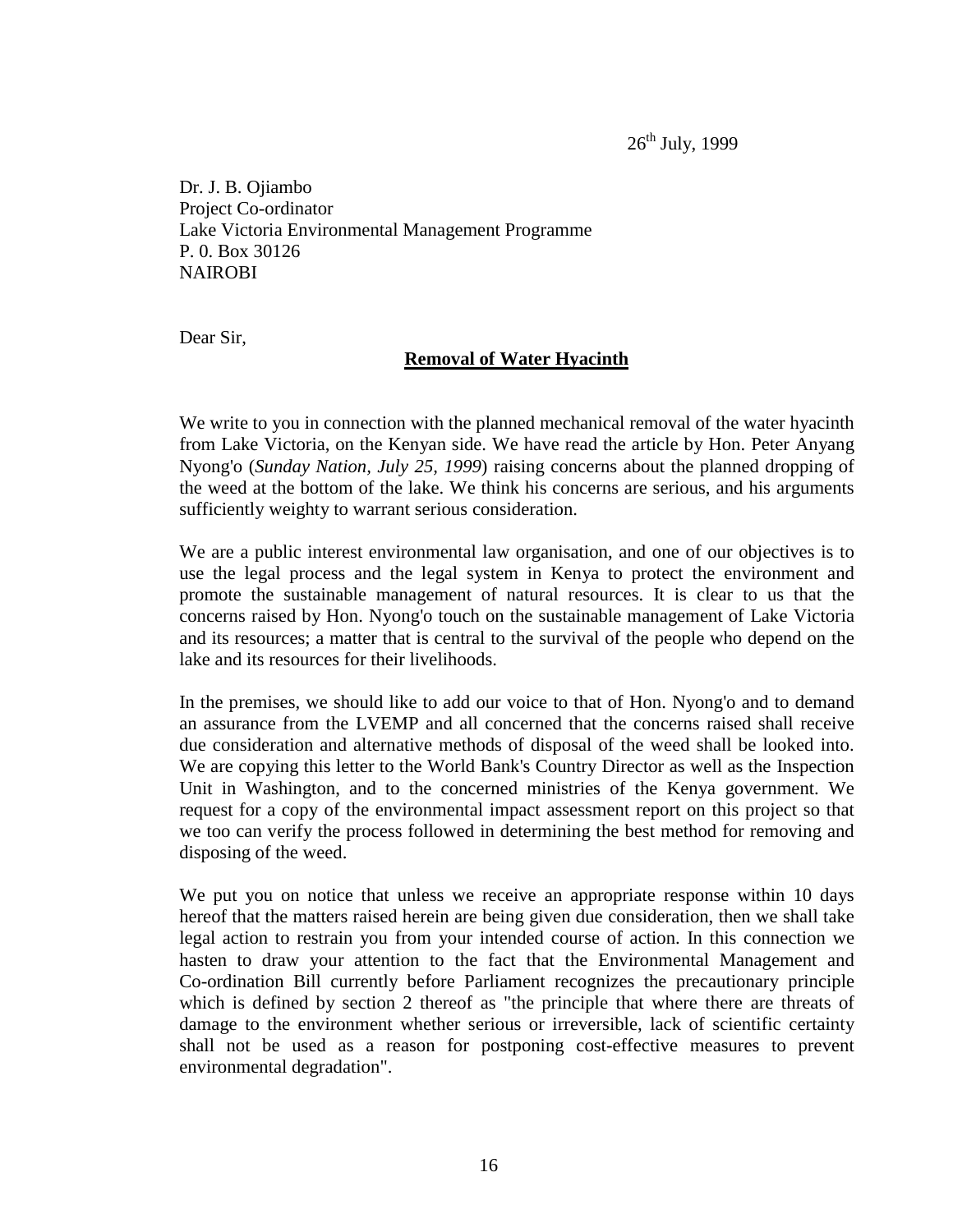This is a tacit recognition by the government of a major principle of sustainable development that seeks to ensure that we are better safe than sorry.

Yours faithfully,

Michael Ochieng Odhiambo Executive Director

The Permanent Secretary Ministry of Environmental Conservation P.0. Box 67839 NAIROBI

The Permanent Secretary Ministry of Natural Resources P.0. Box 30126 NAIROBI

The Country Director The World Bank P.0. Box 30577 NAIROBI

The World Bank Inspection Unit World Bank Headquarters 1818, H Street NW Washington DC 20433 U. S. A

The Provincial Commissioner Nyanza Province P.0. Box 1814 KISUMU

Hon. Peter Anyang Nyong'o P.0. Box 57103 NAIROBI

The Executive Director UNEP P.0. Box 30552 NAIROBI

The Press NAKURU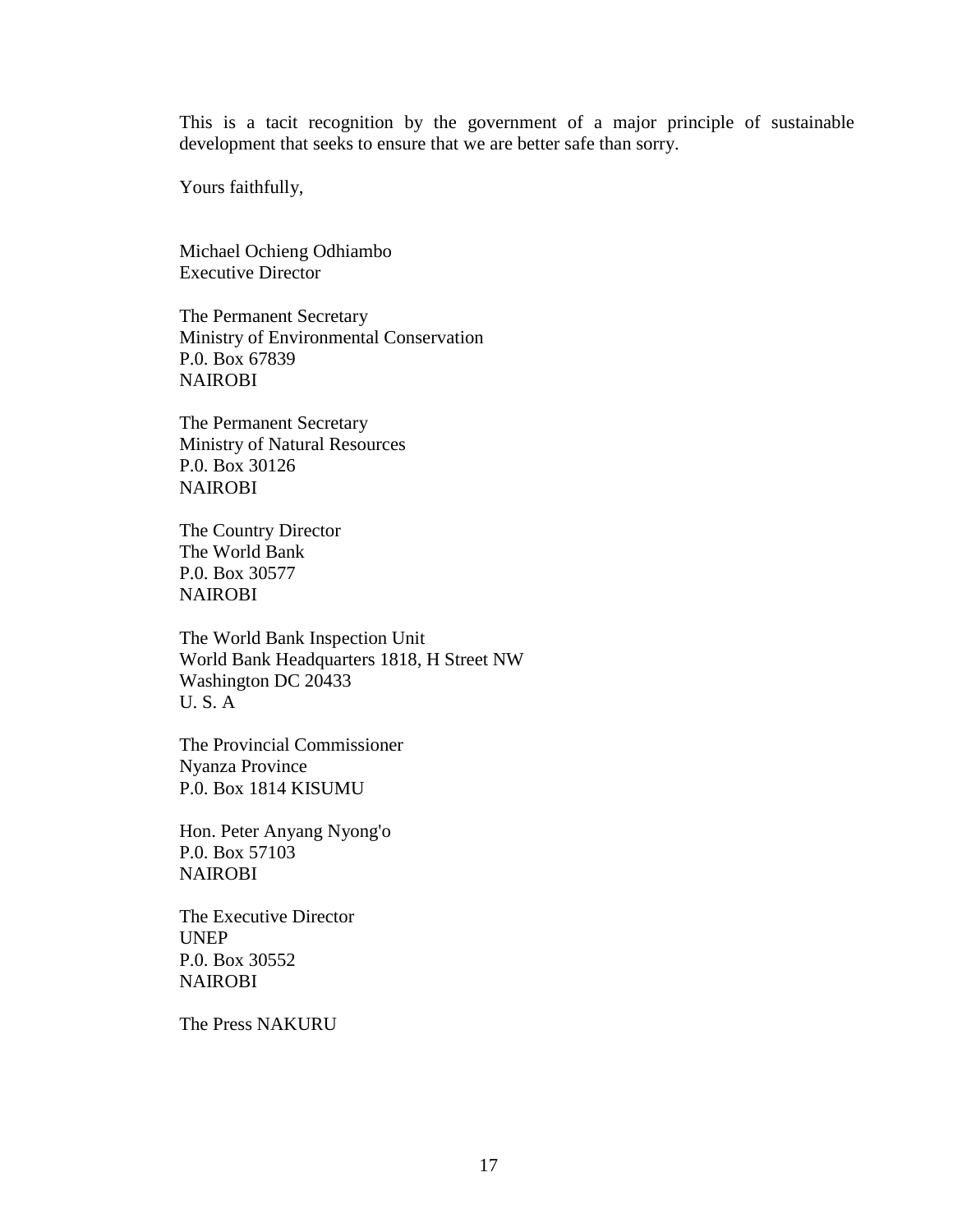# **Annex 2**

# **Management Response**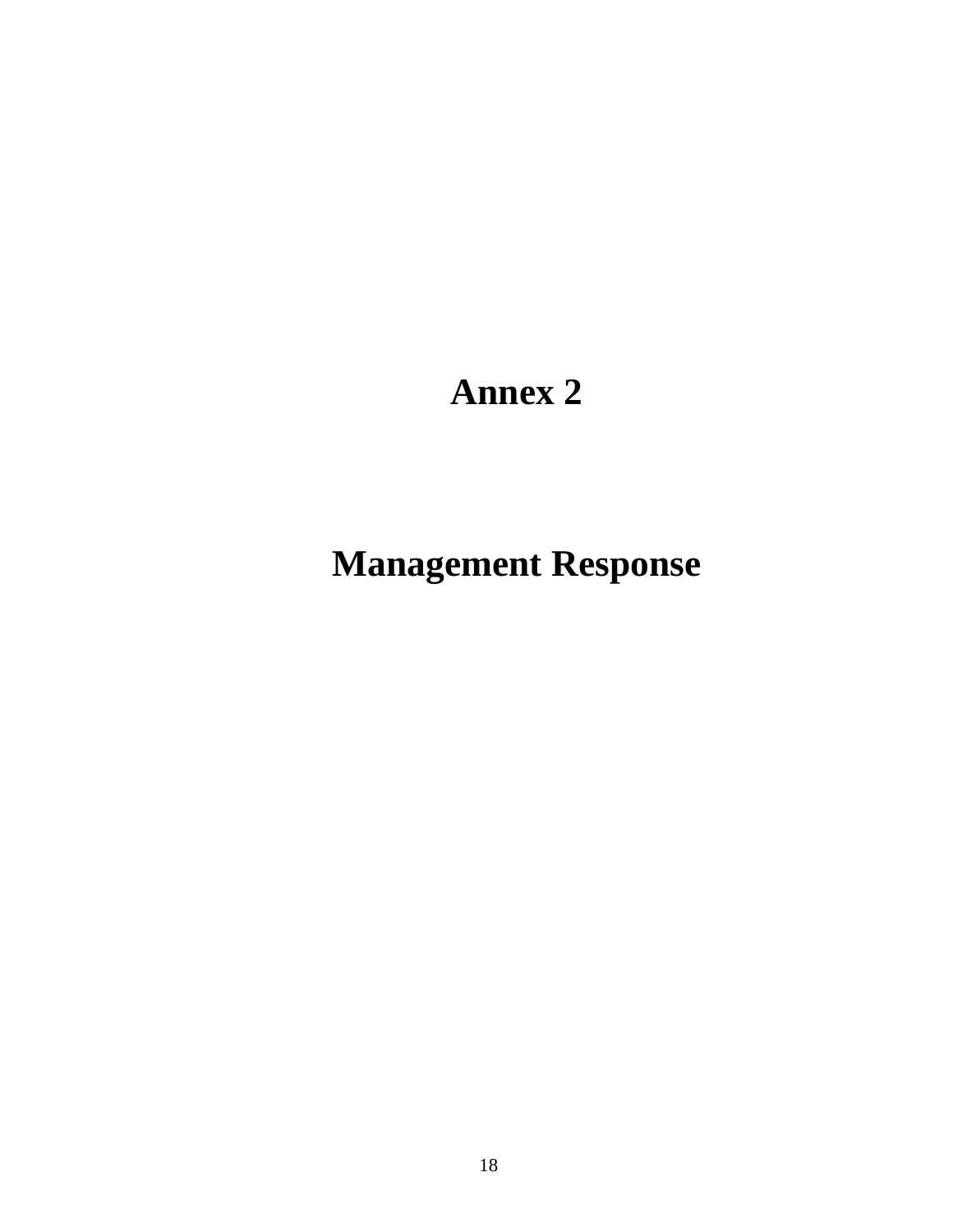# **Request for Inspection- Kenya Lake Victoria Environmental Management Project (IDA Credit 2907-KE & GEF TF 23819)**

Response to the Inspection Panel December 20, 1999

#### **1.0 Introduction**

This document was prepared in response to a communication from the Inspection Panel for information regarding a "Request" to the Panel from RECONCILE, OSIENALA and ECOVIC (Kenyan Chapter) to review a specific component of the Kenya Lake Victoria Project, dated November 23, 1999. The response is divided into the following sections:

| Section One: Introduction |                                                                                      |
|---------------------------|--------------------------------------------------------------------------------------|
|                           | Section Two: Our understanding of the allegations                                    |
|                           | Section Three: A brief description of Lake Victoria Environmental Management Project |
|                           | (LVEMP) that is relevant to the Allegations                                          |
|                           | Section Four: A brief discussion of the Water Hyacinth Shredding tender (the object  |
|                           | of the allegations) and response to the allegations that were made regarding its     |
|                           | preparation and implementation                                                       |
| Section Five: Summary.    |                                                                                      |

#### **2.0 Our Understanding of the Allegations**

The letter from the Inspection Panel suggests that the complaints against the Water Hyacinth Shredding Tender fall under four Bank policy instruments. These are OD 4.01 (Environmental Assessment); OD 4.15 (Poverty Alleviation); OP 10.04 (Economic Evaluation of Investment Projects); and OD 13.05 (Project Supervision). The letter does not spell out which article/paragraph of these policy documents the Project is alleged to have violated. To facilitate and structure the response, we have assigned allegations made by the named groups (as per the letters attached by the Inspection Panel) to each of these policy documents.

It is our understanding that the allegations communicated to us through the Inspection Panel relate only to the Water Hyacinth Shredding Tender, not to the Project itself. This is an important point as the Water Hyacinth Control Component is but one of 14 separate parts of the LVEMP in Kenya. More specifically, the Water Hyacinth Control Component of the LVEMP comprises approximately 11% of the total Project cost, and the Water Hyacinth Shredding tender is only about 20% of this amount.

#### **2.1 Allegation Number 1- That the preparation/implementation of the water hyacinth shredding tender was in violation of Bank OD 4.01 (Environmental Assessment)**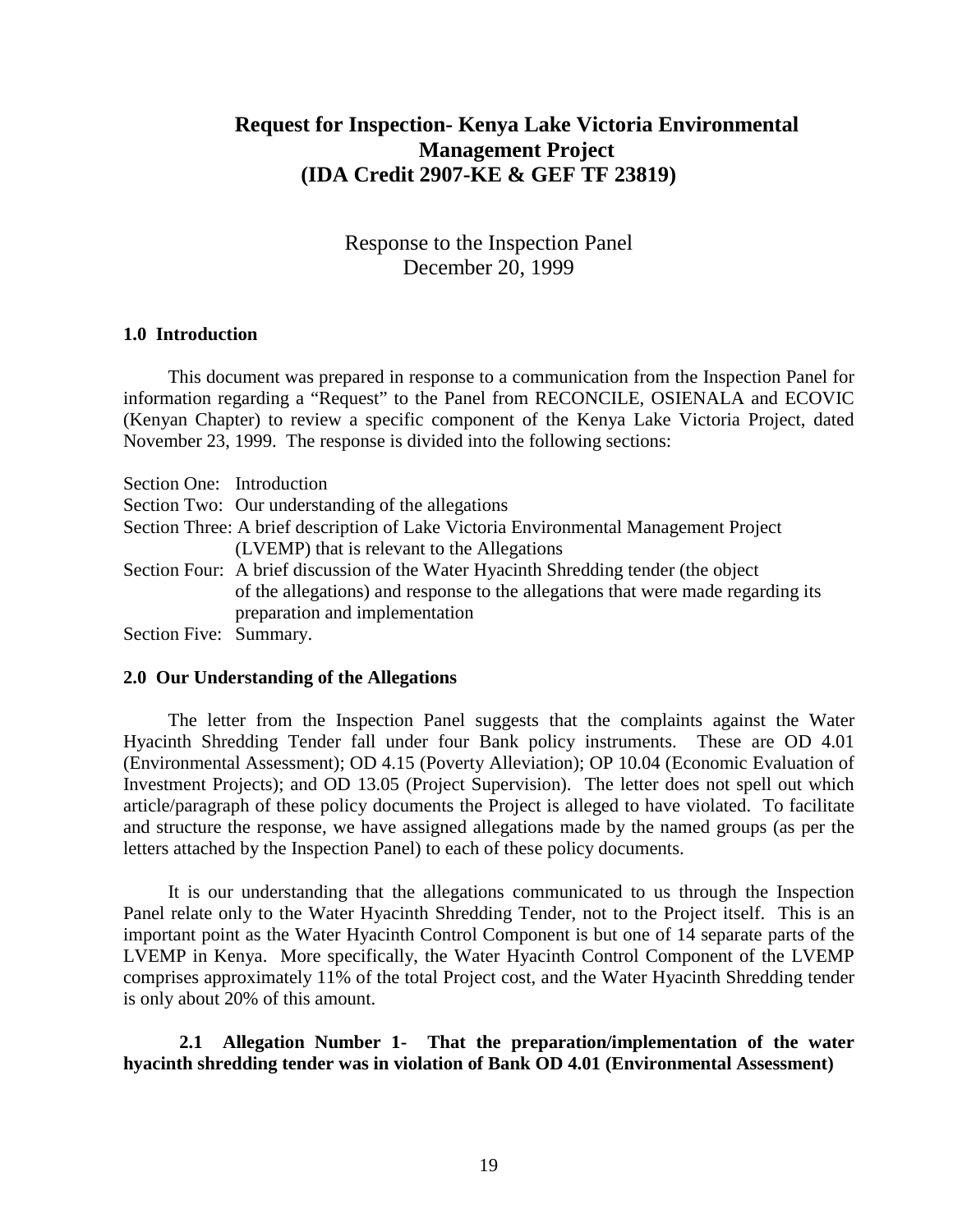We understand the following references in the letters from Reconcile, Osienala and Ecovic (Kenya) to pertain to this part of the allegation contained in the Inspection Panel's letter:

Letter by Reconcile of September 27, 1999

• Paragraph 1(i) ("No Environmental Impact Assessment has been done on the impact of the method adopted by the Project for the mechanical removal of the water hyacinth, to wit, the shredding and sinking of the weed to the bottom of the lake")

Letter by ECOVIC of September 23, 1999

• No reference made to the issue of Environmental Impact assessment. The third paragraph refers to ECOVIC's desire to be included in the "Inspection Team" (presumably, the independent monitoring group formed to oversee the scientific monitoring program for the water hyacinth shredding tender);

Letter by Osienala of September 28, 1999

The only direct reference related to environmental impact reporting is made in the "Conclusions" and consists of a demand that an environmental impact assessment of the proposed activity be released to all stakeholders (echoing a letter to the Project Secretariat of July 26, 1999);

# **2.2 Allegation Number 2- That the preparation/implementation of the water hyacinth shredding tender was in violation of Bank OD 4.15 (Poverty Alleviation)**

This allegation is somewhat more difficult to associate with material in the letters sent to the Inspection Panel. The letters do not mention the existing impact of water hyacinth on poverty around the Lake (the justification for the Water Hyacinth Control Component of the LVEMP), and make only indirect reference to the water hyacinth shredding tender's effects on livelihood. Specifically:

Letter from Reconcile of September 27, 1999

- Paragraph 2(i)- concern regarding impact of tender on Nyanza Gulf fishery and water supply;
- Paragraph 2(ii)- concern regarding tender impact on dissolved oxygen concentrations in the Lake and on the life-history of fish in the Lake;
- Paragraph 2(iii)- concern regarding tender impact on concentration of heavy metals, phenols, and other toxic substances in the Lake;
- Paragraph 2(iv)- concern regarding tender impact on eutrophication and nitrogen levels in the lake leading to increased incidence of "blue baby" disease.

Letter from Osienala of September 7, 1999

• Concerns under section on "Dissolved Oxygen Deficiency" that the tender will "worsen the already serious food insecurity in the region, due to the globalization of Lake Victoria Fisheries";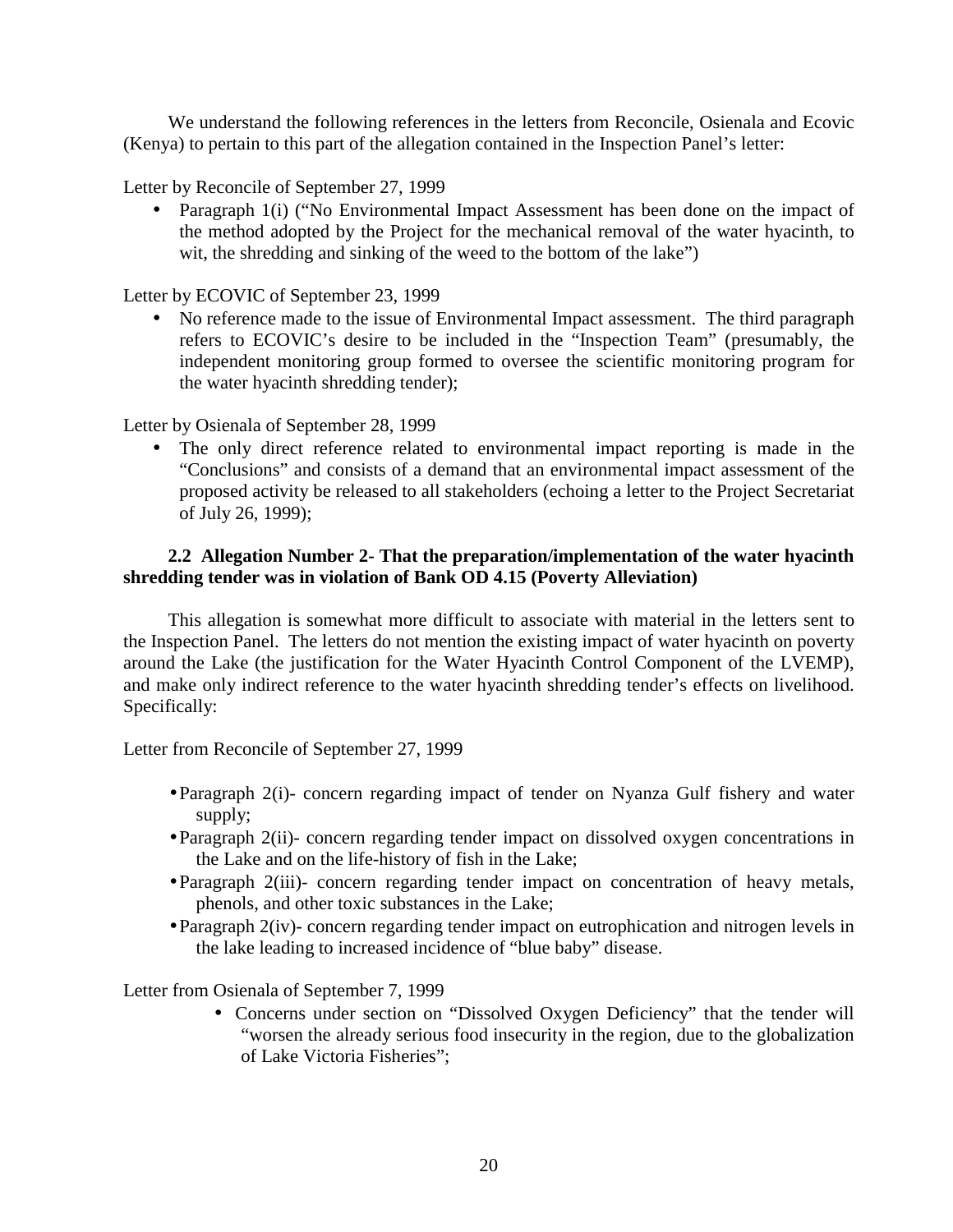- Concerns under section on "Possible Toxic Chemical Threat" that the tender will result in an abrupt increase of toxic chemicals in the aquatic environment, a scenario that can crush the aquatic ecosystem and presumably lead to increased poverty among direct users of the resource;
- Concerns under section on "Eutrophication" that the tender will increase nitrogen levels in the water leading to increased "blue baby" disease, and negatively affect human water supply;

## **2.3 Allegation Number 3- That the preparation/implementation of the water hyacinth shredding tender was in violation of Bank OP 10.04 (Economic Assessment of Investment Projects)**

Attributing anything in the letters from Reconcile, Osienala and Ecovic (Kenya) to lack of due diligence in the economic assessment of the water hyacinth component of the Project in general, or the shredding tender in particular, is almost impossible. Allegations made by these groups have little or nothing to do with economic justification. However, economic/financial justification of available control methods for managing the water hyacinth problem in Lake Victoria is an important part of the approach being taken by the LVEMP. As such we agree that the question of economic/financial viability is relevant (regardless of who raises the question), and will present a discussion of it in this response.

# **2.4 Allegation Number 4- That the preparation/implementation of the water hyacinth shredding tender was in violation of Bank OD 13.05 (Project Supervision)**

We assume that this section of the allegation relates to the following comments:

Letter from Reconcile of September 27, 1999

- Paragraph 1(iv)- Management of water hyacinth under the Project does not involve the local community;
- Paragraph  $1(v)$  There has been no community involvement or participation in the design and management of this part of the Water Hyacinth Control Component of the LVEMP;
- Paragraph 4- The Bank has consistently ignored approaches by Reconcile and Osienala for information/action regarding their concern over the water hyacinth shredding tender;

There were no direct references in letters from Osienala or Ecovic to this aspect of the allegation.

#### **3.0 Brief Discussion of the LVEMP (and Water Hyacinth Tender)**

#### **3.1 Background to the Project**

Lake Victoria is the second largest freshwater lake in the world and has the largest freshwater fishery in the world, largely based on the introduced Nile perch which supports an important export fishery for Kenya, Tanzania and Uganda (the three riparian countries bordering the Lake). The Lake has experienced a serious decline in water quality since the 1960s.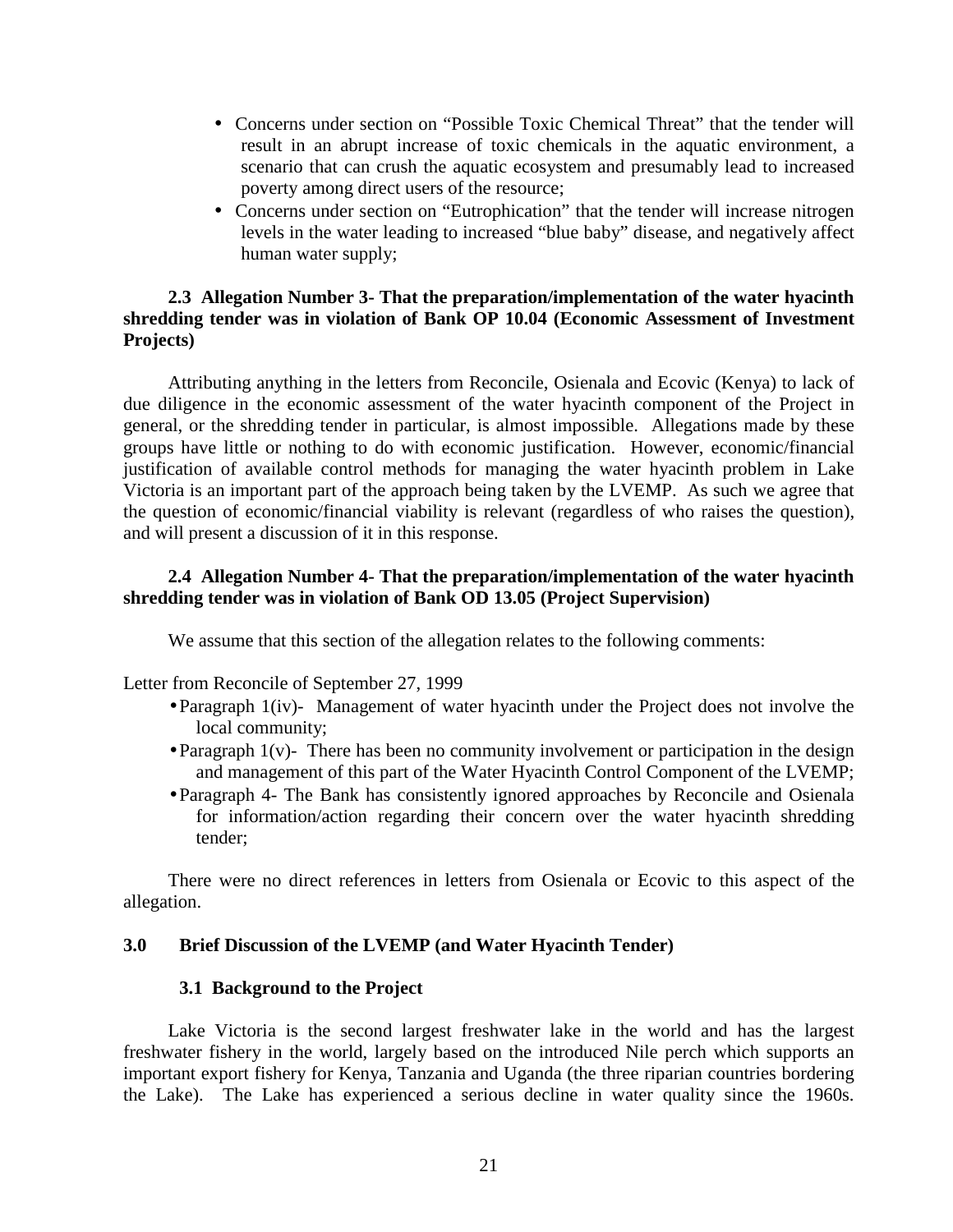Phosphorus concentrations have risen by a factor of two, algal biomasses have increased by a factor of 8 to 10, the deep waters of the lake are more depleted in oxygen for longer periods of time each year, and filamentous and colonial blue-green algae now dominate the algal community. In addition, water hyacinth has invaded the lake, reducing the operational efficiency of the Falls hydroelectric plant and blocking access to ports, fisherfolk community fish landings and watering points. This makes the water hyacinth infestation a major economic problem for the region.

These changes are evidence for a profound eutrophication  $6$  of this great lake, and the continuing eutrophication is a concern for the many domestic, agricultural and industrial uses of the Lake. There is also evidence that these water quality changes have favored the success of the Nile perch and contributed to the extinction of endemic fish species. Although the water quality changes may have favored the establishment of the Nile perch, reports of more frequent fish kills in recent years have raised questions on the sustainability of the fishery. While ecosystemic changes are well documented, the causes for these changes are uncertain because basic data have not been acquired over time on the quantity and quality of water input from rivers and the atmosphere, the lake-wide concentrations of nutrients, the internal circulation of waters and the exchange of nutrients between different water layers and between sediments, the factors which may be limiting algal growth, and the relative importance of different human activities in causing these changes.

The three riparian countries around Lake Victoria, Kenya , Uganda and Tanzania, are responding to these issues and other fisheries, land use and socioeconomic issues of concern on Lake Victoria through the Lake Victoria Environmental Management Project (LVEMP). This Project is financed by the Global Environmental Facility (GEF) and the International Development Agency (IDA), while complementary investment through complementary projects was provided by bilateral donors, the European Union, the UNDP, and the FAO. The project was approved by the GEF Council in April 1996, and by the World Bank Board on July 30, 1996. The project was declared effective on March 31, 1997.

The three riparian countries have recognized that Lake Victoria is a single ecosystem and that its problems cannot be addressed by national activities alone to achieve adequate management over the resources of Lake Victoria and its basin.

 $\overline{a}$ 

<sup>&</sup>lt;sup>6</sup> Definition- Pertaining to a lake or other body of water characterized by large nutrient concentrations such as nitrogen and phosphorous and resulting high productivity. Such waters can support regular algal blooms and periods of oxygen deficiency under specific weather conditions. Slightly or moderately eutrophic water can be healthful and support a complex web of plant and animal life. Degrees of *Eutrophication* typically range from *Oligotrophic* water (maximum transparency, minimum chlorophyll-a, minimum phosphorus) through *Mesotrophic*, *Eutrophic*, to *Hypereutrophic* water (minimum transparency, maximum chlorophyll-a, maximum phosphorus). Generally, the possibility and frequency of environmental problems (including fish kills) in a Lake tends to increase as the degree of eutrophication of its waters increase.. However, the physico-chemical characteristics of the Lake and the implication of the resultant trophic status of the Lake Victoria on the economy and biodiversity of the region is more complicated than can be explained in this short response.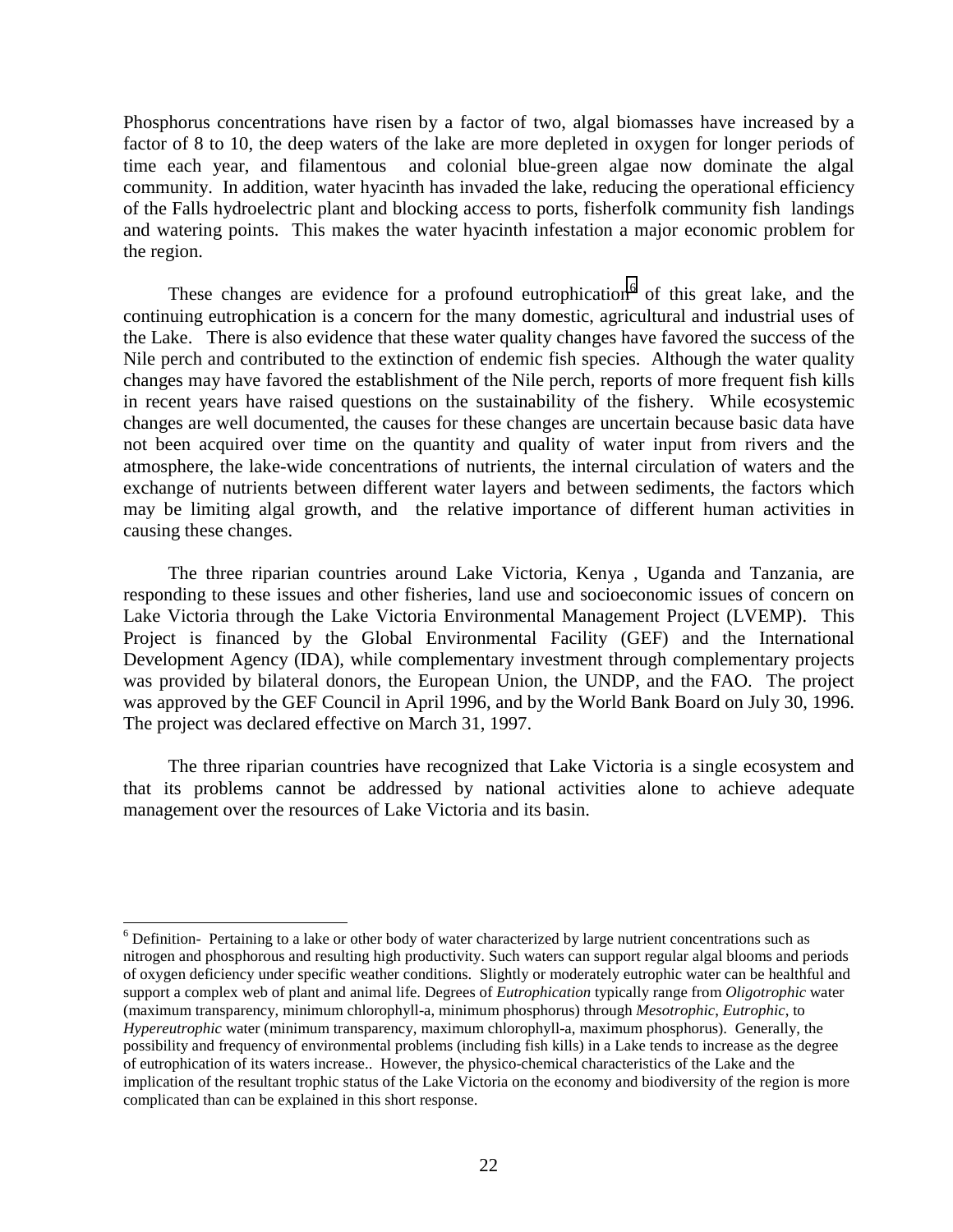#### **3.2 Objective and Scope of the LVEMP**

IDA and the GEF are providing funds to support the foreign currency costs of the Project. Project costs are approximately US \$26.9 million (with about \$2.5 million equivalent of this coming from local sources), each, in Kenya, Tanzania and Uganda (total cost of about \$75 million). The Project in Kenya and the other two riparian countries consists of a number of components, including:

|                                             | <b>Total Project</b>         | Kenya Project  |
|---------------------------------------------|------------------------------|----------------|
| <b>Fisheries Management</b>                 | US\$2.3 million <sup>7</sup> |                |
| <b>Fisheries Research</b>                   | US\$13.3 million             | \$4.7 million  |
| Fish biology/biodiversity Conservation      | $(\$6.6$ million)            | \$2.2 million  |
| Aquaculture                                 | (\$3.1 million)              | \$1.1 million  |
| Socio-economics/database creation           | $(\$3.7$ million)            | \$1.4 million  |
| Fisheries Extension/policy $\&$ enforcement | US\$14.1 million             | \$4.5 million  |
| Fish Levy Trust                             | US\$2 million                | \$0.7 million  |
| Water Hyacinth Control                      | US\$8.3 million              | \$2.8 million  |
| Water Quality & Ecosystem Management        | US\$9.6 million              | \$3.2 million  |
| Industrial & Municipal Waste Management     | US\$9.9 million              | \$4.2 million  |
| Land Use and Wetland Management             | US\$14.05 million            | \$5.4 million  |
| <b>Institutional Strengthening</b>          | US\$4 million                | \$1.4 million  |
| <b>TOTAL</b>                                | \$77.6 million               | \$26.9 million |

The water hyacinth control component of the Project, although extremely important, is actually one of the smaller parts of the LVEMP. The water hyacinth shredding tender is about 20% of the total Water Hyacinth Component of the entire Project.

The LVEMP is not a "stand alone" project. Rather, it is seen as the first phase of a long-term, programmatic, approach to sustainable management of the resources of the Lake and its catchment. The programmatic approach recognizes that the environmental problems of Lake Victoria and its basin have taken decades or longer to become evident and cannot be solved in a single, five-year project. The LVEMP implementation therefore focuses on identifying priority management activities and piloting possible management measures that could be expanded through later interventions. The rationale during the initial phase is as follows:

- The LVEMP was not intended, nor could it ever be, the "savior" of Lake Victoria. It took decades for the problems of the Lake and its catchment to manifest themselves, and it will take as long or longer for these problems to be addressed;
- The LVEMP is the first step in a long process that leads to a clearly identifiable improvement in sustainable use (including in some specific instances, limited and non-use) of the natural resources of the Lake. From this perspective, the LVEMP has the objective of

<sup>&</sup>lt;sup>7</sup> This component supports creation of the Lake Victoria Fisheries Organization- a Lake-wide clearing house and advocate for fisheries and related issues in and around the Lake (the LVFO is located in Uganda and supported under the Uganda LVEMP)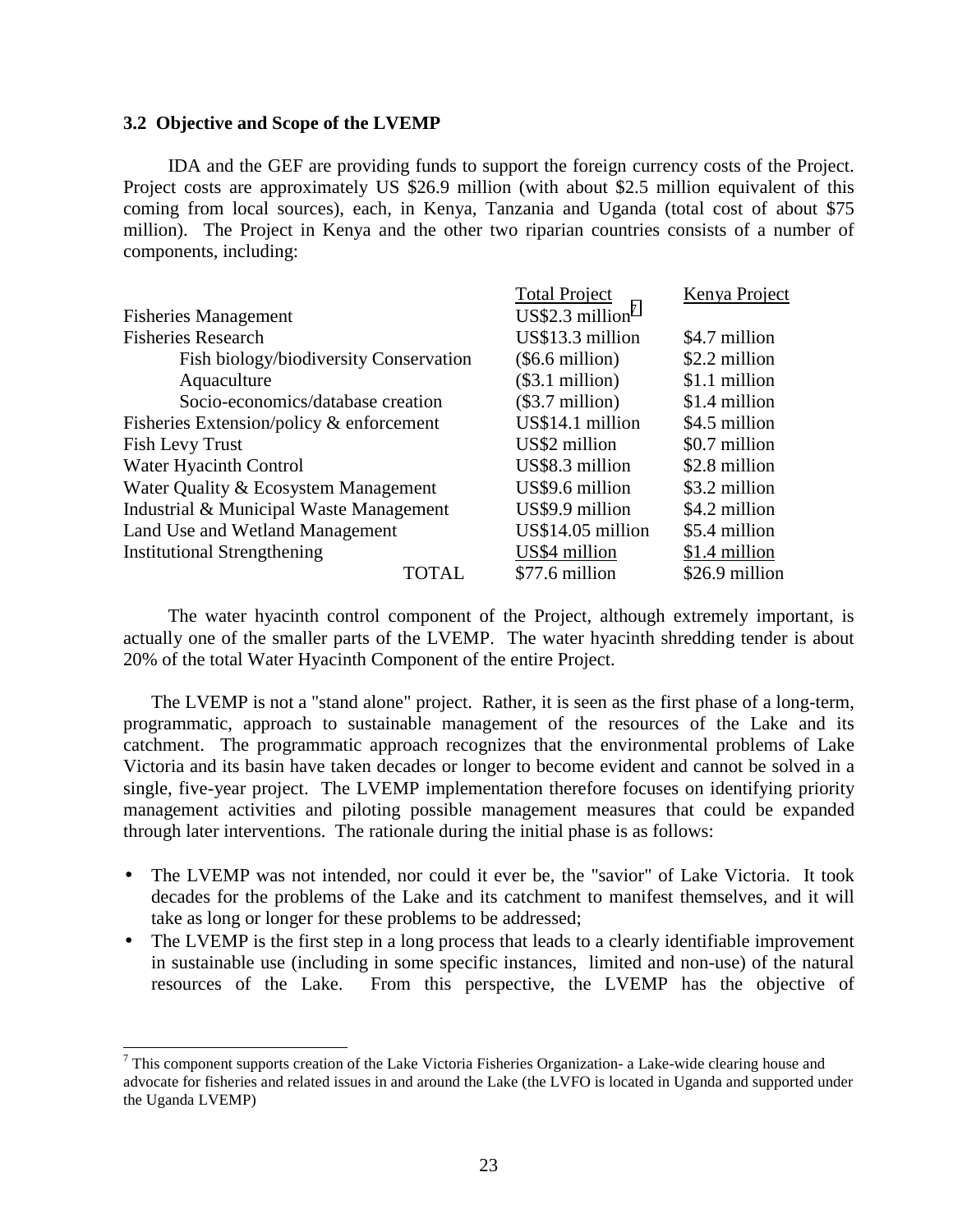issue/identification and prioritization, and presents an opportunity to pilot potential solutions to identified problems;

• The LVEMP will result in an improved ability in the riparian governments to embark on a long-term program of resource management and environmental improvement (through equipment purchase and training).

For solutions to be found to the problems of the Lake area, the riparian governments and their bilateral/multilateral donors need to make a longer-term commitment to addressing these problems--initially, for at least 10-15 years, judging by experience with similar water bodies. The LVEMP and all its parts are designed to lay the groundwork for this longer-term commitment.

#### **4.0 Discussion of the Water Hyacinth Shredding Tender and Allegations Contained in the Inspection Panel Letter**

#### **4.1 Background**

Water hyacinth (*Eichhornia crassipes*) is a flowering plant, whose origin is thought to be the Amazon areas of Brazil. It appeared in Lake Naivasha in Kenya in 1982, and in Lake Kyoga in Uganda in 1988. In Tanzania, it was first reported in 1990. Its first recorded appearance in Lake Victoria was in Ugandan waters in 1988. Since then it has been reported in many locations, all around the lake, in the waters of all three riparian countries. At the time of appraisal of the Lake Victoria Environmental Management Project (LVEMP), it was especially concentrated in Ugandan waters, possibly because the prevailing southerly winds blew mats of the weed all the way from the headwaters of the Kagera in Rwanda and Burundi. The hyacinth also flourishes in nutrient-rich waters, as those along the Uganda shoreline of the lake are believed to be. At the outset of the LVEMP, the area between Entebbe and the Uganda/Kenya border had numerous floating mats of water hyacinth, and some bays were completely filled with the densely packed weed. Behind the Owen Falls dam, the hyacinth was backed up to the railway bridge over the Nile. In early 1997 the estimated area of hyacinth in Ugandan waters was 3,870 hectares, of which about 2,200 hectares was stationary (anchored along the shoreline) and 1,670 hectares mobile.<sup>8</sup> This is 0.06% of the total surface area of Lake Victoria (68,800 km<sup>2</sup>, or 6.88 million hectares). Since Uganda controls 45% of the lake surface, the water hyacinth was estimated to cover about 0.125% of Uganda's waters.

## **4.2 Allegation Number 1- That the preparation/implementation of the water hyacinth shredding tender was in violation of Bank OD 4.01 (Environmental Assessment).**

*Summary: Although Government project management has made an effort to introduce transparency into the Project, it could have done a more thorough job of informing the public of the purpose of the shredding tender. The complaints made by Reconcile, Osienala and*

 8 Timothy Twongo and Hannington Ochieng, *Water Hyacinth in Uganda: Distribution Cover and Movement*, National Agricultural Research Organisation, Fisheries Research Institute, May 1997. The authors noted that invasion of the stationary water hyacinth by other vegetation, notably hippo grass, had reduced the "clean stands" of stationary hyacinth to an estimated 1,100 hectares.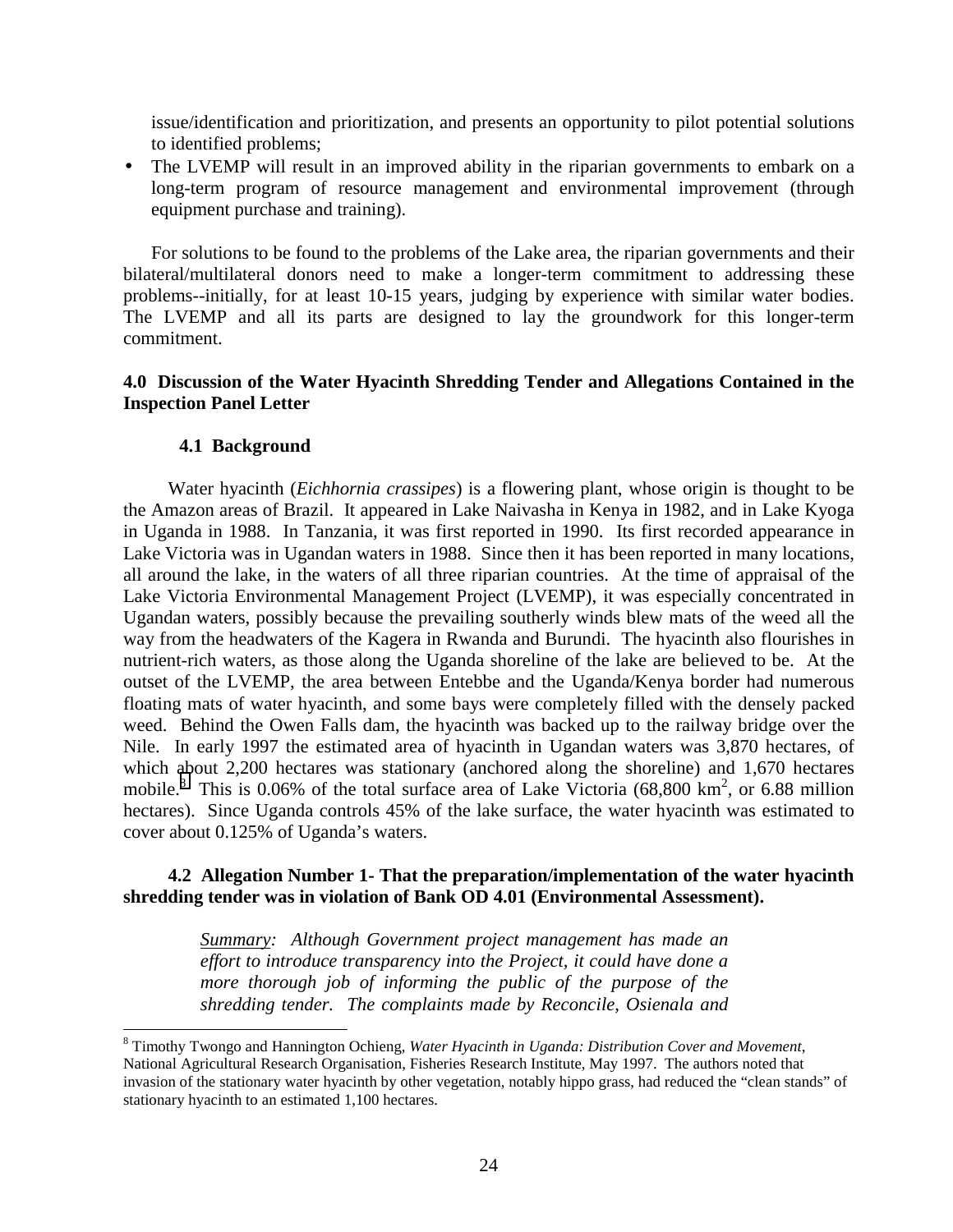*Ecovic (Kenya) are understandable in this context, but they are not correct in substance. The LVEMP was rated as a category "B" under OD 4.01. A broad-based environmental review was done by the preparation team as part of its project preparation for the LVEMP, and this document is in the project files. A summary of this review is contained in Section 5 (page 44) of the combined Project Staff Appraisal Report and President's Report (for the GEF), which became a public document upon Board approval. Further, the water hyacinth shredding tender is, in itself, essentially the core of a detailed evaluation of the environmental impact of the shredding methodology. The tender that is the focus of this allegation is only a pilot of the chopping/shredding process, and as such has the limited objectives of testing physical, economic and environmental sustainability, and the conditions under which the method would be appropriate for use*.

There is a general misunderstanding on both the side of the Government and those making this allegation regarding the true nature of the Water Hyacinth Shredding Tender. We are not surprised that the groups submitting these allegations about the tender have taken these positions. Both the Government and many NGOs and individuals believe that the tender is itself a solution to the water hyacinth problem in Lake Victoria. In fact, the water hyacinth shredding tender is a pilot to determine the environmental and economic feasibility of shredding as one method of managing the water hyacinth problem in Lake Victoria. Although Kenya, Uganda and Tanzania each have an LVEMP, there is only a single lake. All three countries and the Bank Task Team view the LVEMP as an integrated project. We can therefore pilot activities in any country, and if the action proves environmentally, socially and economically feasible, we can apply it to the other countries. For example, the Project has been approached to pilot mechanical removal in Uganda, it is supporting the hyacinth shredding tender in Kenya, and is also piloting several types of biological control in all three countries.

That the LVEMP and the scientific staff participating in its implementation have not been sufficiently proactive in explaining the objectives of the LVEMP in general, and this tender specifically, is an indication of weakness in this aspect of Project implementation. Although the Project and the Task Team have made what we believe is significant progress with public involvement, ownership, and easy accessibility to the Project, we have some distance to go in this regard.

Additional steps are underway to make the improvements necessary (see Section 4.4, below). Although we do not agree with the allegations made by Osienala, Reconcile and ECOVIC (Kenya), we do understand and sympathize with their frustration.

#### **4.2.1 Description of the Water Hyacinth Control Component of the LVEMP**

The Lake Victoria Environmental Management Project allocated US\$8.31 million (10.7% of a total project cost of US\$77.58 million) for the water hyacinth control program, spread among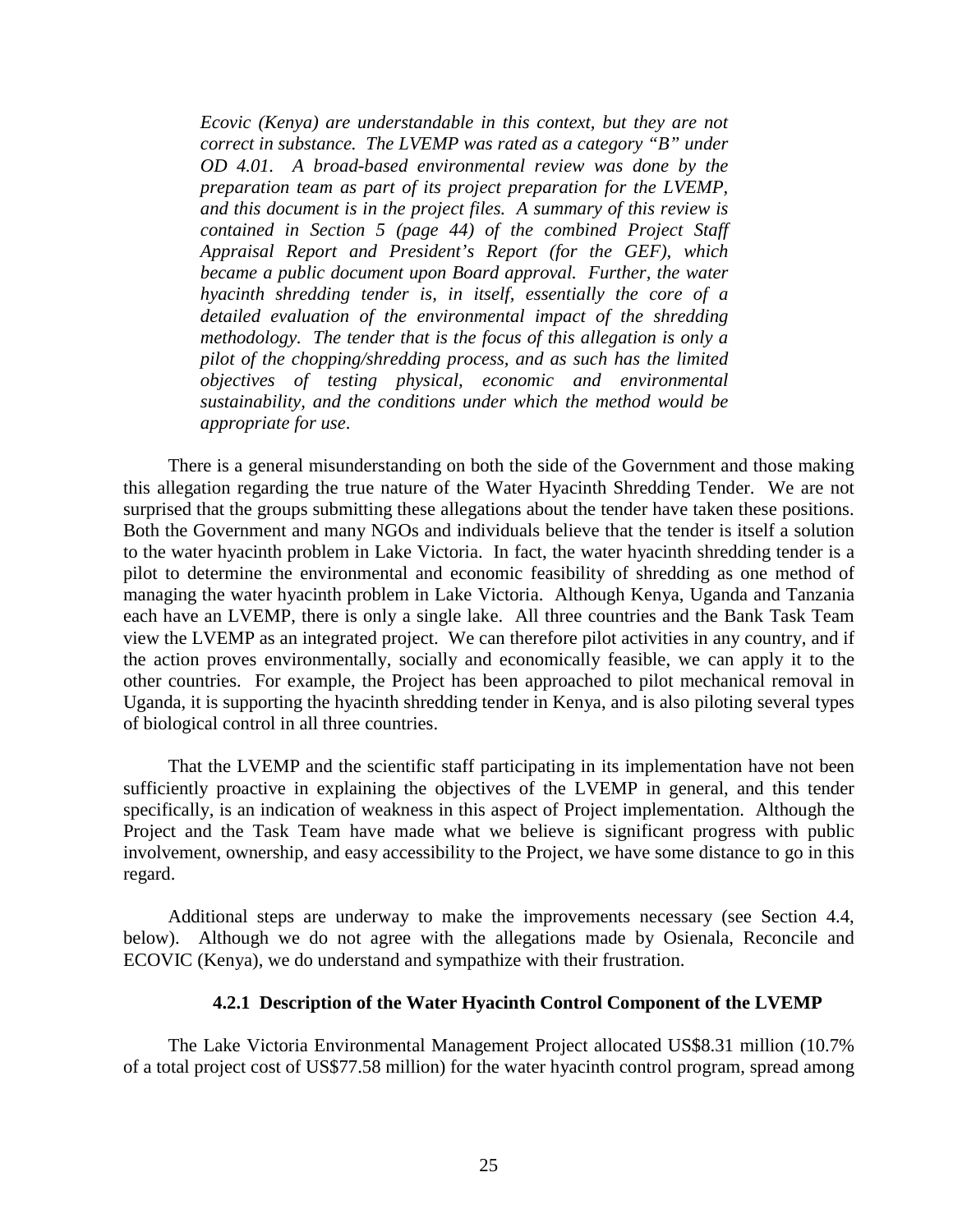the three countries. Kenya's share was US\$2.8 million. The Staff Appraisal Report described the component as follows (pp. 18-19):

"The aim of the program is to establish sustainable long-term capacity for maintaining control of water hyacinth and other invasive weeds in the Lake Victoria Basin. This will be achieved by an integrated effort involving intensified publicity, legislation, and integrated pest management with community involvement. The control program will rely on mechanical methods and limited chemical interventions for rapid short-term control in restricted areas, and biological agents for longer-term control<sup>9</sup>. Reducing nutrient inflows into the lake will be a vital element in long term approaches to dealing with the problem. The biological control program will rely initially on multiplication and release of two weevil species that have been used and found effective world-wide, and have already been imported, reared and released in Kenya and Uganda. The species are the chevroned water hyacinth weevil (*Neochetina bruchi* Hystache) and the water hyacinth weevil (*Neochetina eichhorniae* Warner). These two species are complementary in their action. The possibilities will be explored for supplementing the weevils by later releases of the moth *Sameodes albiguttalis.* The main elements of the biological control program will be establishment of mass rearing capacity in units around the shores of the lake as rapidly as possible, a coordinated field release program involving local community participation, monitoring performance of biological control agents in the field, and development of a monitoring and evaluation protocol and training program."

"Implementation of the water hyacinth control program will be led by the agricultural research organizations of the three countries, namely the Kenya Agricultural Research Institute (KARI) in the Ministry of Research, Technical Training and Technology, the Uganda National Agricultural Research Organization (NARO) in the Ministry of Agriculture, Animal Industry and Fisheries, and the Tanzania Department of Research and Training in the Ministry of Agriculture, Livestock, Cooperatives and Development. The agricultural research institutions will be responsible, in particular, for the program to multiply and disperse the biological control agents. National Water Hyacinth Steering Committees will be established in each country to oversee and coordinate the program, and to ensure the involvement of local communities and NGOs. The program will be financed by GEF (54%) and IDA (36%).

#### **4.2.2 The Objective and Scope of the Water Hyacinth Shredding Tender**

#### *Project-Level Environmental Analysis*

The Project was rated as category "B" under OD 4.01. This OD required "something less" than a full Environmental Assessment as would have been required had the Project been classified as "A". On the basis of this requirement, and clearance of the Project rating by the African Regional Environmental Department, an environmental analysis was prepared as part of project preparation in November 1995. The Project also underwent full evaluation by the Africa Regional Environmental Department at Appraisal and SAR Yellow Cover review, as required

<sup>&</sup>lt;sup>9</sup> The implication in the SAR is that the three riparian governments would have to agree to trial use of herbicides and that any trial use would be in compliance with IDA guidelines. In fact, the three governments, through the East African Community, have taken the position that herbicides will not be used in Lake Victoria, and the Bank has supported that view.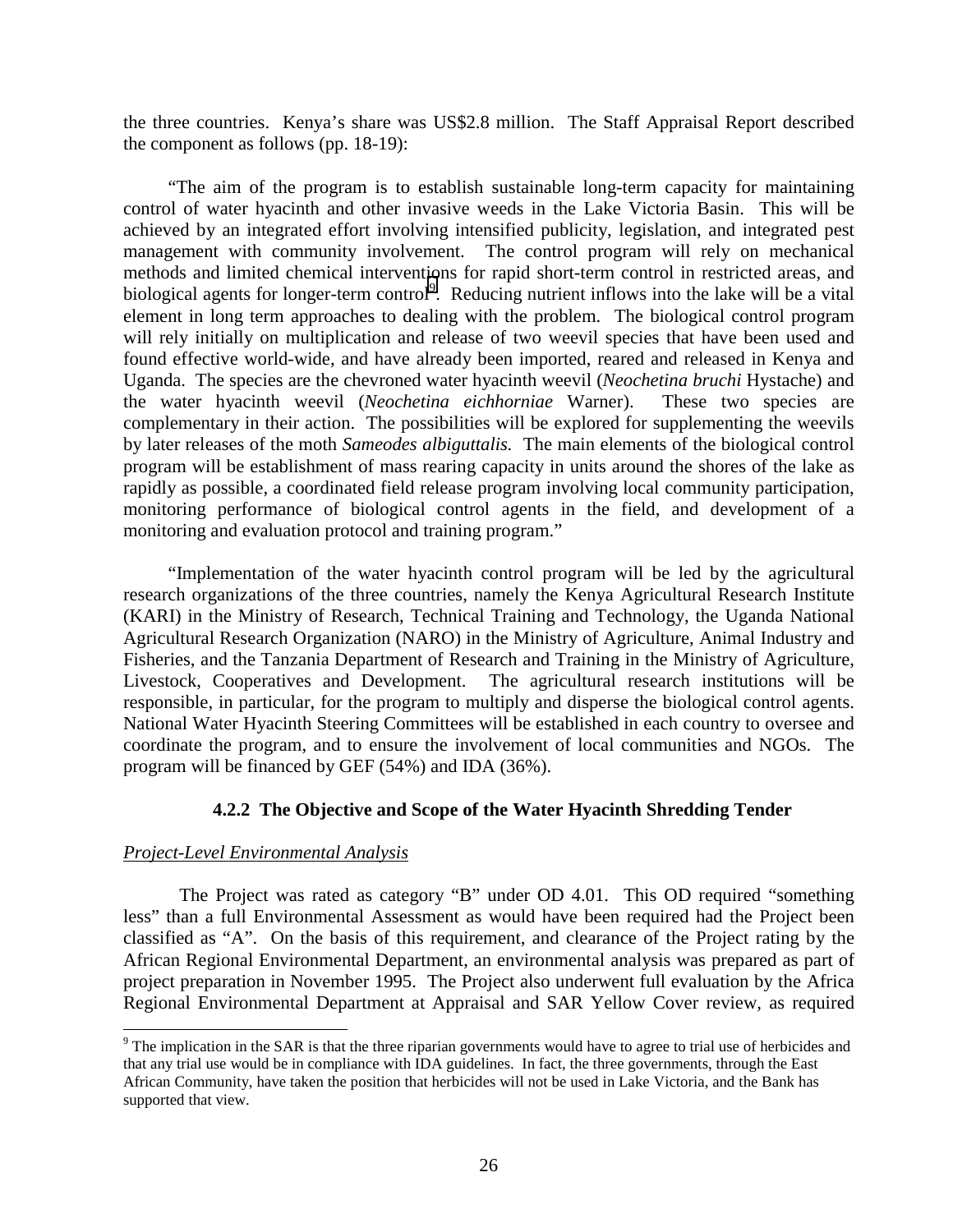under OD 4.01. The Staff Appraisal Report (June 1996) summarized the 30-page environmental analysis as follows:

"The [Lake Victoria Environmental Management Project] is in effect a regional environmental action plan for Lake Victoria, having as its central objective improving the environmental conditions of Lake Victoria and its catchment. However, the program will encompass a wide range of different interventions and investments, and has been designated as Category B for environmental analysis to ensure that adequate attention will be given to the many overall positive impacts as well as to individual components which might have adverse local environmental effects."

The SAR described the positive impacts of the project, concluding with the observation that "the area in which the project would make the most economic difference would be in heading off developing instability and possible serious collapse of the valuable lake fisheries." The SAR also identified and described five main areas of possible negative impacts, and described how they would be addressed. Among them were the following two risks relating to water hyacinth control:

(a) biological agents used as the main line of long term control of water hyacinth might have unforeseen effects on other parts of the ecosystem and the catchment; and

(b) herbicides used to control water hyacinth might damage other crops, add to water pollution, kill fish, and themselves contribute to anoxia in the lake, especially in littoral areas.

The SAR described the following steps that would be taken during project implementation, to minimize the possibilities of these negative impacts arising, or mitigate their effects:

- *"biological control agents* all biological control agents under consideration have been subjected to exhaustive field testing over twenty years in several countries. For all three control agents, the conclusion was: "there is no doubt that [the agent] is restricted to water hyacinth and that it may be introduced into regions infested with this weed without risk of damage to other plant species."<sup>10</sup> The two species of weevils have been tested extensively in Kenya and Uganda, and released in both countries in lakes other than Lake Victoria. The testing protocols have been satisfactory, and no results different from those observed elsewhere have been noted. Any additional biological control agents available during project implementation will be subjected to similar testing protocols."
- *herbicides* If herbicides were to be used at all, their use would be in accordance with IDA guidelines. As mentioned earlier in footnote 4, the riparian countries eventually decided that herbicides would not be used in Lake Victoria for the foreseeable future. IDA supports this decision.

 $\overline{a}$ 

<sup>&</sup>lt;sup>10</sup> Harley, K.L.S., "The Role of Biological Control in the Management of Water Hyacinth, *Eichhornia crassipes*," Biocontrol News and Information, Vol 11, No. 1, 1990, 11-22.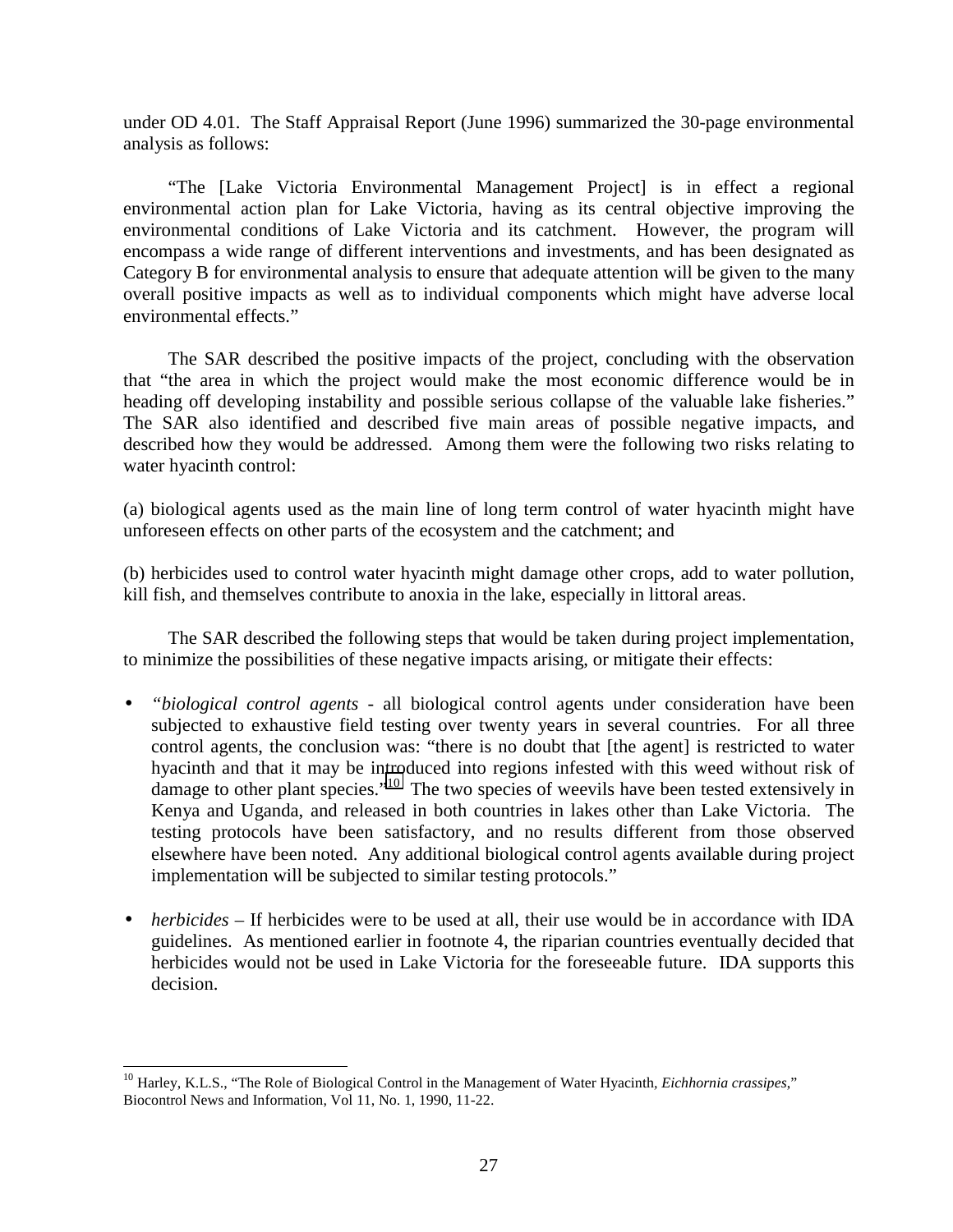In Kenya, the political pressure was so intense, and the economic damage to fishing villages so compelling, that the Ministry of Environment and Natural Resources decided to seek a supplementary solution to the biological control already underway in all three riparian countries, the timing and level of whose impact was still uncertain at that stage. Having learned of a chopping machine that had been developed in the USA, the Permanent Secretary of the Ministry, and the Head of the Kenya National Secretariat of the LVEMP visited the USA in October 1997 to see the machine in action. They were impressed with what they saw, and decided to proceed with procurement. During the preparation of the tender, four technical issues were considered:

(a) whether or not, following chopping, the hyacinth would regenerate, either vegetatively or from seeds;

(b) whether or not the process of the hyacinth disintegrating in the lake would cause undue de-oxygenation of the water;

(c) whether or not the hyacinth had formed a sufficient protective shelter for smaller cichlid fish to help their revival in the lake by slowing down predation by Nile Perch, so that removing the hyacinth would now reverse that process; and

(d) whether or not it was disadvantageous to return to the lake the nutrients that the hyacinth had taken up (hyacinths are like any plant, they remove nutrients from the water column, building mass. When plants die, the decomposition process usually results in the remobilization of these nutrients back into the water column from which they came).

After consulting with scientists and practitioners about these technical issues, it was accepted by the Government and the Bank that:

(a) regeneration was unlikely because the chopping would destroy the flotation devices of the hyacinth, leading to their sinking below the water surface; the specification in the tender document that the machine be able to chop to less than a specified size was a precaution aimed at ensuring that the plants would be incapable of regeneration;

(b) the hyacinth was likely to disintegrate relatively rapidly in the tropical conditions of Lake Victoria, and was unlikely to de-oxygenate or pollute the water significantly more than it had done already by covering the water surface with huge tight mats and producing from its root systems substantial amounts of organic debris; it was also foreseen that the stirring action of the chopping machine itself would add oxygen to the water as it chopped the hyacinth;

(c) it was considered that the de-oxygenation effects of debris dropped continuously from established hyacinth plants were already inimical to fish life underneath the hyacinth mats; furthermore, careful survey work between 1991 and 1995 along rocky shorelines of Lake Victoria in Tanzanian waters documented the presence of 163 species of haplochromine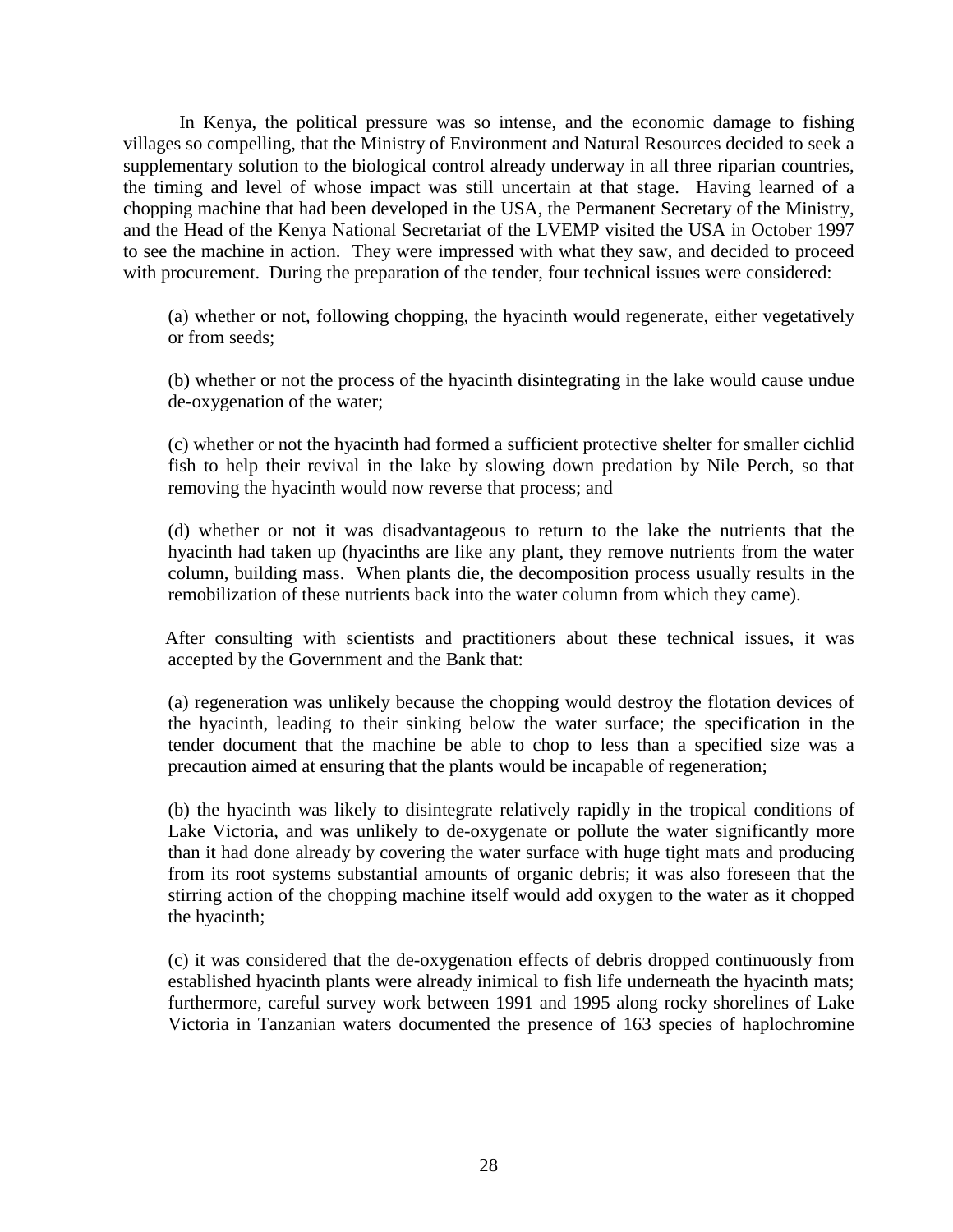fish, of which 102 species were previously unknown;<sup>11</sup> these discoveries along hyacinthfree rocky shores indicated that it was unlikely that the hyacinth was playing any significant role in the survival of cichlid fish species. On the other hand, the hyacinth was implicated in increases in dangerous diseases such as bilharzia and malaria, and its negative economic effects were large; and

(d) the proportion of the nutrients in their vicinity taken up by the hyacinth was unknown, but the fact that hyacinth covered a very tiny proportion of the lake surface, and that nutrients were entering the lake in substantial amounts from other sources, implied that the effect of "returning" to the lake those nutrients in the hyacinth plants would make only a negligible difference to overall nutrient balances.

The Borrower's request for inclusion of the hyacinth shredding work into the LVEMP came late in Project preparation. As was the case for all other pilots of hyacinth control methods included in the Project, the scope of chopping/shredding proposed for inclusion was limited to pilot studies. The question faced by the preparation team was whether or not chopping/shredding held promise as an environmentally and socially sustainable tool for management of the hyacinth infestation in Lake Victoria. To answer this question, the team approached scientists and practitioners (including recognized experts in water hyacinth control and on the ecology of Lake Victoria) for advice. These experts included:

- Ken L.S. Harley, Wendy Forno, and Michael Julien (Commonwealth Scientific and Industrial Research Organization, Australia)
- Professor Randall K. Stocker, Director, Center for Aquatic and Invasive Plants, University of Florida
- Dr. Jeffrey Waage, Director, International Institute of Biological Control (an Institute of the Commonwealth Agricultural Bureaux, International)
- Dr. Hans Herren, Director General, International Center of Insect Physiology and Ecology (ICIPE)
- Dr. Robert Hecky, National Water Research Institute, Canada

 $\overline{a}$ 

- Dr. John Okedi, Executive Director, National Environmental Management Authority, Uganda
- Dr. Geoffrey Howard, IUCN Regional Office, Nairobi (head of the East African Wetlands Program)

The LVEMP is also funded by the GEF, which has its own project review process, including peer review of technical issues. GEF and other reviewers of the LVEMP included:

- Dr. Edwin D. Ongley, National Water Research Institute, Canada official reviewer for the GEF Scientific and Technical Advisory Panel (STAP)
- Dr. Pier Vellinga, Institute for Environmental Studies, Vrije University, Netherlands Chairman of the STAP. He led a group of STAP scientists to the region in April 1997, who reviewed the entire project, including water hyacinth, and inspected water hyacinth work in the field.

<sup>&</sup>lt;sup>11</sup> Seehausen, O., F. Witte, E.F. Katunzi, J. Smits, and N. Bouton, "Patterns of the Remnant Cichlid Fauna in Southern Lake Victoria," *Conservation Biology* 11.4 (1997): 890-904.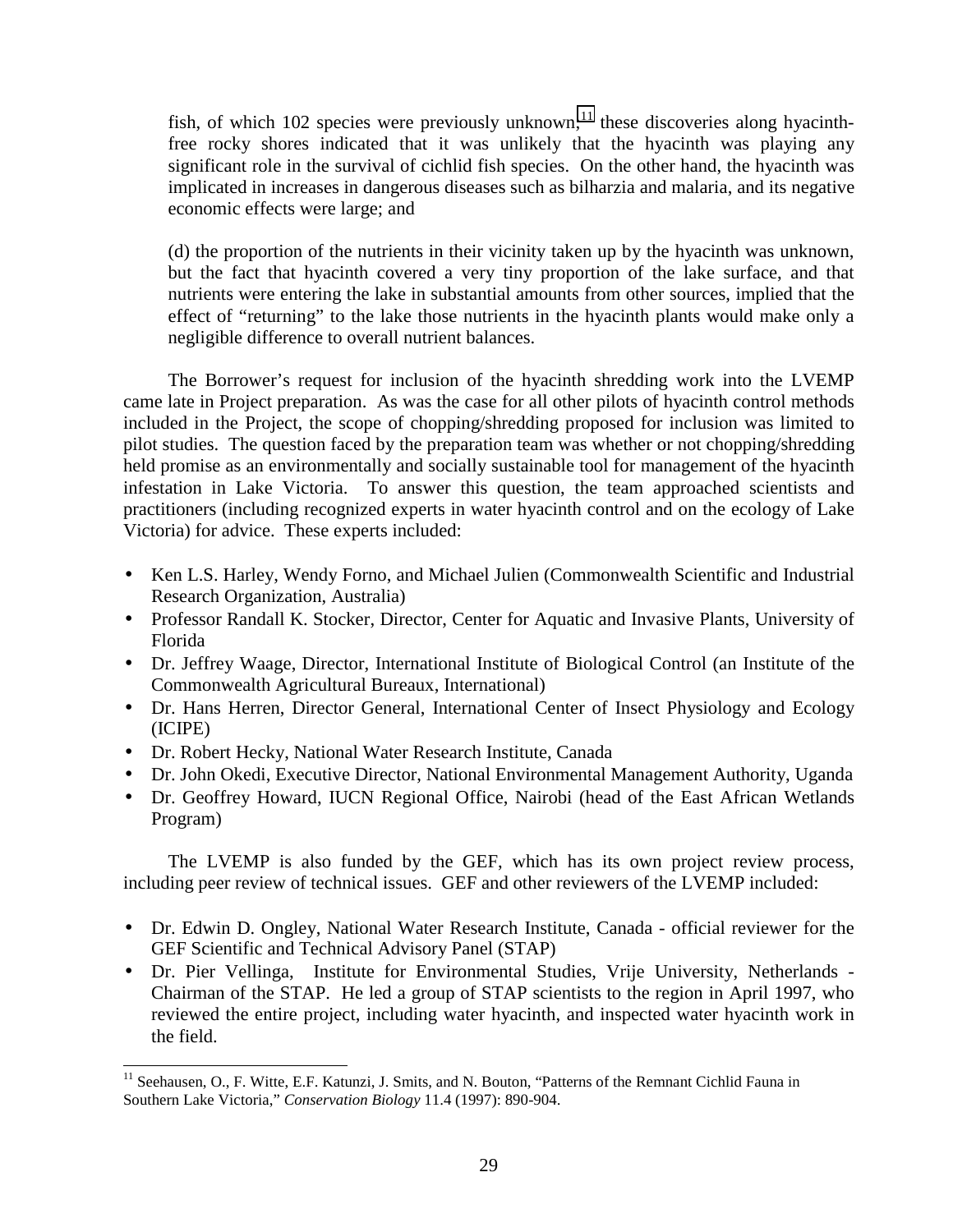- Professor Jerome Nriagu, Department of Environmental and Industrial Health, School of Public Health, University of Michigan - international member of the Panel of Scientists reviewing and advising the project
- Robin Welcomme and Wulf Klohn (both FAO)
- Professor Charles Okidi then a consultant for the UNEP regional project on harmonization of environmental law.

Finally, technical members of the Bank's Project Preparation Team included: Graeme Donovan, Lars Vidaeus, David Hanrahan (Environmental Analysis and Economics), Radha Singh, Robert Hecky (consultant), Craig Harris (U. Michigan - consultant), Lars Linnemann (UNDP), Gerhard Schneider (UNEP), John Latham and Michael Andjelic (both FAO). The appraisal report had five internal reviewers: Stephen Lintner (water), Andrew Bond (biodiversity), Ernst Lutz (environmental economics), Robert Robelus (environmental assessment and analysis), and Cynthia Cook (community participation). Robert (Gus) Tillman also advised on the environmental analysis.

Having accepted the views of experienced scientists and practitioners, the Bank supported the mechanical chopping tender, viewing it as a pilot intervention that would round out testing of the other hyacinth control methods already under way around the lake, namely: biological control, manual removal, mechanical removal in two different situations (in Uganda), and the testing of one industrial use – production of bio-gas. Early indications were that the chopping method had the potential to become competitive in cost with chemical control in the medium term. It was accepted that mechanical removal was too costly to make most of the water hyacinth "use" approaches economically viable. The tender was limited to 1,500 hectares with the understanding that if it was successful and cost-effective, it could supplement biological control where the latter had weakened the hyacinth, and reduced its bio-mass, but had not got rid of it completely.

#### *The Concept of Piloting as the Basis of an EA for the Shredding Method*

As mentioned earlier, the Project is piloting a number of different management actions. It has indicated its willingness to support mechanical harvesting/removal in Uganda on a costsharing basis with the Uganda Electricity Board (upstream of the Owen Falls Dam), the mechanical shredding trial in Kenya, and biological control in all three countries. Project funds were also used, in a limited way in all three countries at selected sites, for manual removal of hyacinth by local communities. Funds were used for purchase of wheelbarrows, hand tools, and protective gear. However, the Bank discouraged use of project funds to pay local community members for removing the hyacinth, which was consistent with the principle adopted elsewhere in the project (especially in the micro-projects component) that local communities not be remunerated for their voluntary, self-help contributions. The Bank supported manual removal, but was concerned about the hazards to laborers associated with extensive exposure to lake waters – bilharzia, malaria, and snakes. $12$ 

 $\overline{a}$ 

 $12$  For example, in the letter from Harold Wackman to Professor P. Anyang' Nyong'o, January 28 1998.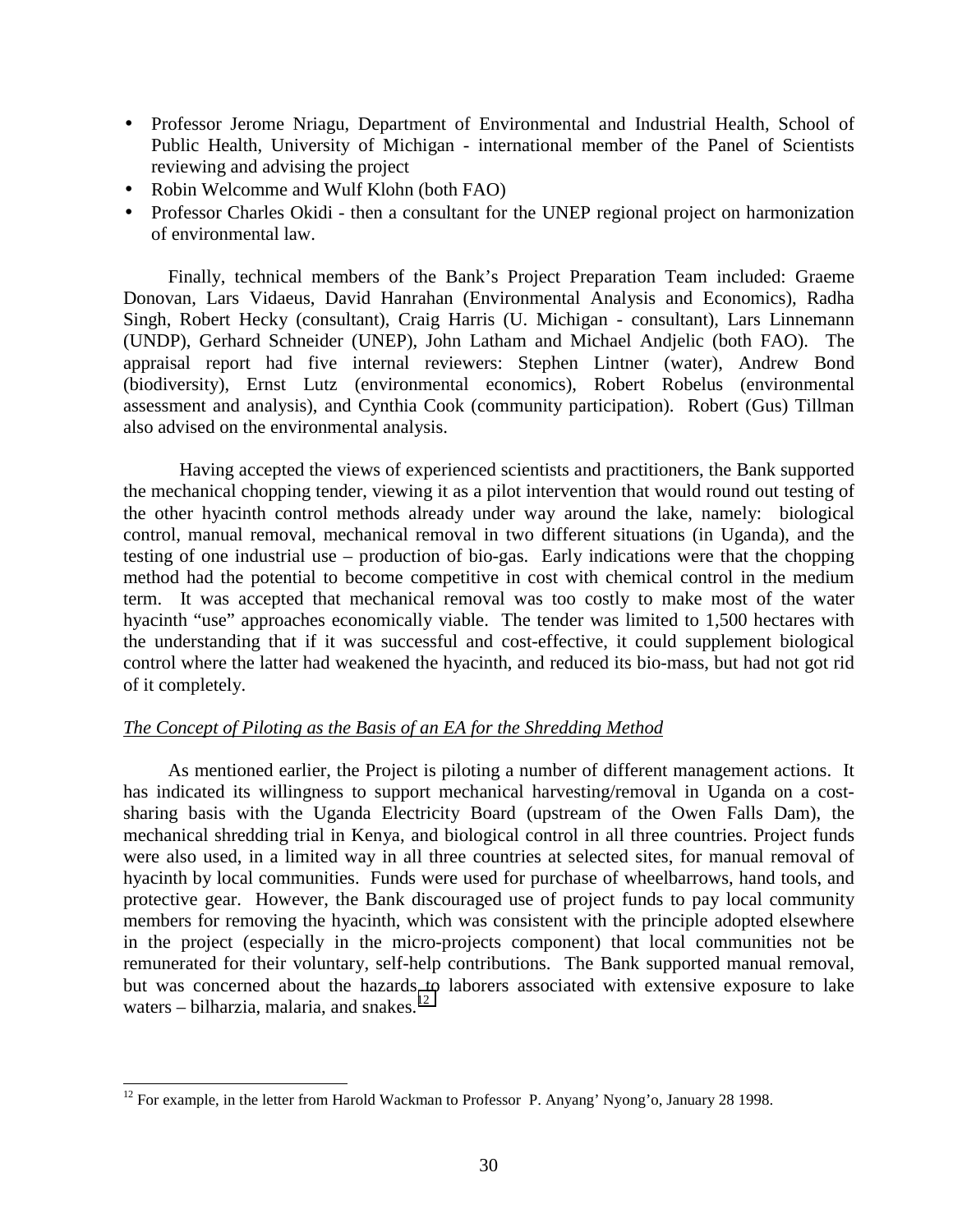The LVEMP originally included trials to assess the environmental and economic usefulness of chemical control of the hyacinth, but these trials were abandoned as being too socially, economically and environmentally risky.

Why was it necessary to use the hyacinth shredding tender as the core of a detailed evaluation of the environmental impact *of the shredding/chopping method of control*, instead of doing a detailed EA as part of project preparation? In the absence of sufficient baseline data, and data describing analogous activities in other similar environments, there is virtually no chance of preparing a meaningful and useful EA. There are not sufficient data on the water quality or physical limnology of the Lake to be able to accurately describe either the current situation, or any large-scale changes in the Lake likely to result from shredding, or any other intervention in the Lake or its catchment. The largest component of the LVEMP is designed to collect sufficient water quality and limnology data from the Lake to create a reasonable scientific baseline, which would enable environmental assessment of development and management actions in the future.

#### *The Scope and Design of the Pilot (as basis of an ongoing EA)*

The LVEMP is designed to collected baseline data, identify and prioritize problems and to experiment with possible solutions to these problems through a series of experimental pilots. The tender to shred water hyacinth was prepared in keeping with the experimental approach. It is not large enough to cause significant impact on the ecology of Lake Victoria, but of sufficient size (shredding up to 1500 ha of floating water hyacinth mats) to allow water quality monitoring to pick up changes in surrounding Biological Oxygen Demand (BOD), phytoplankton abundance/species composition, conductivity etc, that might be indicative of the impact of this method of control, should it have widespread use in the Lake at some point in the future.

More particularly, the water hyacinth shredding pilot is important because traditional harvesting/removal of weed to dry land disposal is much more expensive (prohibitively so for the riparian communities of the Lake in all but the most restrictive areas in which wind patterns help to move weed to the harvester) than would be in-situ shredding and disposal. In fact, both in-situ and land disposal of water hyacinth carries environmental risk, and the riparian countries will never have a completely risk-free method of hyacinth control available to them. The objective of the LVEMP is to determine the practicality of ALL available methods of control and their economic and financial suitability for large-scale use on the Lake.

It must be emphasized that both the mechanical removal trial in Uganda and the shredding tender in Kenya are very small scale when compared to the problems that water hyacinth pose to the livelihood of local fishing communities, free movement of freight across the Lake, power generation, etc. To put the size of the hyacinth shredding tender into perspective, below is a comparison with comparable areas with which a resident of Washington DC might be more familiar: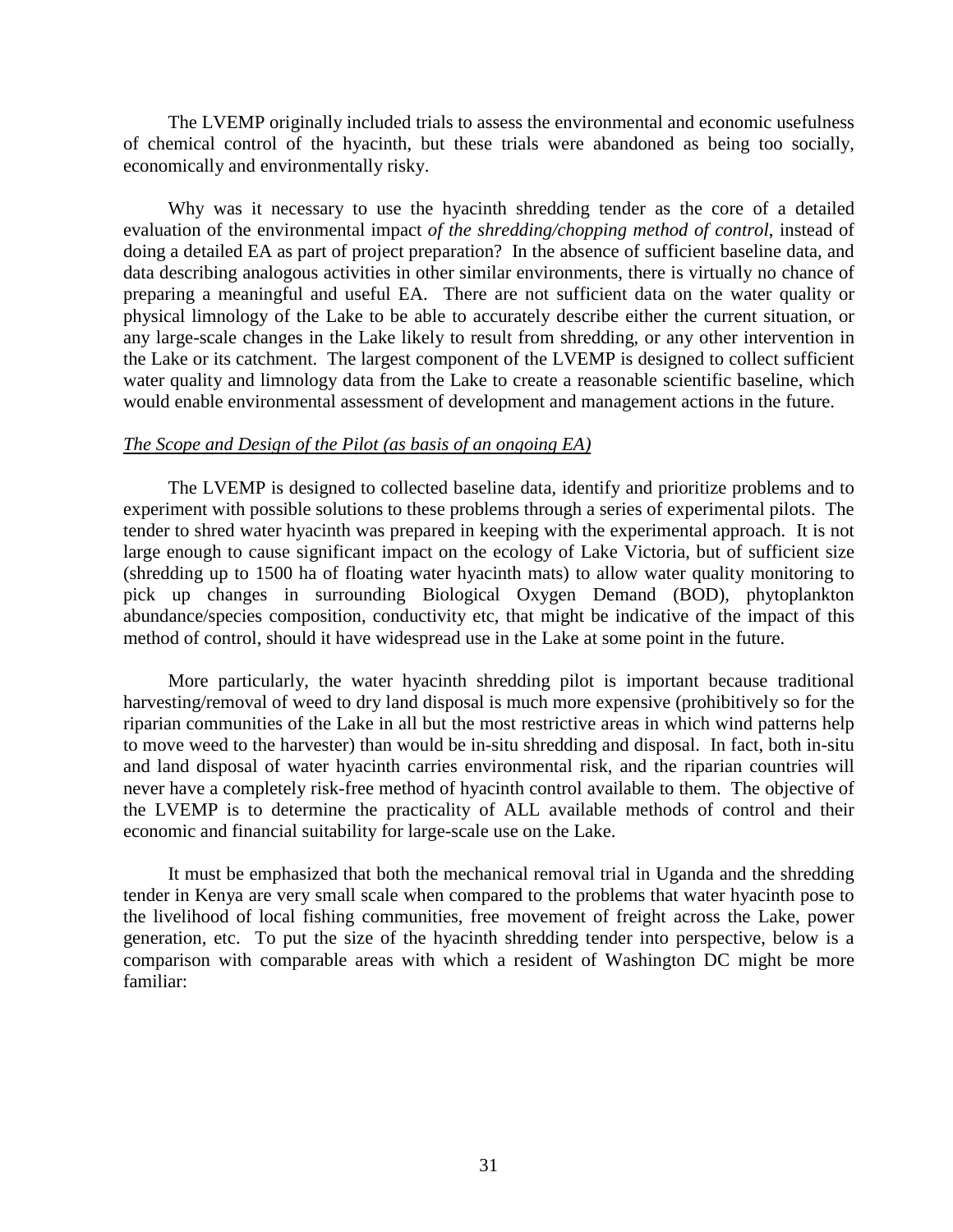| Comparable Areas                                     | <b>Approximate Area (km<sup>2</sup>)</b> |
|------------------------------------------------------|------------------------------------------|
| Lake Victoria                                        | 69,000                                   |
| Ireland                                              | 70,000                                   |
| Kenya Lake Victoria                                  | 4,200                                    |
| Area inside the Capital Beltway                      | 1,900                                    |
| Area covered by the water hyacinth shredding tender  | 15                                       |
| The Lake Victoria catchment (excluding the Lake)     | 190,000                                  |
| Area of Maryland, DC, Virginia and Delaware combined | 150,000                                  |

One final comparison of water bodies might be useful. The maximum length of the Chesapeake Bay (the largest estuary in the United States) is 200 miles (330 km), and its maximum width is 25 miles (40 km), giving a maximum total area of less than  $13,000 \text{ km}^2$ . This makes the Chesapeake Bay about 3 times the size of the Kenya portion of Lake Victoria, but only 20% of the total area of Lake Victoria. The water hyacinth shredding machine itself is not very large, being about the size of an American Minivan passenger car. Several pictures of the shredding machine follow (these pictures are taken in the United States, which effectively refutes the claim made in the allegations that Kenya is the only place in the world in which this technology is used is incorrect):



Implementation of the Hyacinth Shredding Pilot

To ensure that the shredding pilot results in data useful to interpreting potential environmental impact of the method on Lake water quality, the LVEMP provides for a water quality monitoring program within and around the area in which the hyacinth shredding will be undertaken. This monitoring program was in place long before Osienala, Reconcile or any other group complained. However, these groups did bring to the Task Team's attention the fact that the monitoring group's activities were insufficiently transparent, and needed to involve the Kenyan scientific community to a larger degree than originally envisaged. As a result, a teleconference was held in the World Bank's Resident Mission in Nairobi on August 13 1999, and the monitoring group was expanded to include impartial scientific advisors. The oversight committee, as it now exists, includes impartial university scientists and the NGO community. Osienala was invited to participate and even attended the first meeting of the committee before withdrawing.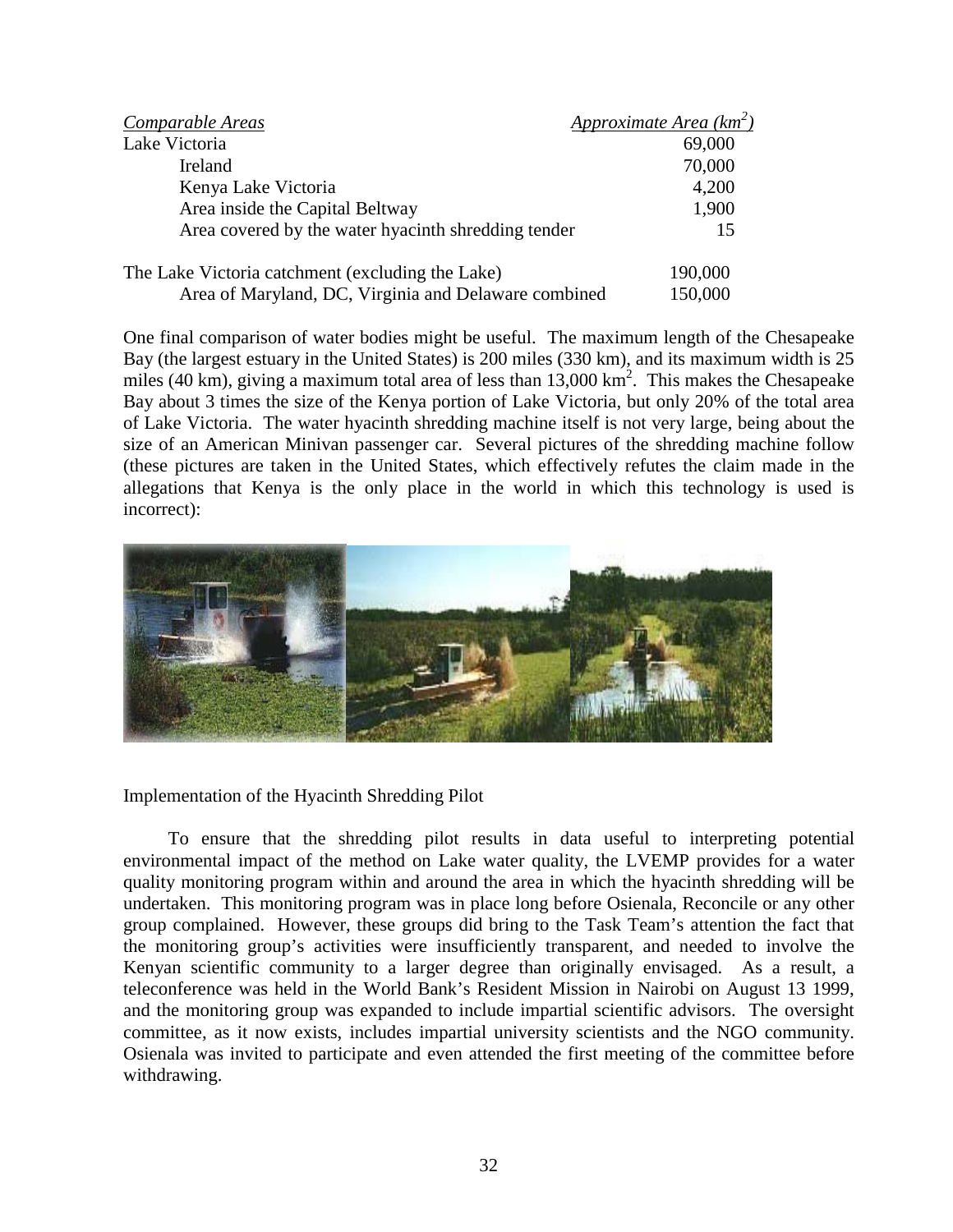The purpose of the new monitoring program is to ensure that the shredding pilot results in data that will help interpret potential environmental impact of the method on Lake water quality. It also has the objective of making the monitoring program and its results transparent to the outside community of scientists and stakeholders. The monitoring program was therefore expanded as the result of a teleconference held on August 13, 1999. The monitoring now has two parts. The first part is the scientific water quality monitoring program within and around the area in which the hyacinth shredding will be undertaken. This part of the work will be the responsibility of government scientists. The second tier of the management program is an independent group of scientists that will review the design and implementation of the monitoring program to insure its impartiality and scientific rigor.

The area to be monitored by this impartial group of scientists, with the assistance of the ministries responsible for managing water quality of the Lake, is restricted to 1500 ha, which is only a small part of the area affected by hyacinths within the Kenyan part of Lake Victoria. The actual shredding process of 1500 ha is to occur over a 12 month period, as specified in the tender (a draft 12 month workplan from Aquarius is on file). So, the implication in the allegations from Reconcile, Osienala and Ecovic (Kenya) that the tender will result in 1500 ha of weed being killed and this mass of organic matter becoming available to decomposition in the Lake *instantaneously* is not correct.

Any changes in water quality resulting from the shredding work would be in proportion to the amount of weed shredded, which will be progressive from "0" ha to 1500 ha over the course of 12 months. If localized changes in water quality become apparent during this period, work would not be so fast that the process could not be stopped, moved to a new location or otherwise modified. Although manpower and equipment resources in Kenya to conduct water quality monitoring are very limited (the Project is supporting more than 35 staff from implementing agencies of the LVEMP for MSc and PhD training in Kenya and abroad) there is still the ability to concentrate meager resources into a monitoring program around the limited area affected by the shredding tender.

#### Rationale for Piloting the Shredding Method

If the shredding method works, it is likely to be substantially less costly (perhaps one-tenth as costly) than mechanical harvesting with removal to land disposal (and without the impact associated with landfills). Shredding would then be a tool that could be used (and funded by) local groups and organizations to open landing beaches, clear paths to ferry and cargo terminals so ships could dock and open access to the Lake for fishermen to get their fishing sites easily and quickly. However, it would be only one of a set of management tools that the riparian countries would have at their disposal to deal with this important pest.

The independent monitoring panel formed as a result of the August 13 1999 teleconference with NGO's in Nairobi has met several times and drafted a workplan to be followed by the scientists actually undertaking the work. Sampling has begun and periodic meetings with the monitoring group held.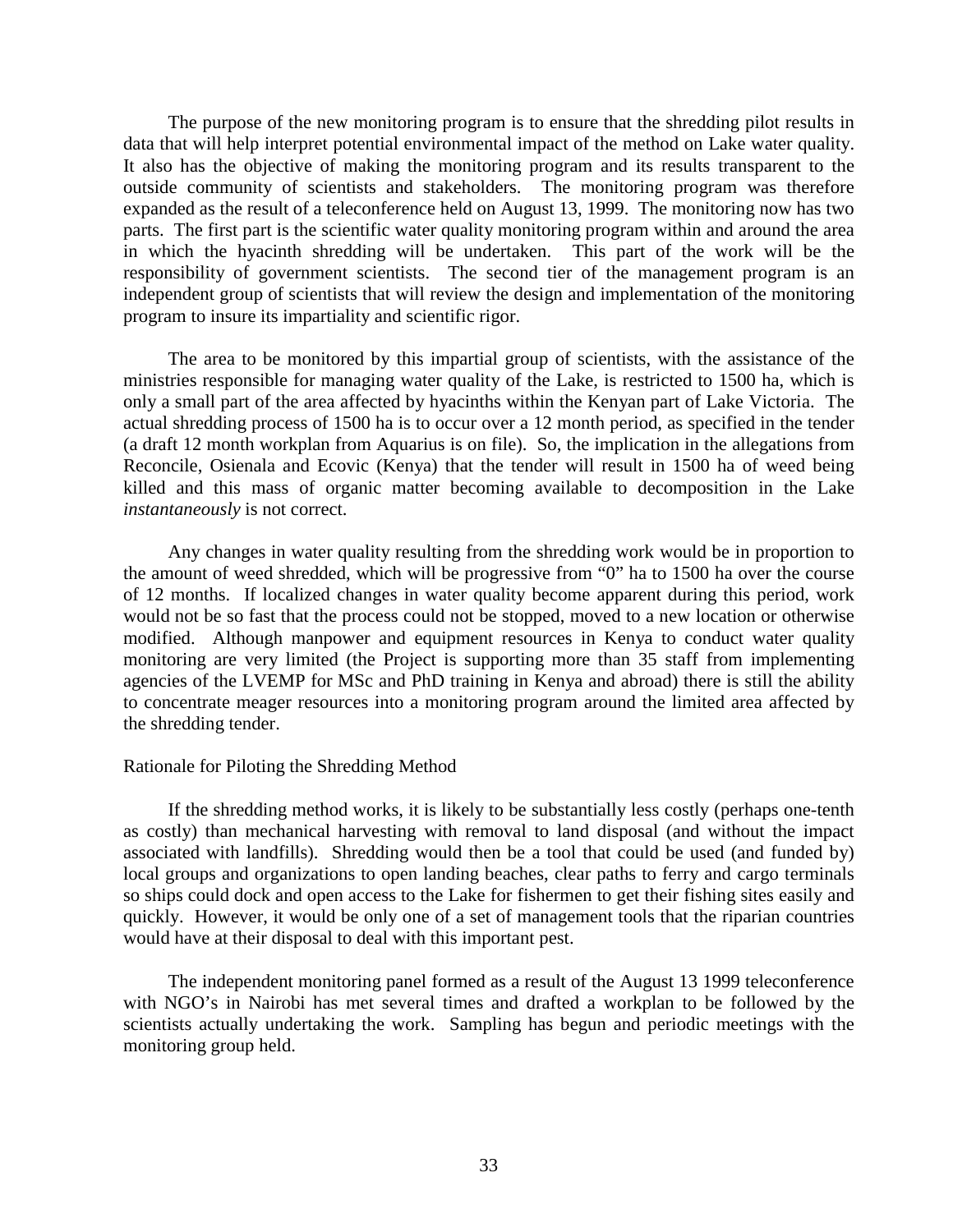# **ALTERNATIVES TO THE APPROACH TAKEN IN REGARD TO THE SHREDDING TENDER**

The water hyacinth is a reflection of the wider problem of eutrophication of Lake Victoria. Water hyacinth can be found in most African Great Lakes. For example, one can see individual hyacinth plants in Lake Malawi, and it is likely that the hyacinth has been present in Lake Malawi at least as long as it has in Lake Victoria. Yet there are no mats of hyacinth in Lake Malawi, and it is not a major problem there. The difference is in the quality of lake water. Lake Victoria is eutrophic and Lake Malawi is oligotrophic. If the water hyacinth were not present in Lake Victoria, then the nutrient bound in the hyacinth mats would, in all likelihood be tied up in phytoplankton or other plants living in the Lake. *The hyacinth do not ADD nutrients as implied in the complaints, they only make use of the nutrients already in the water. The sources of the nutrients in the Lake are surface runoff from the catchment and atmospheric deposition. Control of the eutrophication process has little or nothing to do with water hyacinths, which are really only a symptom of the "illness" (i.e. nutrient enrichment of the Lake) rather than the "illness" itself.*.

Given that it would be impossible to do a thorough EA in anything less than 3-5 years or more (the time it would take to collect the minimum amount of baseline data, assuming that the LVEMP suffers from no additional delays), what should be done about the water hyacinth problem in the interim? There appear to be only two possibilities (given that any type of effective, sustainable, control of the hyacinth requires that the method inevitably causes large amounts of the weed to sink into the Lake):

- Possibility One: No management of the water hyacinth problem would be undertaken until sufficient data are available to undertake an EA of the impact of in-situ disposal of hyacinth in the Lake (hyacinth mats sinking into the Lake and decomposing through natural processes). The financial and economic impacts of this inaction would fall squarely on the shoulders of the community that could tolerate this the least. That is, the subsistence fishermen, people working at landing sites, those that depend on fish as the main source of protein in their diet, etc... i.e. the poorest of the poor.
- Possibility Two: A strictly controlled, pilot-level, implementation of different types of control methods is undertaken (including shredding/chopping) along with detailed monitoring of the impact of these methods on the environment. The pilots are kept small enough that even if impact becomes evident (and we monitor closely to detect impact as early as possible), the pilot can be stopped or modified so that the impact never becomes large enough to be evident.

The second option was chosen by the Government of Kenya in regard to water hyacinth control using the shredding method. This decision was based on the need to address obvious direct and indirect impacts on the local population (30 million people within the total catchment), and the economy of the region. But Kenya, Tanzania and Uganda are poor countries and their ability to respond sustainably is directly proportional to the cost of the control methods employed.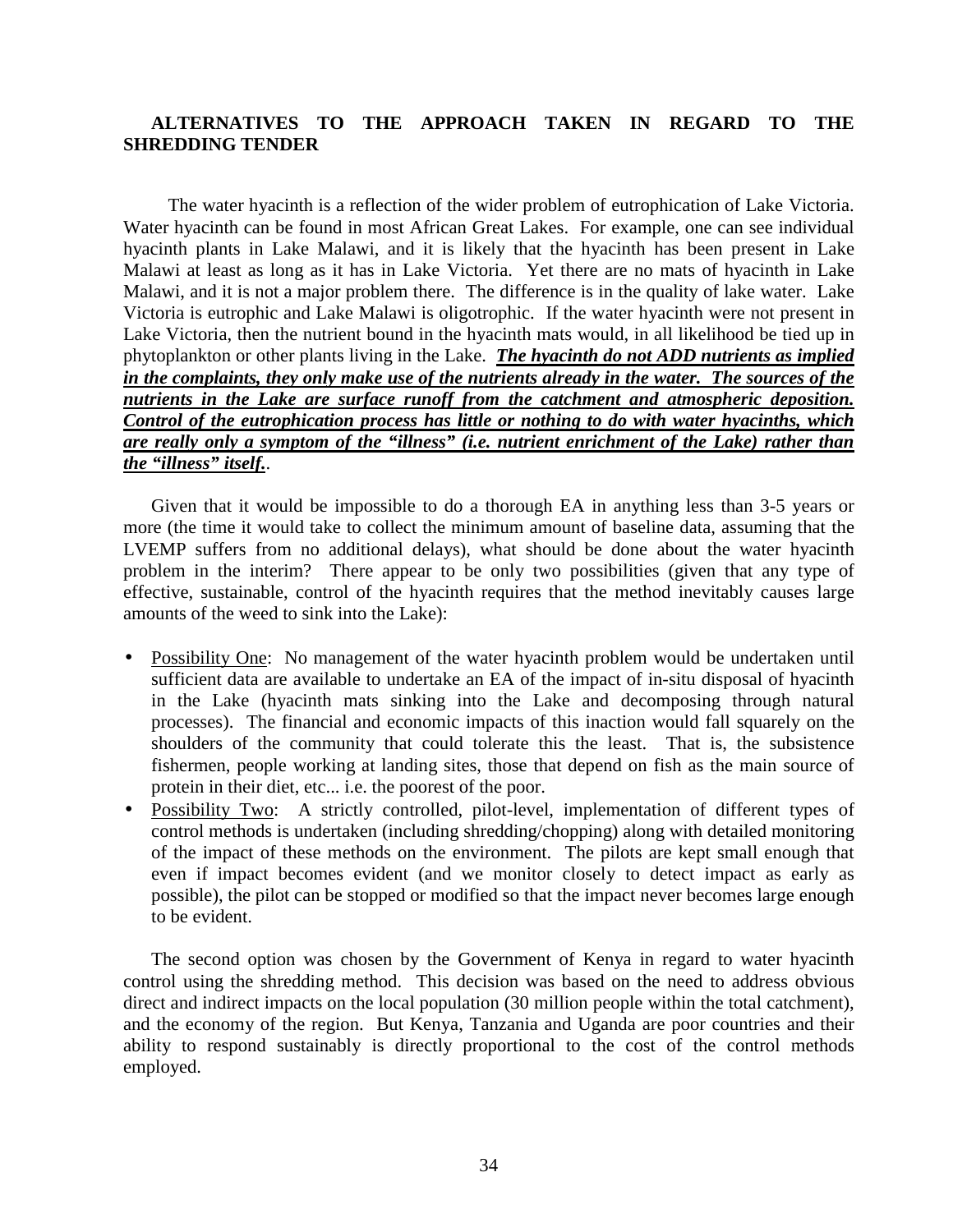The most economic methods of water hyacinth control (be they biological, chemical or mechanical) inevitably result in large amounts of water hyacinth being submerged in the Lake. In fact, the pilot biological control supported by the Project in Tanzania and Uganda appear to have caused the catastrophic death (by submergence) of most of the water hyacinth mats in the territorial waters of these two countries (an area likely to be hundreds of times larger than that involved in the shredding tender in Kenya). This phenomenon has received much public acclaim, and the relief that the problem has temporarily abated is apparent in the attitudes of everyone from politicians and the press to local fishermen and the NGO community around the Lake in these two countries.

#### **4.3 Allegation Number 2- That the preparation/implementation of the Tender was in violation of Bank OD 4.15 (Poverty Alleviation)**

*Summary: This allegation assumes either that i): the Water Hyacinth is a beneficial addition, or at least causes no significant harm, to the economy of the Lake and its people, or ii) that the water hyacinth does cause negative economic impacts, but that the shredding tender either aggravates these negative economic impacts or causes greater negative economic impact than the hyacinth infestation itself. Since the tender is but a controlled pilot, and covers only a very small area in relation to both the size of the Lake and the magnitude of the hyacinth infestation in the Lake, and because the shredding method is but another "in-situ" method of control (similar to biological- the most cost effective and widely supported method of control by riparian governments), it is hard to see any validity in the assertion that the tender our poverty alleviation mandate. When seen from the perspective of poverty, the shredding tender can have only two results- namely, that the method is not economically or environmentally sustainable and as a result will be dropped from the list of "options" that the Bank is willing to support in the Lake, or that the shredding proves to be a suitable option for control of hyacinths in specific areas/circumstances and is in fact a cheaper method of control than more traditional methods of mechanical removal of weed. Both of these results have positive implications for poverty alleviation and do not therefore violate our OD 4.15.*

#### **4.3.1 General Issues of Poverty Associated with Water Hyacinth Infestation of Lake Victoria**

The main detrimental effects of the spreading mats of water hyacinth, as identified during project preparation, are as follows:

(a) reduction of fish in the lake through de-oxygenation of water, increased turbidity, and reduction of nutrients in sheltered bays which are breeding and nursery grounds for fish, particularly tilapia;

(b) physical interference with fishing operations, especially in the bays where fish are brought ashore to piers or landing beaches;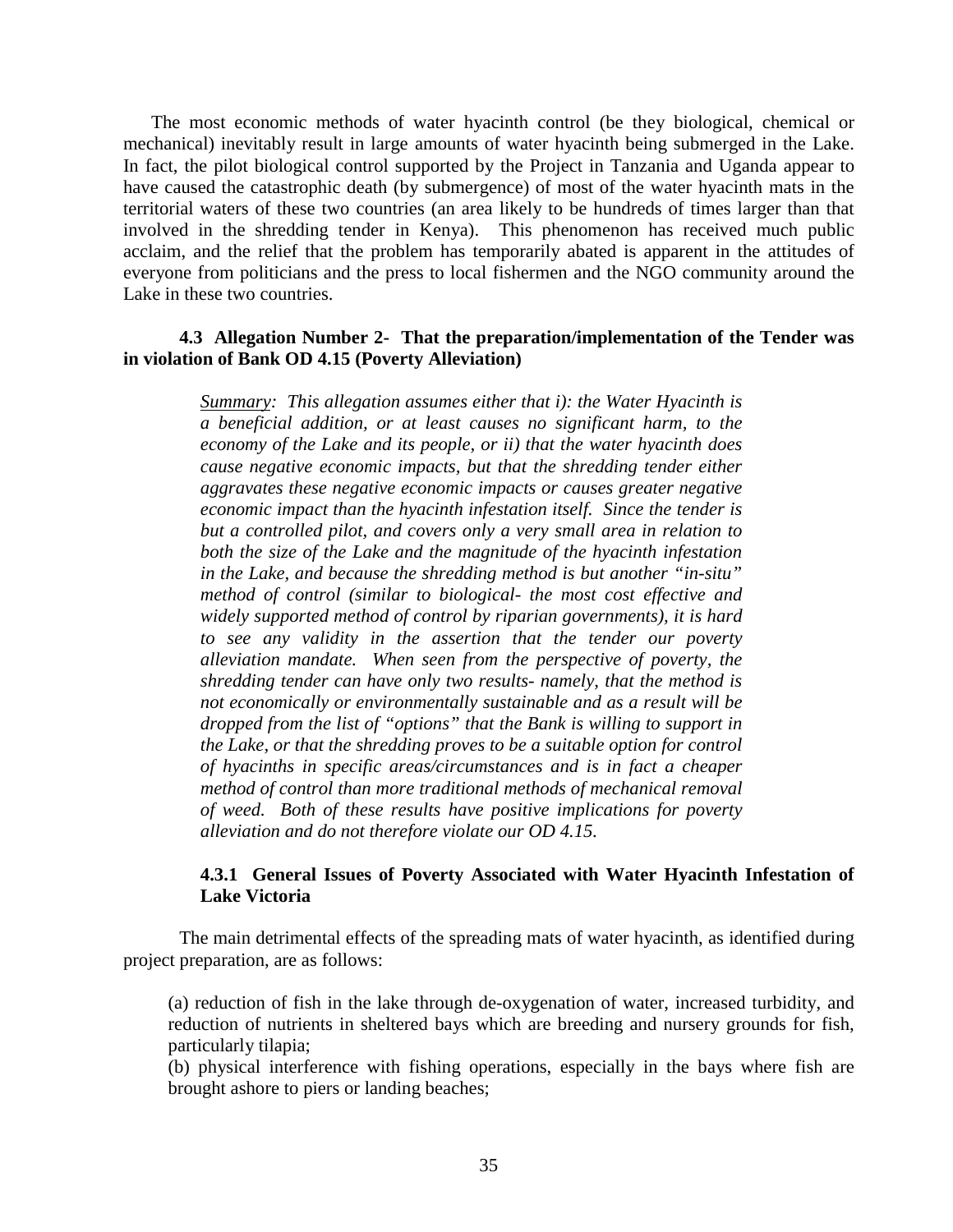(c) physical interference with commercial transportation services for people and goods on the lake;

(d) physical interference with access to water supply from the lake, for both urban and rural communities, together with additions to the cost of purifying water with higher concentrations of suspended, decaying organic matter as a result of the hyacinth presence; (e) threats to the intakes at the Owen Falls hydroelectric power station in Uganda; and

(f) provision of a preferred breeding habitat for the alternative host for Schistosomiasis  $(hilharzia)$ , namely the *Biomphalaria* snail,<sup>13</sup> a home for the vector mosquito for malaria, and a haven for snakes.

These observations in the Project documents are reinforced by the following selected quotes from various newspapers and magazines:

• Time Magazine, 1999- "By the mid-1990's, the weed's tangled, floating leaves were blocking harbors in Uganda, Kenya and Tanzania, the countries that border the lake. In Uganda the plant even trapped navy ships! The plant threatened fishing, a big source of food and money for the area's people. 'The hyacinth is like a huge carpet, ' says Nelson Ochien Otieno, a Kenyan fisherman. 'No boat could move to go fishing';



- People and the Plant (article reprinted from Worldwatch Institute), 1995- "A more recent threat to the lake is the water hyacinth. With deceptive appearance of a lush, green carpet, the hyacinth is a merciless, free-floating weed, reproducing rapidly and covering any uncovered territory… It forms a dense mat, blocking sunlight for organisms below, depleting the low concentration of oxygen and trapping fishing boats and nets of all sizes. The hyacinth is an ideal habitat for snails that cause bilharzia and for snakes."
- •One World News Service, 1997- "The reality is that hyacinth is actively spreading due to the ever increasing level of nutrients within the water… Many soil nutrients are dissolved into the run-off water and this water then flows into the lake which consequently is able to support the massive growth of water hyacinth.";

 $\overline{a}$ 

<sup>13</sup> Mary L. Plummer, "The Impact of Water Hyacinth (*Eichhornia crassipes*) on the Snails *Biomphalaria sudanica* and *B. choanomphala*, Intermediate Hosts of *Schistosoma mansoni*"*,* Field Naturalist Program, Department of Botany, University of Vermont, January 1997. This report documented research carried out in Tanzanian waters of Lake Victoria during 1996.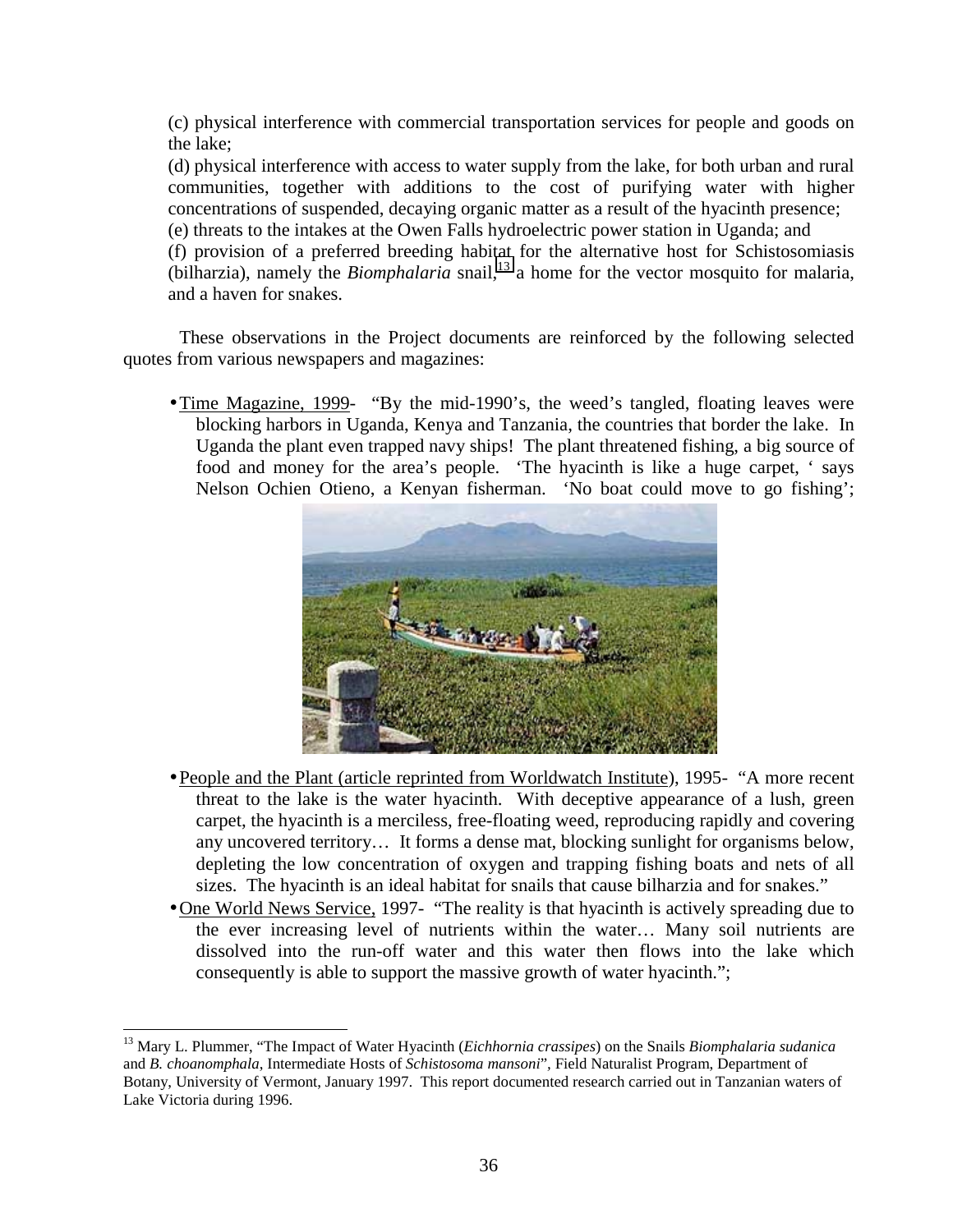- •Report from National Environmental Management Agency of Uganda, 1997- "The lake in any case already faces a number of problems including over-fishing and use of illegal fishing gear, proliferation of the water hyacinth, pollution of the lake, reduction in the size of habitable lake area due to oxygen depletion, and extermination of valuable fish species particularly the cichlids."
- •The Worldpaper Online (report from Kenya), 1997- "The water hyacinth's beauty obscures an ugly truth; it thrives best in heavily polluted water. The weed forms a dense mat, blocking sunlight from organisms below, depleting the low concentrations of oxygen and trapping fishing boats and nets of all sizes. It has clogged landing beaches and severely curtailed boat traffic on the lake… In all three countries that share the lake- Kenya, Uganda and Tanzania- the lifestyles of traditional communities that depend on Lake Victoria are crumbling. In Kenya, for instance, the normally sedentary Luo fishermen are turning nomadic, scouring the lake shore for landing beaches and fishing grounds free of hyacinth.";
- •Earth Times News Service, 1997- "Pollution (of Lake Victoria) is only part of the problem. Water hyacinth—a floating weed—has spread all over the lake, trapping small boats and blocking the vital sunlight from reaching submarine organisms while providing an ideal habitat for snakes and snails that cause bilharzia. And that is not all. A few weeks ago, a ship could not dock because the pier at one of the lake ports on the Kenyan side had been sealed off by weed. Five Kenyan village women who went to the lake to draw water for home use could not, and each earned a snake bite.";
- The Daily Nation (a Kenyan daily newspaper), 1998- "the weed has the following effects on the people (surrounding Lake Victoria): It has inhibited navigation, clogs up irrigation canals, its roots and canopy are breeding grounds for snakes, mosquitoes and snails, prevents fishing, has high evapotranspiration rates, depletes oxygen and nutrients, has led to the death and disappearance of aquatic flora and fauna."

To help visualize the severity of the problem, the following two pictures are of Port Bell, one of the largest commercial ports in Uganda on Lake Victoria. When the hyacinth reach this level of coverage, ferry and commercial transport vessels are not able to dock and must lay offshore generally until wind clears the harbor of weed.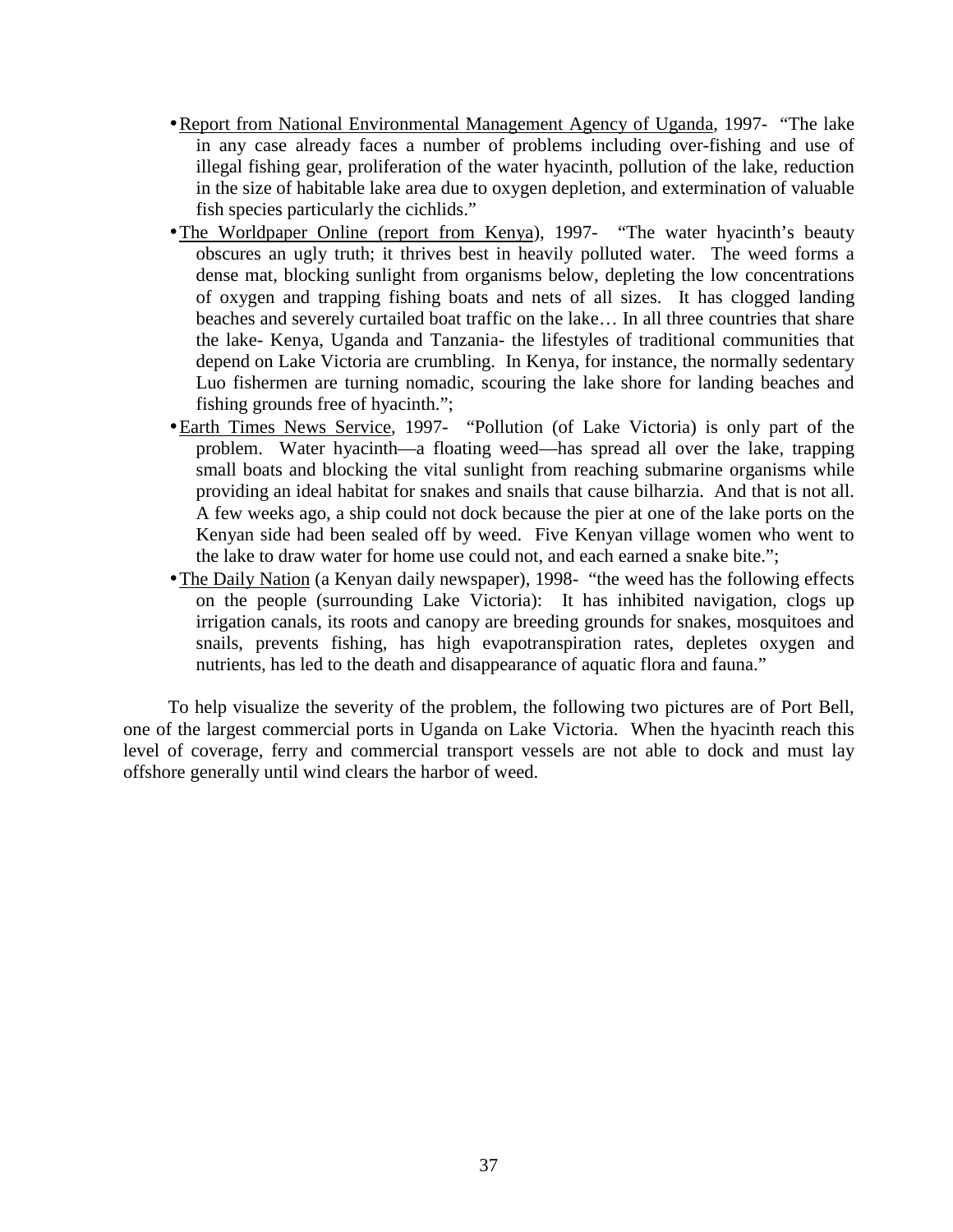

A description of how serious the water hyacinth problem has become is contained in the introduction to the environmental analysis undertaken on behalf of the Government of Uganda for chemical control of hyacinths. This report (Aquatics Unlimited, USA, 1998) suggests that "…up to 80% of the Uganda shoreline was infested at the time by a permanent fringe of water hyacinth extending out to 10 meters, and beyond in many cases… Large pure stands of free floating water hyacinth up to 600 ha in area have been documented in the northern bays of Lake Victoria". This report further documents the impact to economic life around the Lake:

- "The inability to gain access to some landing sites has caused fish to be brought to boat landings in poor condition and to be rejected by fish buyers. Fishermen working under these conditions take longer to land and use more fuel per catch of fish";
- "docking of ferries at ports is hampered by the compression of water hyacinth between the ferry and pier…". The turn around time of the ferries has increased… At Port Bell for example, the turnaround time on some days has increased by 6-12 hours since the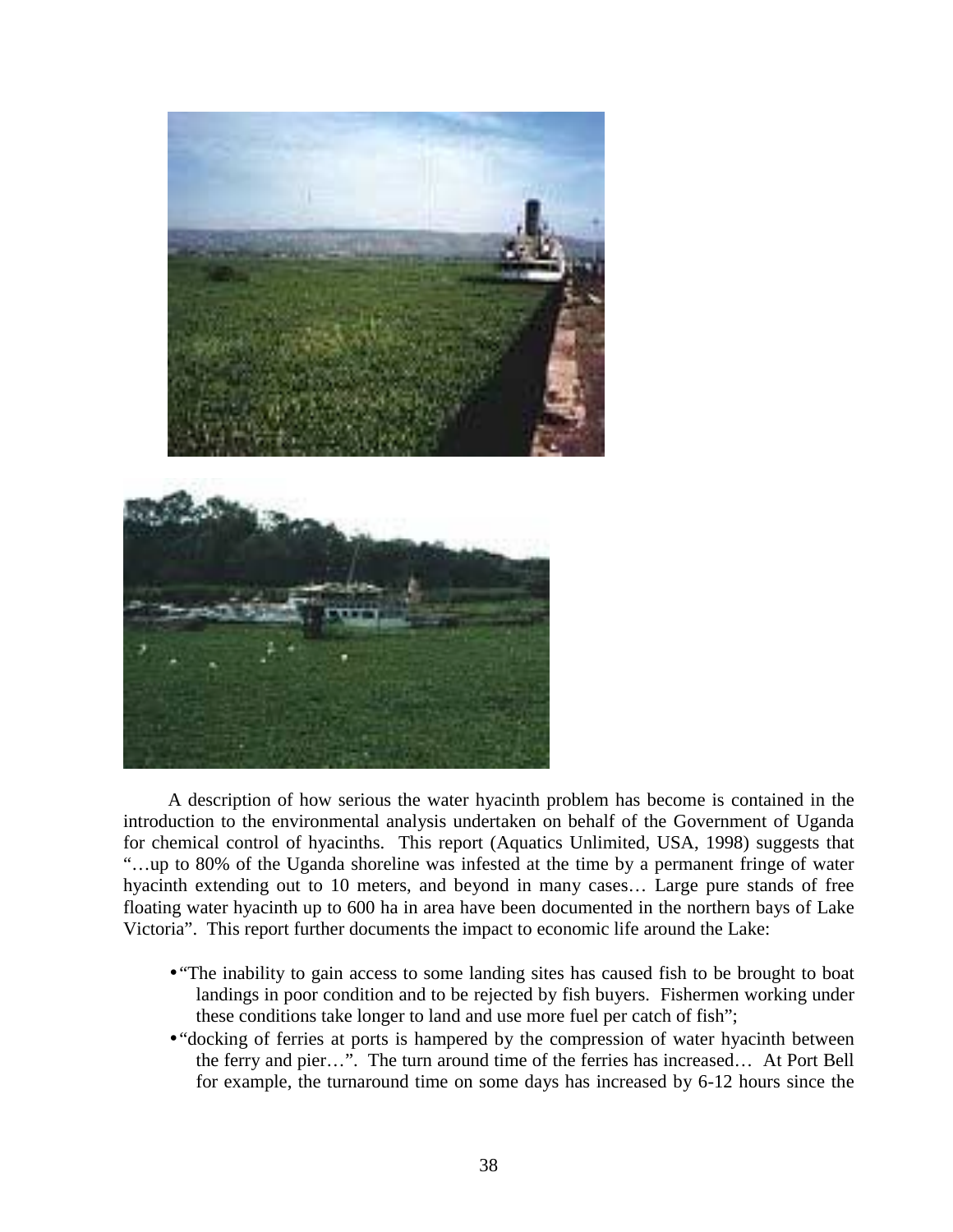infestation of the weed, and that more than 1000 liters of fuel may be used for a wagon ferry to break through the weed (Ogenga-Latigo,  $1997^{14}$ )... A 1997 United Nations-Department of Humanitarian Affairs brief available over the internet reported that water hyacinth brought Kisumu Port (Kenya) activity to a stand still, leaving rail goods stranded. A World Food Program food consignment destined for Rwanda was reported to have been held up for over a week."

It is obvious that the water hyacinth infestation of Lake Victoria is a major contributor to poverty in and around the Lake. The LVEMP is an attempt by the riparian governments of the Lake, with the help of the Bank, to begin a process that they hope will alleviate poverty. Particularly, the shredding tender would have the following beneficial impacts on poverty IF the pilot work being supported under the LVEMP identifies suitable applications for the method, and determines its environmental and economic feasibility:

- •Bring a mobile, rapid response to heavy infestations by water hyacinths of fish landing beaches, water supply and power intakes, ports and ferry. It should be mentioned that shredding is a much quicker process than mechanical harvesting, and time needed to clear channels to ferries and landing beaches would be much less than with harvesting;
- •That this response would be far cheaper and more environmentally sustainable than mechanical harvesting, transport of the weed to an offloading facility on shore (that might require the construction of such a facility, along with roads and other infrastructure), transport of wet and decaying water hyacinth by a large number of truck-trips over public roads, to a land disposal site.

It must be emphasized that, at present, only biological control holds significant hope of large-scale management of water hyacinth in the Lake. Mechanical control of any nature only has relevance for localized problems.

#### **4.3.2 Specific Poverty Issues Related to the Allegations**

Several specific and scientifically unusual issues are raised in the allegations by Reconcile, Osienala and ECOVIC (Kenya) regarding design/implementation of the water hyacinth shredding tender and Bank policy regarding poverty alleviation. While we understand the concern of local groups regarding the impact of the tender on water quality, and appreciate that the Project has not communicated adequately with stakeholders regarding both the nature of the shredding tender and the current scientific thinking regarding the limnology and ecology of the Lake, the issues raised have no basis in science.

#### Bioaccumulation of Toxins

 $\overline{\phantom{a}}$ 

First, concern is raised regarding bioaccumulation of "toxins" by water hyacinths. The argument is that water hyacinths in Lake Victoria contain hazardous levels of heavy metals and

<sup>&</sup>lt;sup>14</sup> Ogenga-Latigo, 1997. Potential for using Water Hyacinth as Mulch and Soil Amendments in Uganda. Paper presented at the water hyacinth utilization workshop organized by the Association of Professional Engineers of Uganda, 20 January 1997.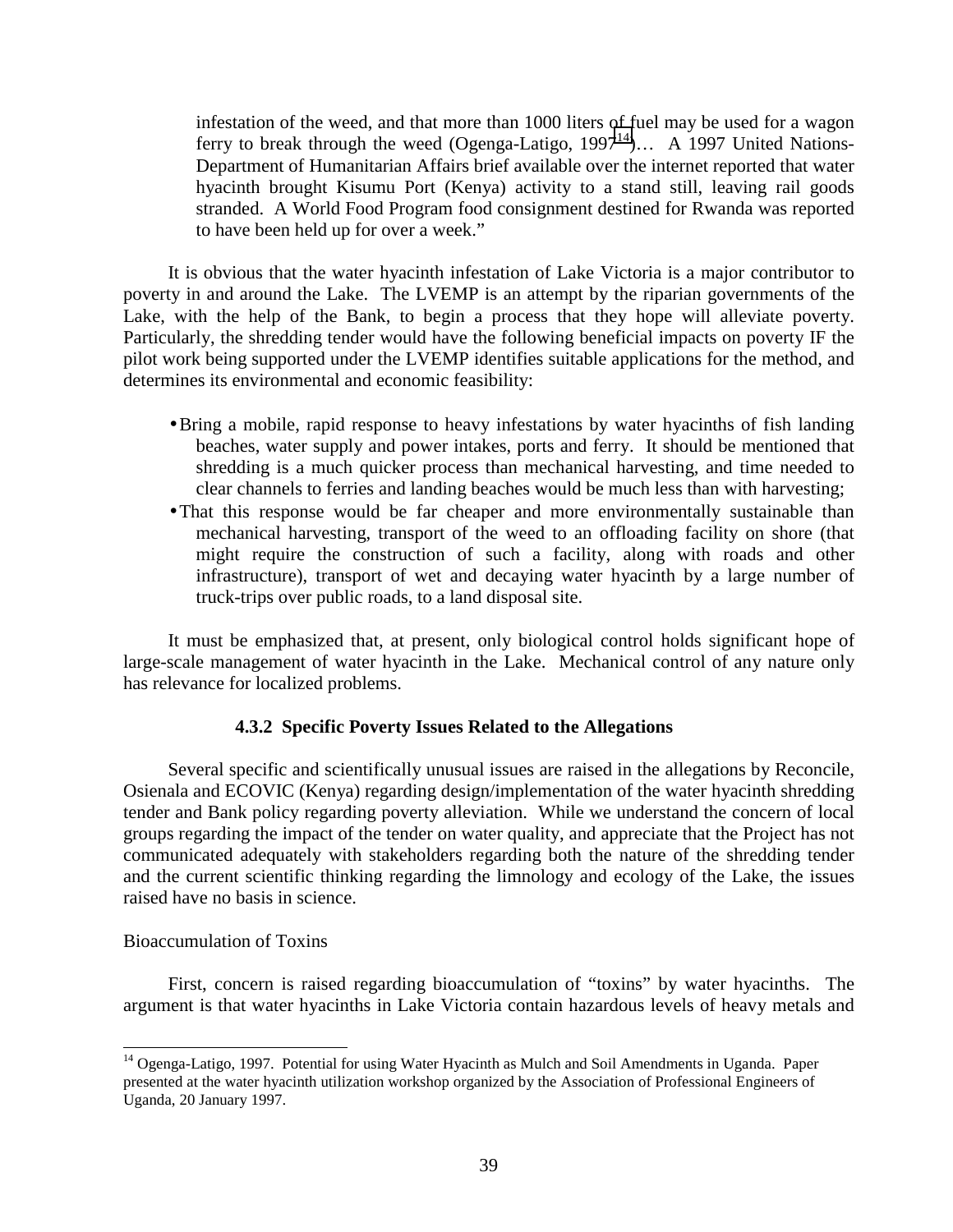organic compounds associated with herbicide and pesticide use in the catchment of the Lake, and that chopping will eventually result in "toxic" elements and compounds being released back into the water of the Lake. Research is cited in Osienala's letter (with no reference as to the actual paper, who the author was, or in what context the research was undertaken) indicating that water hyacinths can accumulate heavy metals and other elements/compounds. That plants accumulate toxic materials of all sorts is a concept that has long been accepted. What is absent from this paragraph of the allegation is an indication that there is something in the water that water hyacinths are indeed accumulating.

All available information on the Lake suggests that heavy metals and potentially toxic organics (herbicides/pesticides and the like) are not currently present in Lake Victoria in levels that are of concern. These materials must come from somewhere, and existing data suggest that agricultural inputs are very low in East Africa compared to elsewhere in the developing world. Those industries of any size that exist in the Catchment are almost exclusively agriculture based, with effluents that are high in BOD, but contain little or no heavy metals. This situation could change, particularly if the economies and the investment climate in these riparian countries were to improve. However, heavy metals and herbicide/pesticide pollution are not a major problem in the Lake at present.

#### Increased Likelihood of Blue Baby Disease

 $\overline{\phantom{a}}$ 

The complaint also mentions the increased likelihood of nitrate related "blue baby" disease occurring around the Lake, presumably because of the decomposition of the protein portion of water hyacinths killed by the shredding process. This allegation is patently ridiculous. Blue baby disease is associated with infants usually under the age of 6 weeks (infant digestive physiology changes after 6 weeks, resulting in limited ability to absorb nitrates) consume fluids containing high levels of free nitrates. For such high concentrations to be possible, the Lake would have to be a cesspit of untreated organic waste of a type very high in nitrogen (human waste, poultry/pig farm ponds, etc). Blue Baby disease might be a consideration when discussing the groundwater under a megacity of more than 11 million people or more, in which 90% of the human waste is disposed of in leaching pits or directly to water courses (such as Jakarta), but Lake Victoria is not such a case.

While Lake Victoria is eutrophic, nitrate levels in its waters would be about 100 times less than the nitrate levels established in the United States (a conservative 10 mg/l) to protect consumers against nitrate-related "illnesses"<sup>15</sup>. Potential impact on livestock is even more remote. The suggested standard to protect livestock against nitrate related illness is 100 mg/l.

In fact, it is difficult to identify any source of nitrogen large enough to result in the catastrophic increase in nitrate levels presumed in the complaints. Specifically, water hyacinth plants are 95% water. For every 1000 kg of water hyacinths shredded, no more than 50 kg dry matter would fall to the bottom of the lake. Since most of the nitrogen in plants is in the form of protein, and protein probably represents no more than 10% of the dry weight of the water hyacinth plant, one would therefore get only about 5 kg of nitrogen-bearing protein for every

<sup>&</sup>lt;sup>15</sup> The World Lakes Database reports data from 1985 suggesting that nitrate levels in Wynam Gulf are 0.1-0.2 mg/l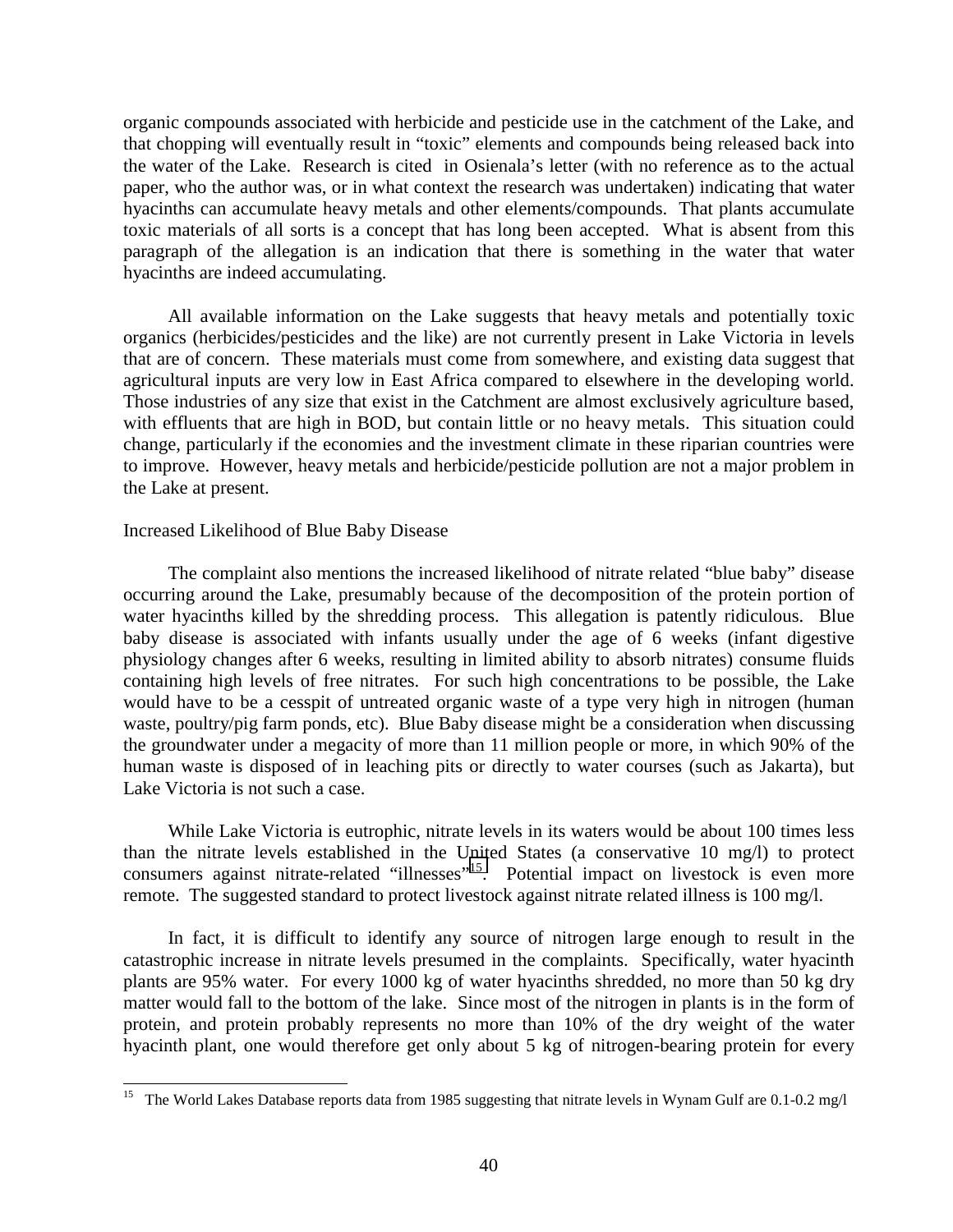1000 kg of water hyacinth shredded. But the actual amount of nitrogen in protein is but a very small part of the whole protein molecule (the rest made up mainly of carbon, hydrogen, oxygen and some sulfur), so the actual amount of nitrogen involved is very very small.

Nitrogen is a necessary macronutrient of plants (whether those plants grow on land or in the water), and as such is in high demand. It is likely that even the small amount of nitrogen liberated by the shredding process would be quickly removed from the water column by phytoplankton and other plants.

#### Increased Likelihood of Eutrophication

The allegations suggest that there is likely to be an increase in eutrophication resulting from decomposition of the 1500 ha of water hyacinth to be shredded under this tender. While this issue is more relevant than that of "toxic material" and nitrate pollution discussed above, it is unrealistic to believe that the impacts mentioned in the letters from Reconcile and Osienala would occur. The tender is a pilot, and while there may be some change in water quality in the immediate vicinity of the shredding, the pilot was designed to be large enough to bring about water quality changes as a test of environmental acceptability, if such are really likely to occur, but small enough that any such changes would not have a significant impact on the environment. The area involved in the tender is not sufficiently large to cause any significant change in trophic levels in the Lake.

Oxidation of organic waste in a well-mixed water body results in a slow, steady, release of nutrients. Reduction of waste (as occurs below a strong thermocline that mixes with oxygenated surface waters only irregularly) can result in an "oxygen debt" in lower layers of a lake, and in the case of rapid turnover (i.e. mixing), can reduce oxygen levels in the whole water column to a concentration potentially lethal to aquatic organisms. The questions that are relevant are, i) will decomposition of shredded water hyacinths occur in a well oxygenated environment relatively free of strong vertical temperature stratification, or ii) will decomposition be in a reducing, anoxic, environment below a strong thermocline? The following facts point to the former (no increase):

- The area involved in the hyacinth shredding tender is not large enough to affect the general water quality of the Lake (the area involved,  $15 \text{ km}^2$ , is less than 0.4% of the area of the Kenyan portion of Lake Victoria);
- Water hyacinths only take advantage of their environment to grow and multiply. Hyacinths do not add nutrients to the Lake. Death and decomposition of hyacinths in an oxygenated environment would lead to a gradual remobilization of the nutrients that were in the Lake in the first place- minus nutrients that are tied up with bottom mud and that require much longer periods to be re-mobilized into the water column.
- Remobilization of nutrients from hyacinths killed in the shredding process is likely to be gradual, as the Kenyan portion of the Lake is relatively shallower than the rest of Lake (as pointed out in the letters from Osienala and Reconcile) and relatively well oxygenated.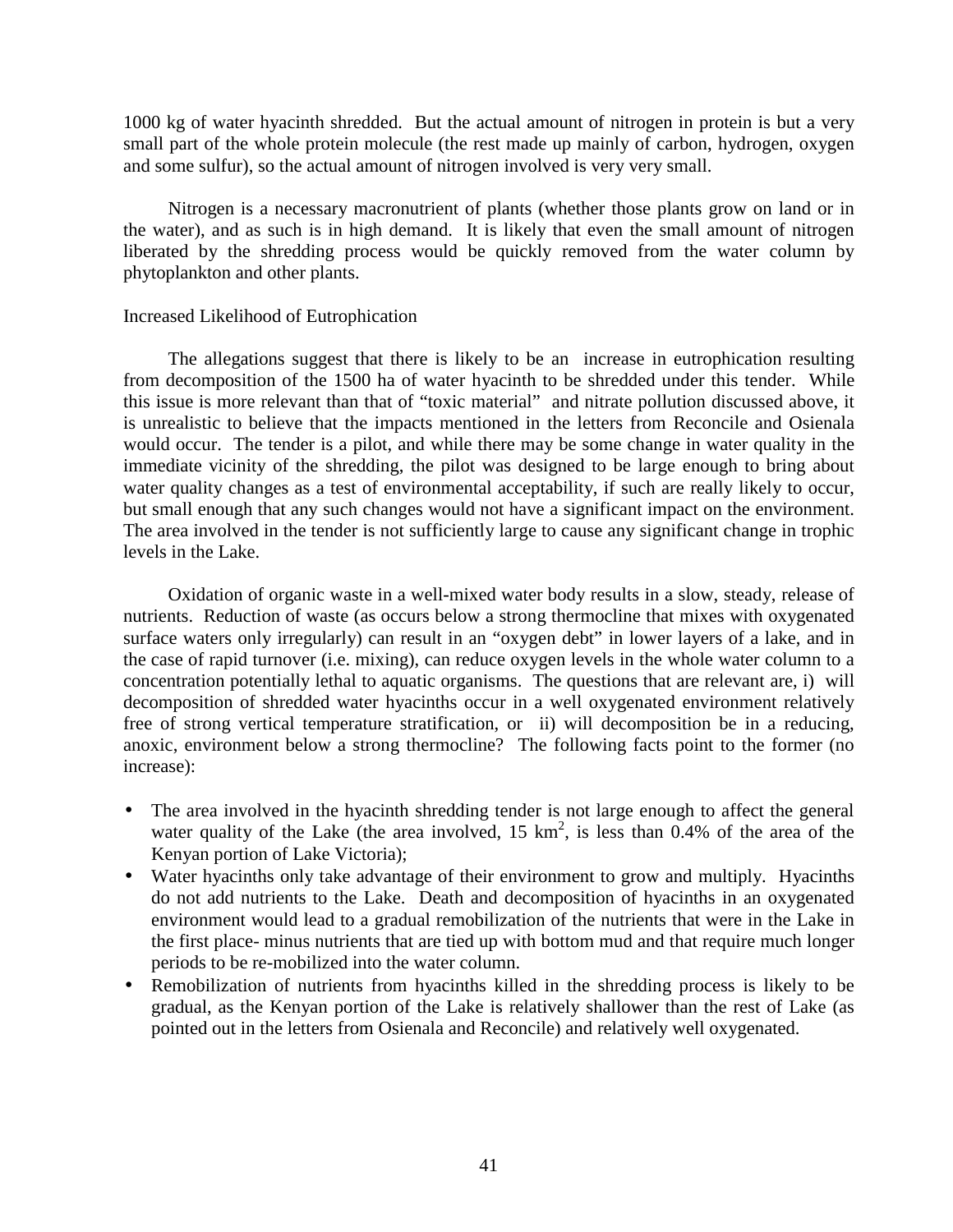#### **4.3 Allegation Number 3- That the preparation/implementation of the water hyacinth shredding tender was in violation of Bank OP 10.04 (Economic Assessment of Investment Projects)**

*Summary: The LVEMP Water Hyacinth Control component was prepared in response to perceived negative economic impact of the water hyacinth infestation on the economic welfare of local people (and the national economy). The preparation team verified a direct cost of the hyacinth infestation of US\$25-40 million, present value. The cost of the component is only 10% of this amount, spread over a 5-year implementation period, during which time the cost to the local and national economy of the hyacinth infestation is also increasing. The preparation team also investigated the cost of the various control methodologies. This work is continuing, as the LVEMP is supporting a series of pilots testing control methodologies. Preliminary work suggests the following costs of the various methods currently being used in the riparian countries to control the weed-\$3,000/ha for mechanical removal, \$1,000/ha for shredding, \$100-300/ha for chemical control, and \$30-\$50/ha for biological control. The allegation that the preparation and supervision team did not exercise due diligence in regard to the economic assessment of the water hyacinth component of the LVEMP, and the economic costs and benefits of the water hyacinth shredding tender, is not correct in substance or fact.*

#### **4.3.1 Background to the Economic Analysis**

The following events were relevant to progress on the water hyacinth control program:

(a) in Uganda, an Emergency Control Program was under way, with funding from various donors, before the project was declared effective. Under the Emergency Control Program, two different mechanical methods of hyacinth removal went forward: first, at the Owen Falls hydroelectric dam, with stationary harvesters to which small pusher boats brought the hyacinth, with all equipment supplied by the Netherlands Government; and second, at Port Bell, with an active floating harvester, containers, barges, and a heavy wharf-side crane to lift containers on to trucks, which dumped the hyacinth along a road close to the lake shore; with all equipment supplied by the Government of Japan. The stationary harvesting method used at Owen Falls was technically efficient because the moving waters of the Nile River brought the floating hyacinth to the dam face and compacted it there, where it could be removed. The heavy harvesting equipment at Port Bell was also technically efficient, eventually clearing the area around the port, although the costs of operating the equipment were very high – estimated at more than US\$3,000 per hectare of hyacinth removed<sup>16</sup> – and there were doubts about the financial sustainability of this approach.

 $\overline{\phantom{a}}$ 

<sup>&</sup>lt;sup>16</sup> Estimates based on data gathered in the field during September 1998, and those presented in an internal memo of the Uganda Ministry of Agriculture, Animal Industry and Fisheries, Eng. B.N.K. Wadda to Commissioner of Fisheries, "Operation of the Integrated Japanese Water Hyacinth Harvester, Port Bell," 19 August, 1998.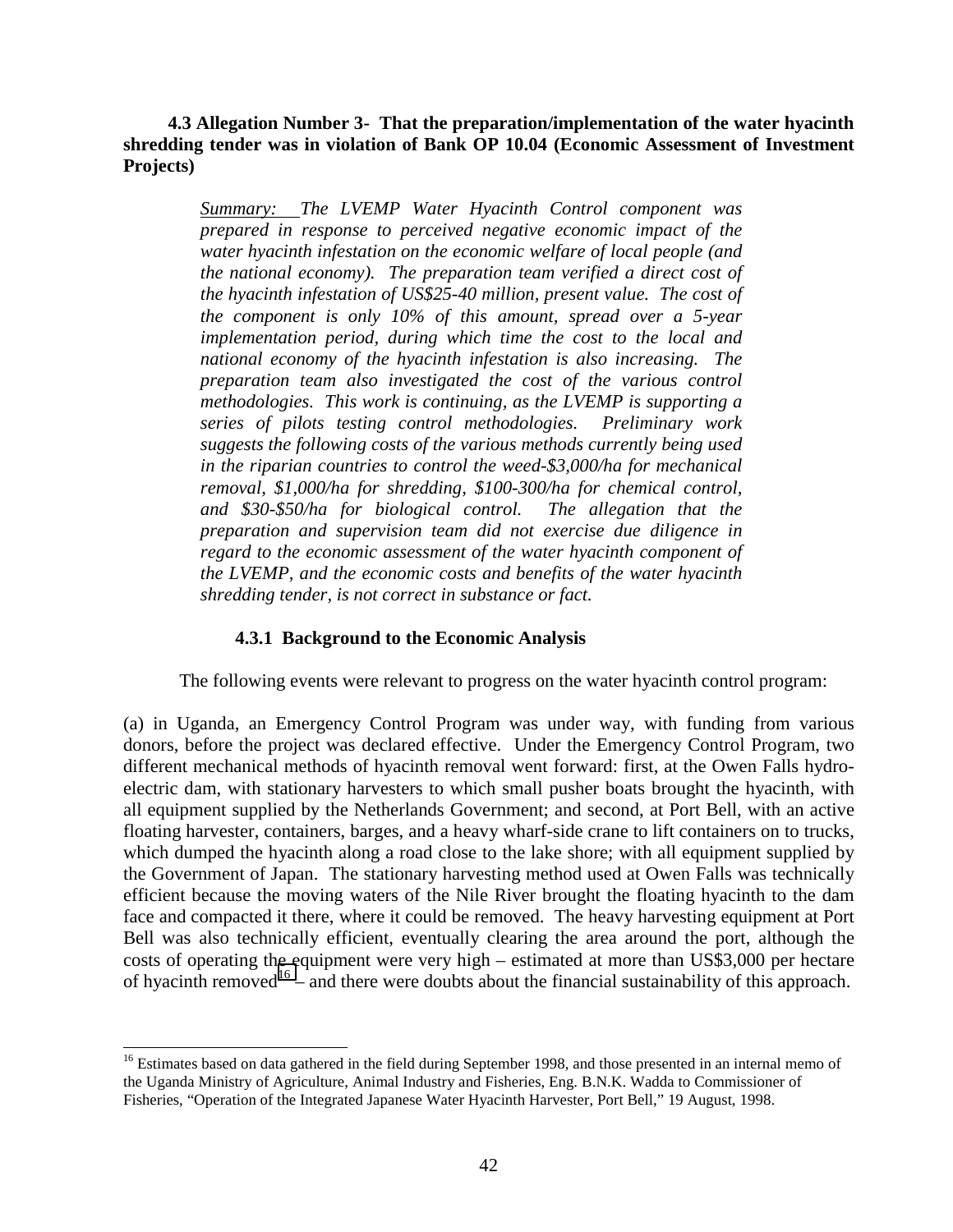(b) in Uganda, under the Emergency Control Program, an Environmental Impact Assessment (EIA) that reported results of trials on two herbicides (2,4-D and glyphosate) used on water hyacinth was published in June 1997, and discussed at a public hearing on July 30 1997. The EIA was subsequently deemed to fall short of what was required, and was rejected by the National Environment Management Authority (NEMA) in early September 1997. That led to a public disagreement between NEMA and the Ministry of Agriculture, Animal Industry and Fisheries over use of herbicides, but the outcome of the debates and discussions is that to date, none of the three countries implementing the Lake Victoria Environmental Management Project has yet proceeded with chemical control methods, although they have investigated them on several occasions. The EIA estimated the costs of herbicidal control of water hyacinth to be in the range of US\$100-300 per hectare, in line with experience in the USA.

(c) All three countries proceeded with multiplication and release of the two species of weevils. In the preparation phase of the LVEMP, all three countries had tested weevil releases to ensure that they would not spread to crops. In Uganda, releases in Lake Victoria took place as early as December 1995, and as a result they had a longer time to have an impact in the Uganda waters of the Lake than in the waters of the other two countries. Although water hyacinth was widely observed to be bearing leaf lesions characteristic of weevil attack by late 1997 and early 1998, there were few signs yet of the significant reduction in hyacinth biomass hoped for under the weevil release program. The situation changed dramatically in Uganda by early 1999, when the weed had become so weakened by the weevil infestation that large mats of hyacinth sank into the lake, assisted by wave action and other physical conditions. A substantial portion of the Uganda shoreline has remained clear of water hyacinth since, although it is uncertain what its future development will be. The above-mentioned EIA estimated the cost of biological control at US\$28 per hectare, but detailed calculations have yet to be made based on the operational experience so far in the lake (the following picture compares a weevil sitting on the hand in the foreground against the Aquarius shredding machine- from a Time Magazine article).



(d) In November 1996, the Bank supported a proposal, financed by a Danish Trust Fund, to test out the manufacture of biogas from a combination of water hyacinth and sugar cane tops. It was initiated in Uganda, near the Owen Falls dam, where enough hyacinth was being removed from the Nile river (by the Netherlands-financed harvesters), there were extensive sugar cane plantations nearby, and the Nile Breweries company close to the dam was a convenient venue for testing generation and use of bio-gas on an industrial scale.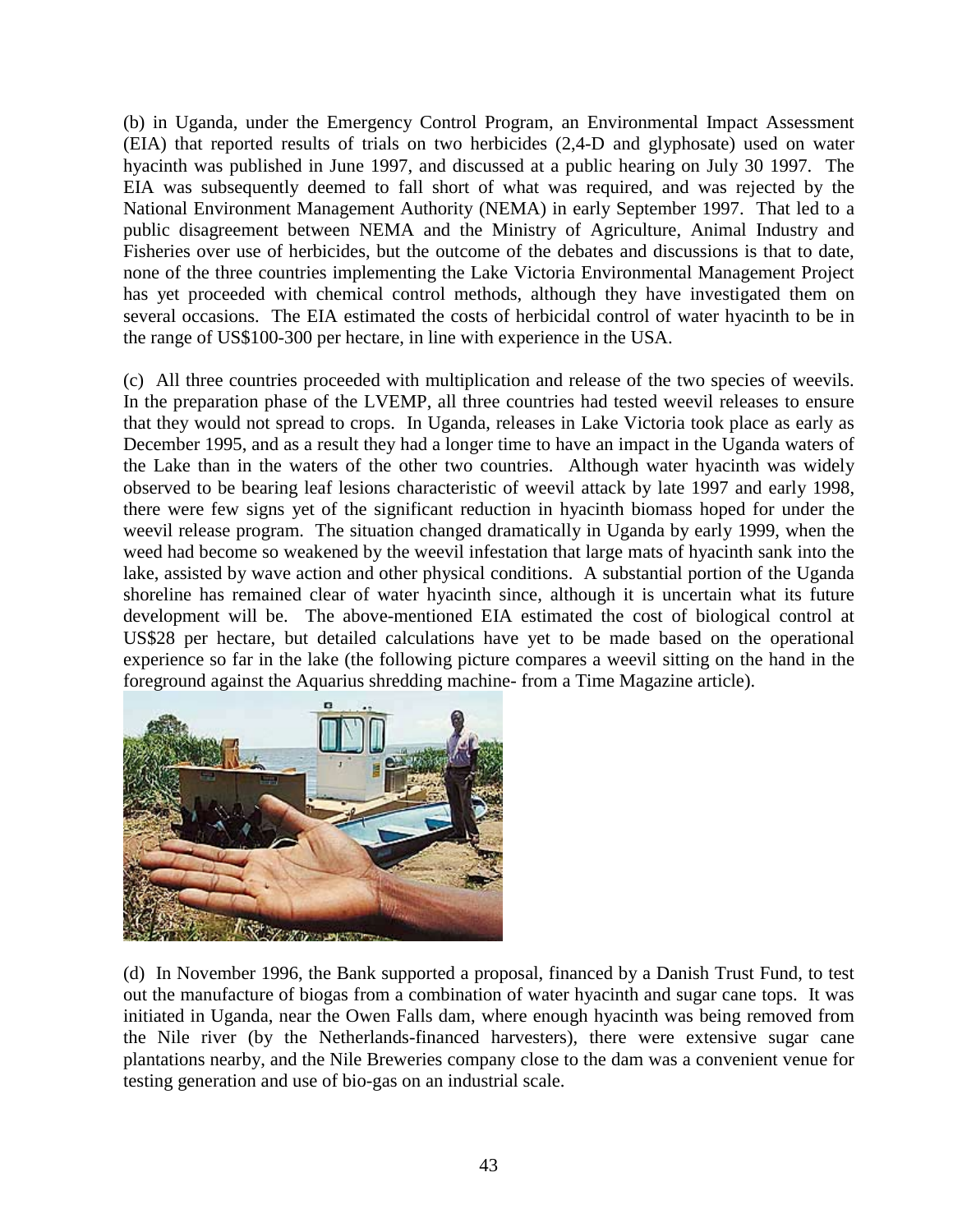(e) Project funds were also used, in a limited way in all three countries at selected sites, particularly fish landings, for manual removal of hyacinth by local communities. Funds were used to purchase of wheelbarrows, hand tools, and protective gear, but using project funds to pay local community members to remove the hyacinth was discouraged, as described earlier.

(f) The weevil release program was slower to begin in Kenyan waters of Lake Victoria. During 1997, the Government came under attack from persons claiming to speak for lake shore communities, who accused the Government of failing to deal with the water hyacinth problem that was of overwhelming economic importance for those who earned their livelihoods from fishing and freight activities on the lake. The relevant issue to the complaint is that managers need a number of different tools to control the hyacinth infestation of the Lake. While biological control is the cheapest and probably most effective method of managing the impact of water hyacinths, it is a very slow method of control. Other methods, that can be employed in limited areas like landing beaches and ship docking terminals, and that can be applied with immediate results, are needed. These tend to be the high-cost, mechanical methods, including chopping/shredding.

## **4.3.2 Estimates of Economic Impact by Water Hyacinths**

At the time of appraisal, in late 1995, the following estimates were made of the direct costs of the detrimental effects imposed on the lake communities by the water hyacinth infestation:<sup>17</sup>

(a) maintaining a clear passage for ships to dock at Port Bell in Uganda: US\$3-5 million  $p.a.:^{18}$ 

(b) cleaning intake screens at the Owen Falls hydroelectric power plant at Jinja in Uganda: \$1 million p.a.;

(c) losses in local fisheries from accumulation of water hyacinth at fishing beaches and landing sites around the lake making it difficult or impossible for fishing boats to be launched or recovered: US\$0.2 million p.a. but with a very serious local impact;

(d) loss of the beaches as a water supply for domestic, stock and agricultural purposes: US\$0.35 million p.a.;

(e) loss of supply or increased maintenance costs in urban water supply schemes because of blockages of the water intakes by water hyacinth: US\$1.5 million p.a.;

(f) small-scale horticultural irrigation schemes rendered useless because of blockages of channels and pipes with hyacinth: no costs were attributed to these losses but they were regarded as important from a distributional viewpoint since such schemes were being developed to help women in the poorer lakeshore areas.

 $\overline{\phantom{a}}$ 17 Global Environment Facility and World Bank*, Kenya, Tanzania, Uganda, Lake Victoria Environmental*

*Management Project*, Project Document (Report No. 15541-AFR), June 1996, Technical Annex, pp. 41-42.<br><sup>18</sup> For the six months June-December 1995, accounts of the Uganda Railways Corporation recorded water hyacinthrelated expenses at Port Bell amounting to USh2,349 million (US\$2.3 million equivalent). Uganda, Transport Rehabilitation Project (Cr. 2587-UG), (Railway Component), World Bank Supervision Mission February 1996, Annex to the Aide-Memoire.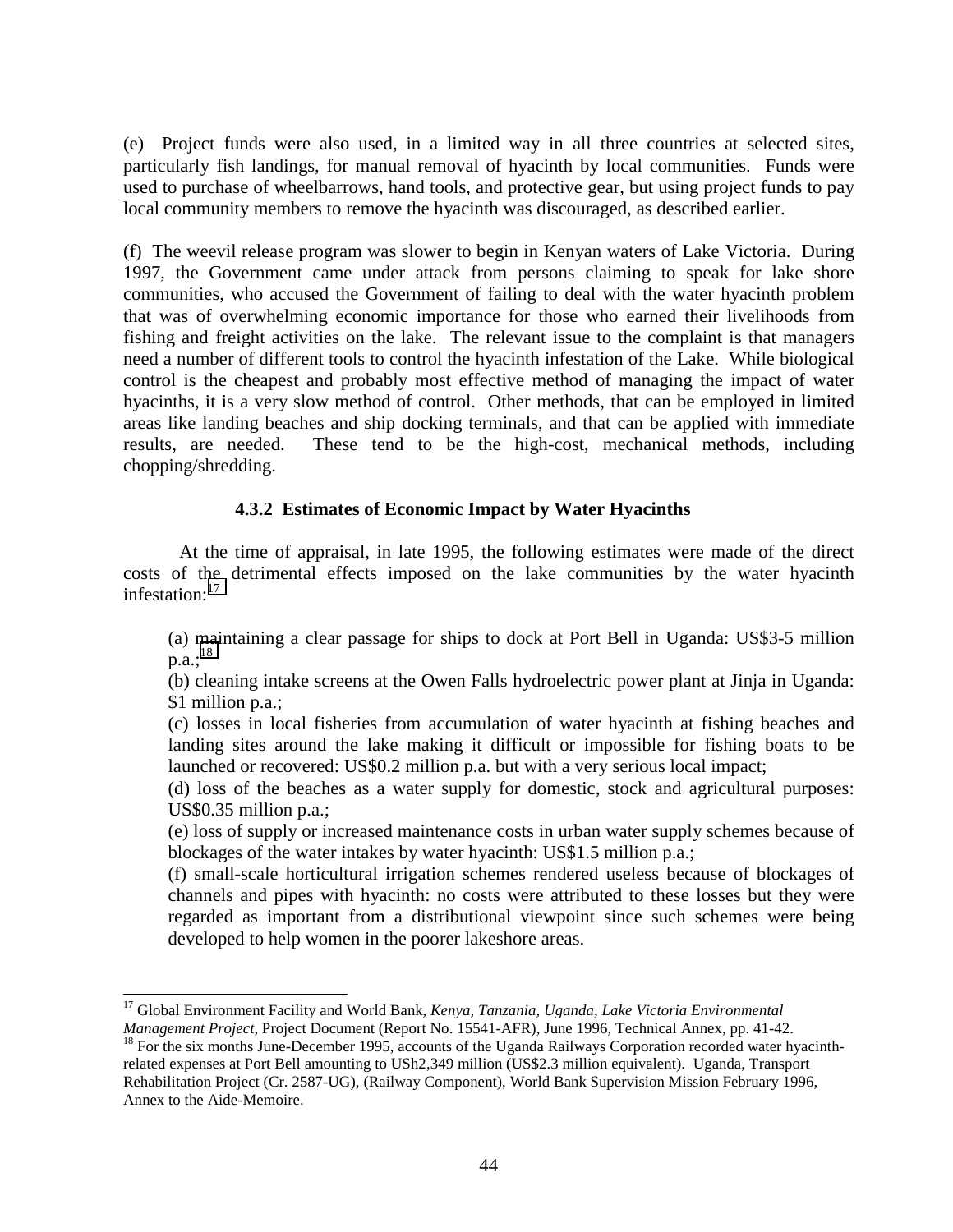The total of these direct costs attributable to the water hyacinth (*at levels present at the time of appraisal*) was estimated to be **US\$6-10 million p.a.**, with a present value of **US\$25-40 million.** Assessment of the costs of the various methods of water hyacinth control is an ongoing process.

It is clear that the analysis of the economic and financial cost of the water hyacinth infestation of Lake Victoria justified the intervention requested by the Governments of Kenya, Tanzania and Uganda. The cost of the water hyacinth control component of the LVEMP in Kenya is less than 10% of the total, present value, cost of the hyacinth damage ALREADY incurred. A review of the cost of mechanical removal of weed in Port Bell (\$3,000/ha) and the cost of chopping/shredding water hyacinths in Kenya (\$1,000/ha) provides *clear justification for undertaking a pilot-level assessment of the physical and environmental feasibility of using this method in Lake Victoria*.

#### **4.4 Allegation Number 4- That the preparation/implementation of the water hyacinth shredding tender was in violation of Bank OD 13.05 (Project Supervision)**

*Summary: The core of this allegation is that the task team did not ensure, through its supervision, an adequate level of transparency regarding the objectives and implementation of the water hyacinth shredding tender. Although the government managers of the Project need to be more open, significant progress is being made, and the Bank is taking steps to help the Government achieve an appropriate level of transparency. Steps taken by the Bank include responding to queries about the tender made by NGO's, holding of a 3 hour teleconference with stakeholders, and open discussion with local communities and NGO's during supervision mission. However, achieving the desired level of transparency will take time, particularly given the difficult task of bringing the NGO community and the Government together.*

The letters from Osienala and Reconcile complain that the Bank has not adequately responded to questions raised by them in previous correspondence. The Bank has written to Professor P. Anyang' Nyong'o (who has links to both Reconcile and Osienala) on January 28 1998 and September 11, 1998, in response to queries that are strikingly similar to those in the letter to the Inspection Panel (letters are available on file). Our responses reflect the best available technical input the Bank could offer on this point.

The Bank also hosted a 3-hour teleconference with NGO's, the Project scientific and management staff, the Task Team in Washington, members of the Aquarius team involved in the shredding, and the Country Office staff on August 13, 1999. The proposal to include an impartial oversight group in the monitoring program was made during this teleconference and accepted by the Meeting (there were no dissenting voices raised to this proposal during the meeting, which was attended by Mr. Odhiambo of Reconcile, and Prof. Anyang' Nyong'o, author of the letter to the Bank that led to the teleconference. Osienala was invited but did not attend). A copy of the minutes of the teleconference is attached.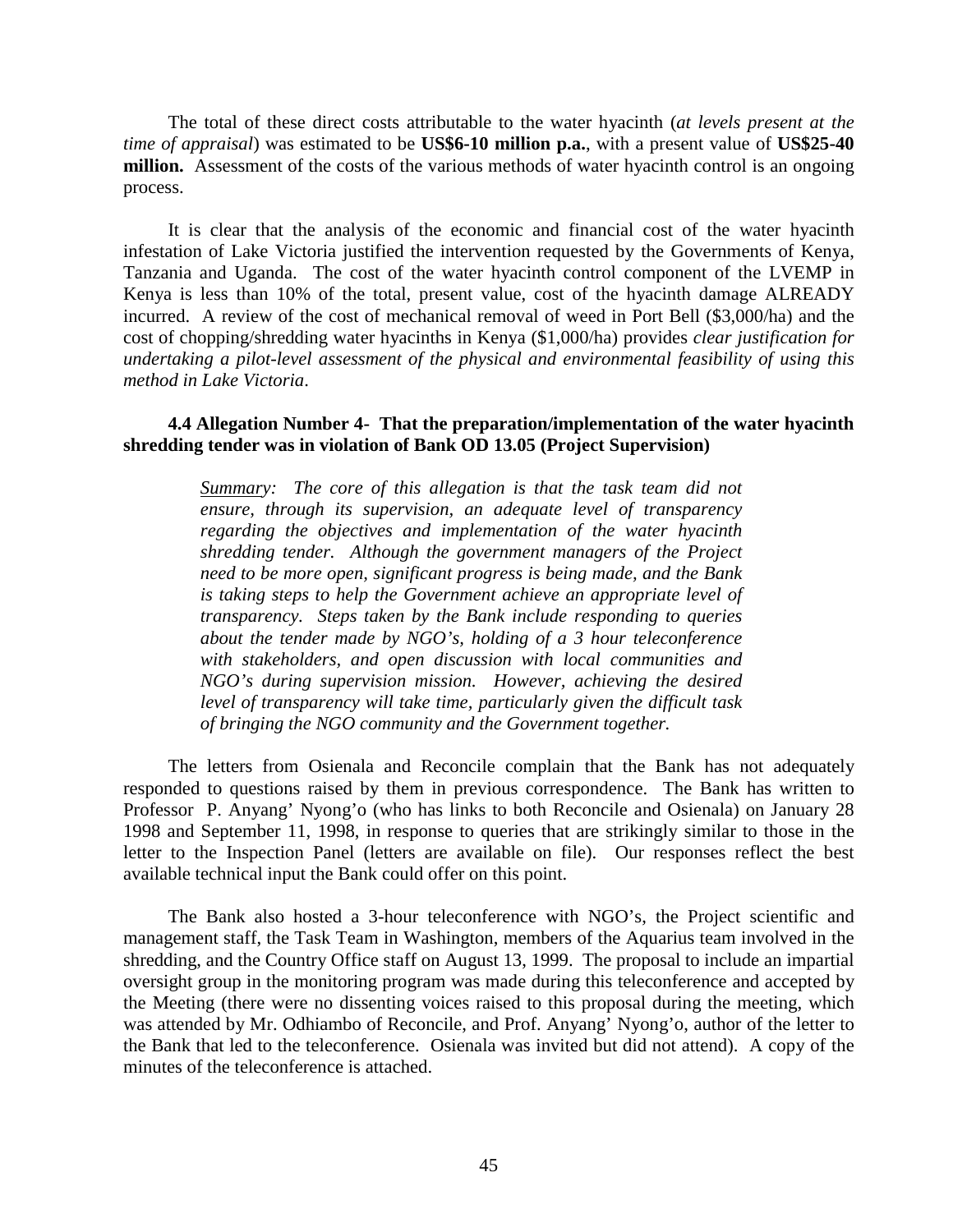The current Bank supervision team has been in place since June 1998, and has been on mission to Kenya twice since that time. On each occasion, the team has met with local NGOs to discuss Project implementation, including Osienala. We also have regular telephone and email communication with Osienala and Reconcile. We recognized fairly early on that this was probably not going to be enough (particularly in Kenya where issues can easily move from substance to political). Since supervision budgets are very limited, the initial response of the Task Team was to field "mini-supervision missions" by the NGO-Coordinators in our Resident Missions in Tanzania, Kenya and Uganda. Unfortunately, shortly after we initiated these socially/public participation-oriented missions, the NGO-Coordinator position in Tanzania was made redundant.

We are still running "mini-missions" between our full supervision missions (supervision budgets allow one, two-week mission by the Washington members of the Task Team to each of the three countries participating in the LVEMP each year) in all countries, including Tanzania. These mini-missions are made by our NGO Coordinators in the Kenya and Uganda Resident Missions. In general, the benefits of these mini-missions to Project implementation in Tanzania and Uganda are fairly obvious. However, this type of supervision in Kenya, particularly in regard to the water hyacinth shredding tender, is more problematic. Consequently, together with a general realization that more input will be needed to define the scope of future interventions in Lake Victoria, the Task Team is encouraging the development of a common "vision" of local needs and expectations by stakeholders regarding resource management in the Lake and its catchment.

The current plan is that the vision statement will be developed as part of the ongoing LVEMP. It is to be sponsored by the Government (with Bank support) and has the objective of reaching consensus on needs and expectations that would be shared by all local residents, NGOs, and political leaders having an interest in, or responsibility over, Lake Victoria and its catchment. Identification of the realistic aspirations of the stakeholders will allow this Project (and more importantly, future activities) to respond to a universally accepted vision. It is currently planned that consultants would work with communities to develop this long-term vision over the next 12 months.

#### Section 5 Summary

While the Task Team appreciates the concern expressed to the Inspection Panel by Reconcile, Osienala and Ecovic (Kenya), we do not believe that the Task Team has violated any operational or policy directive of the Bank. Specifically:

• OD 4.01 (Environmental Assessment): A Project-level environmental analysis, as required by OD 4.01 for category "B" projects, was undertaken as part of project appraisal. A summary of this Environmental Analysis is contained in the Staff Appraisal Report, which became a public document on Board approval. The water hyacinth shredding tender is at the heart of a detailed evaluation of the environmental impact of the *method* of shredding. A common way of undertaking an EA is to try the method through controlled experimentation. The size of the shredding tender is such that the chance of significant impact is minimized, but large enough that a detailed water quality/limnology monitoring program around the area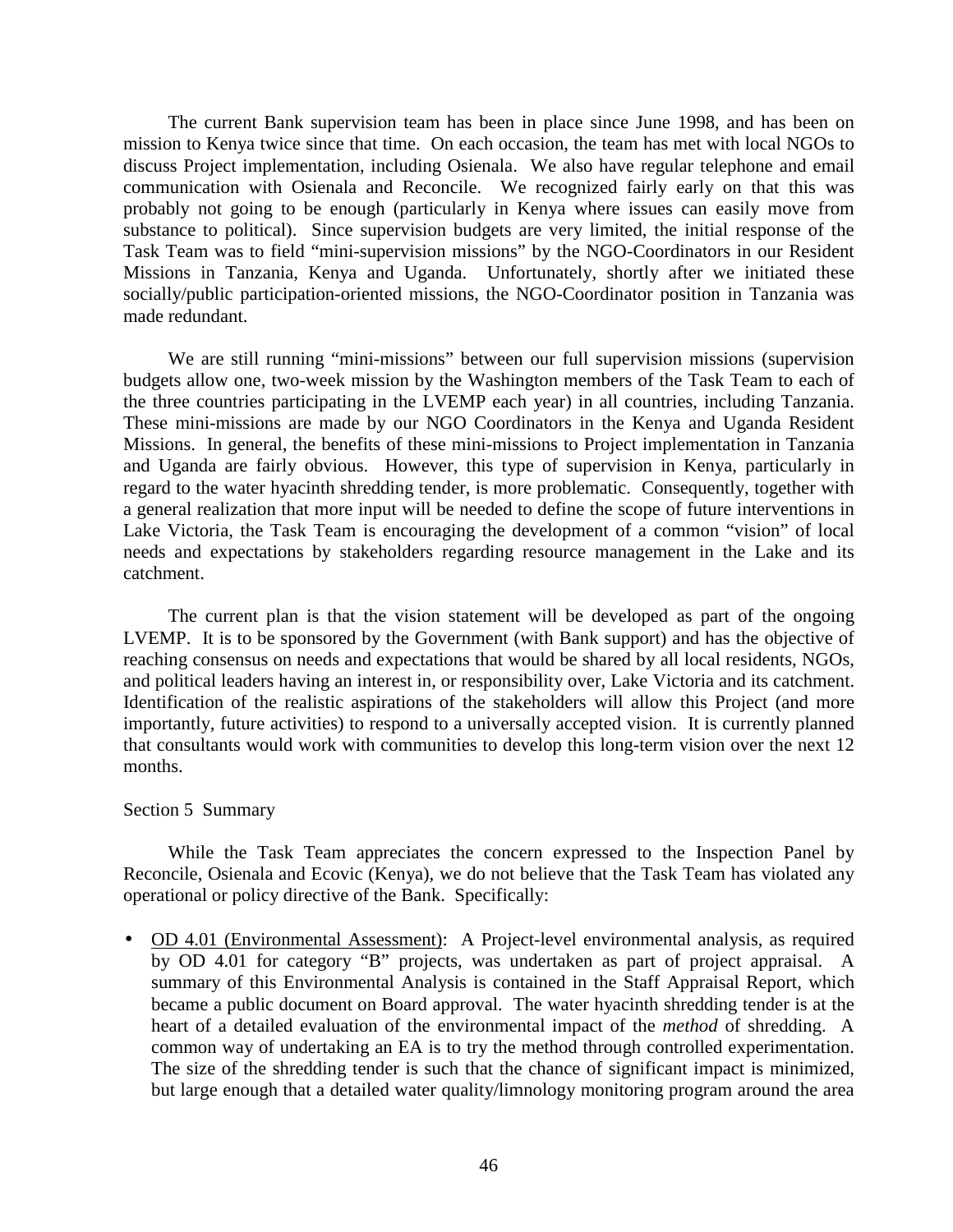of weed shredded would detect any changes associated with the activity. This is in full compliance with the letter and spirit of OD 4.01.

- OD 4.15 (Poverty Alleviation): That the water hyacinth infestation of the Lake is a major environmental and economic calamity is indisputable (verifiable by economic analysis, articles in scientific and public journals and newspapers and in person by visiting fishermen who have not been able to exercise their occupation for months because the hyacinth mats are preventing them from getting to the open Lake). The LVEMP is a direct positive response to a significant negative impact on the economic well-being of people living around the Lake and in its catchment.
- OP 10.04 (Economic Assessment): There are no "good" solutions to management of the water hyacinth problems of Lake Victoria. The hyacinth infestation is a reflection of the problem of eutrophication of the Lake, and not the source of eutrophication. As such, whatever is done to minimize impacts of the water hyacinth will only be transient solutions, as the source of the problem (nutrient enrichment) will always be in place, and the hyacinths will always be a menace. Since the problems are chronic, economic viability of methods used to manage the infestation become paramount. The shredding, in-situ disposal, method costs one-third as much as traditional harvesting and removal of water hyacinths, and has the potential to be much lower still in cost. If the method proves to be environmentally acceptable, it would be a useful tool in the war against the hyacinth in Lake Victoria.
- OD 13.05 (Supervision): Although there is obvious room for improving openness by the Government project managers, the task team is exploring ways in which improvement can be made, and has itself tried to be as open to stakeholders as possible. Letters written to the Bank have always been answered to the very best of our ability, and the supervision mission always make every effort to meet with affected communities and local NGOs.

Appendix One: Minutes of the Teleconference of August 13, 1999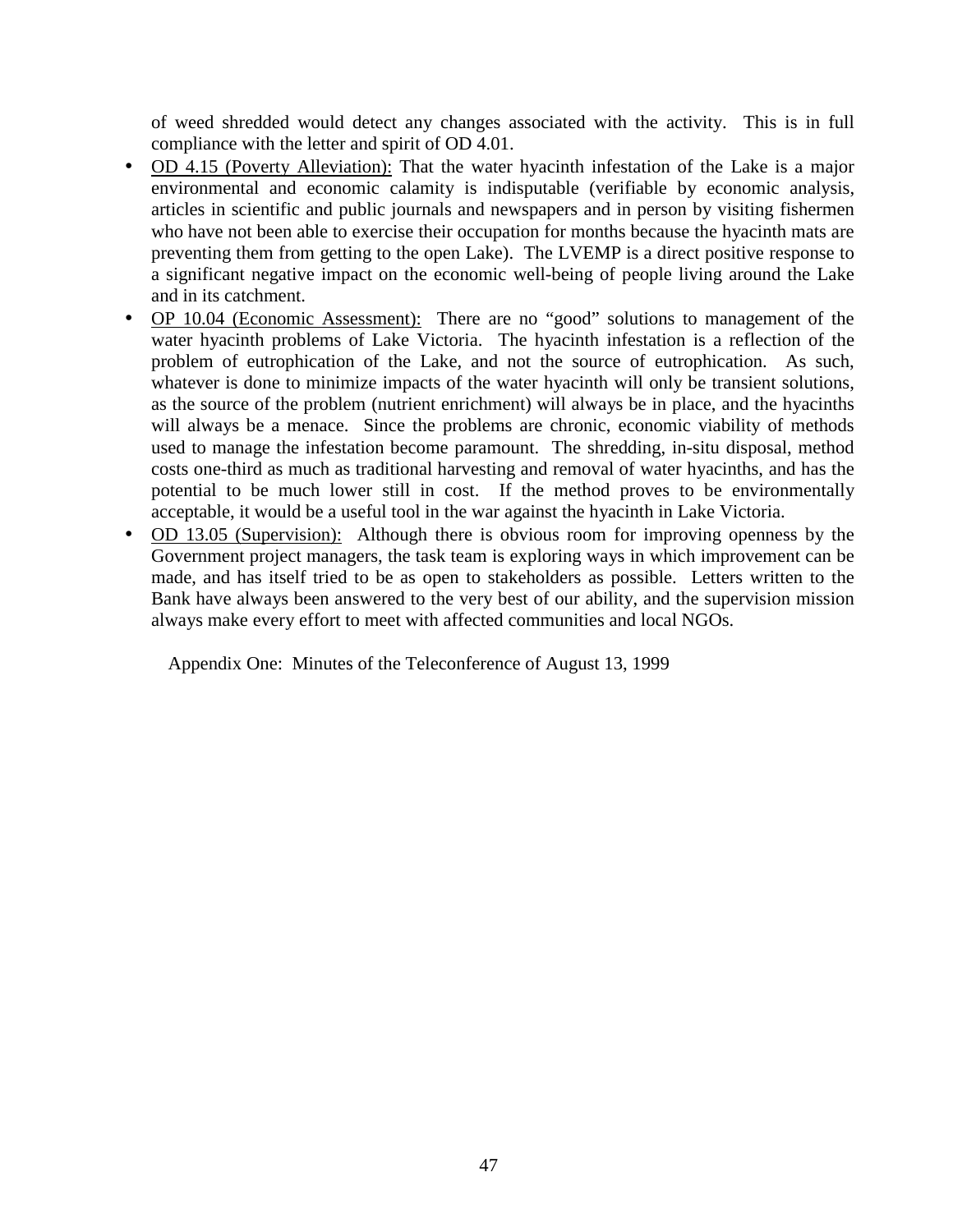**Kenya Lake Victoria Environmental Management Project Water Hyacinth Control Component**

# **MINUTES OF MEETING WITH STAKEHOLDERS ON THE MECHANICAL SHREDDING AND CHOPPING OF WATER HYACINTH IN LAKE VICTORIA**

A meeting was held on Friday, August 13, 1999 to listen to concerns expressed by various stakeholders on the environmental, economic and social impact of the mechanical shredding and chopping of water hyacinth in Lake Victoria. A list of attendees is attached.

Mr. Bill Lane from the World Bank began the meeting, explaining the philosophy and integrated nature of LVEMP. He described the root causes of the hyacinth infestation and the need to address those, as the weed was only a symptom of the eutrophication of the lake. He also said that the chopping tender was just one of the methods in the toolbox needed to address the problems of the lake.

Professor Orata described studies, which showed that the decomposition of weed would not endanger life forms of the lake, as continuous replenishment of oxygen occurs. He said that the decay of the weed would have no lasting effect, and that the system of the lake would equilibrate. Dr. Ochiel mentioned that the weevil was also having an impact on the weed, and that large mats of weed which have sunk on the Uganda coast have not had an adverse effect on the environment. Oxygen levels had not been depleted.

Hon. Nyong'o said his concerns were two. First, that the job of eradicating the weed be well done. Secondly, that the operation be in the long-term interest of the lake. Why not rely on the biological control? Has there been systematic analysis comparing the various options for control of the weed? Why hadn't locally developed methods been considered? If the people wanted the weed disposed of onshore, why not do it? What are the arguments?

Mr. Lane described the costs and problems of removal to shore.

Prof. T. Odhiambo expressed his opinion that the chopping and dropping would be harmful to the lake, and that removal options had not been fully explored. Mr. M. Odhiambo asked for an analysis of dumping on shore versus chopping and dropping. Mr. Kaane asked that local expertise be involved in the operation, and that there be an integrated approach. Local capacity should be built during the operation. Mr. Ong'wen felt that the myriad uses for the weed had not been explored and that economic growth could be encouraged by removal and utilization.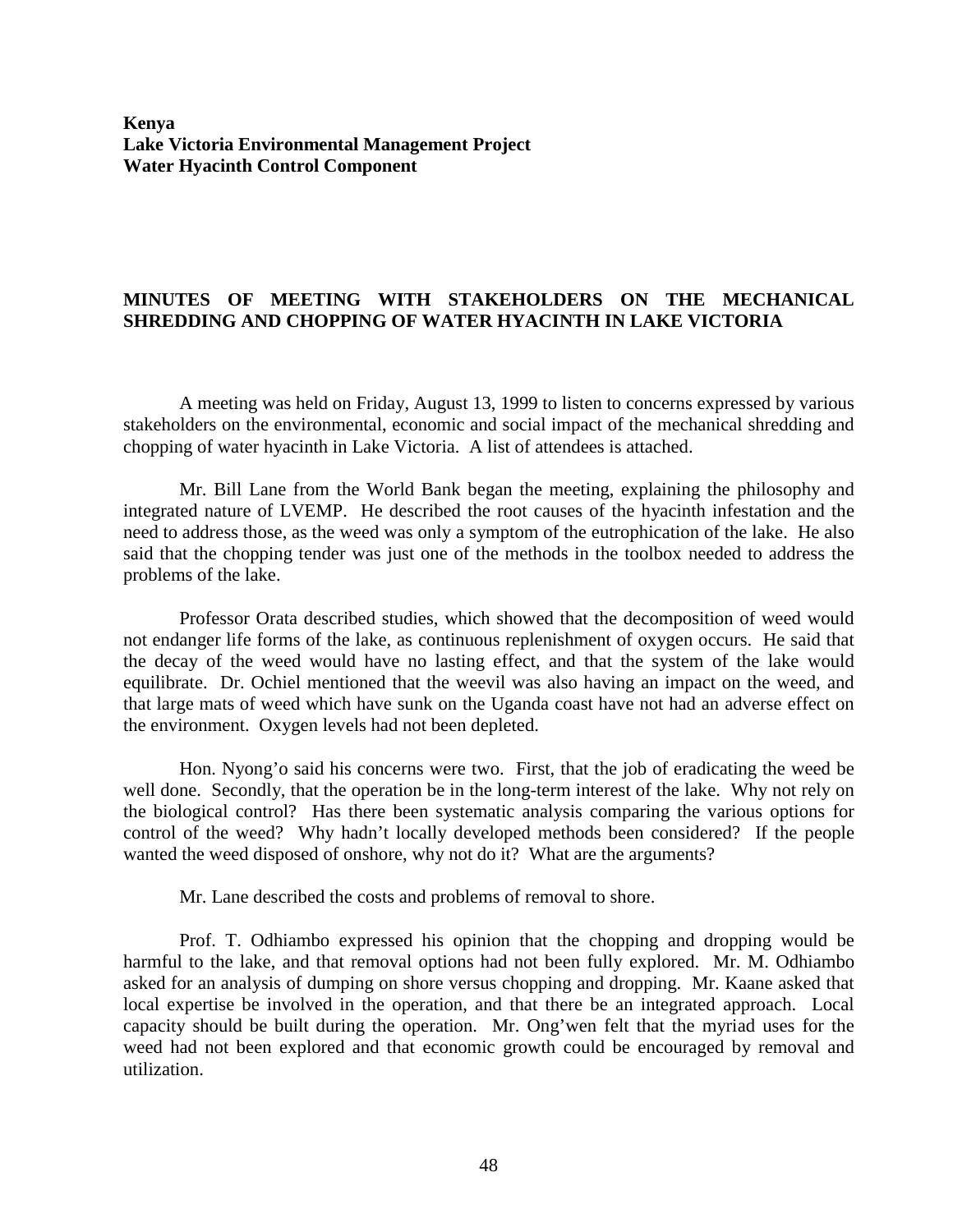Mr. Robertson explained that the technology being brought into Kenya was tested all around the world. The operation would be combination of chopping and harvesting, suited to local needs. Prof. J. Ojiambo added that the tendering was done carefully and thoroughly, and that monitoring would be constant. He asked for a chance to try the technology with fine tuning of the process as it proceeded.

The meeting requested that the level of public information and transparency of the operation, and of the project in general be increased. It was proposed that joint monitoring and supervision of the contract be conducted, by an independent technical review panel in addition to and independent from the project monitoring team. This team would participate fully in field supervision and technical review of monitoring data.

Meeting Attendees

| Prof. Thomas R. Odhiambo | Hon. President, African Academy of Sciences                    |
|--------------------------|----------------------------------------------------------------|
| Harry L. Kaane           | Director, KIRDI                                                |
| Gerald R.S. Ochiel       | <b>KARI/LVEMP</b><br>Water<br>Hyacinth<br>Component,<br>Kisumu |
| Waweru Gitonga           | KARI Water Hyacinth Control Component, Muguga                  |
| Willy Mutunga            | Kenya Human Rights Commission                                  |
| Francis Oguya            | Information Officer, LVEMP Secretariat                         |
| Odour Ong'wen            | <b>EcoNews Africa</b>                                          |
| Ngogu Barua              | <b>EcoNews Africa</b>                                          |
| Kassim Owango            | Kenya Chamber of Commerce                                      |
| Reuben Chirchir          | Operations Officer, LVEMP Secretariat                          |
| Prof. J.B. Ojiambo       | Project Coordinator, LVEMP Secretariat                         |
| Prof. Duke Orata         | Dept. of Chemistry, U. of Nairobi                              |
| Neil Robertson           | Project Manager, Aquarius Systems                              |
| David Dauffenbach        | <b>Aquarius Systems</b>                                        |
| Charles M.M. Ondieki     | Imatech Int. Co. Ltd.                                          |